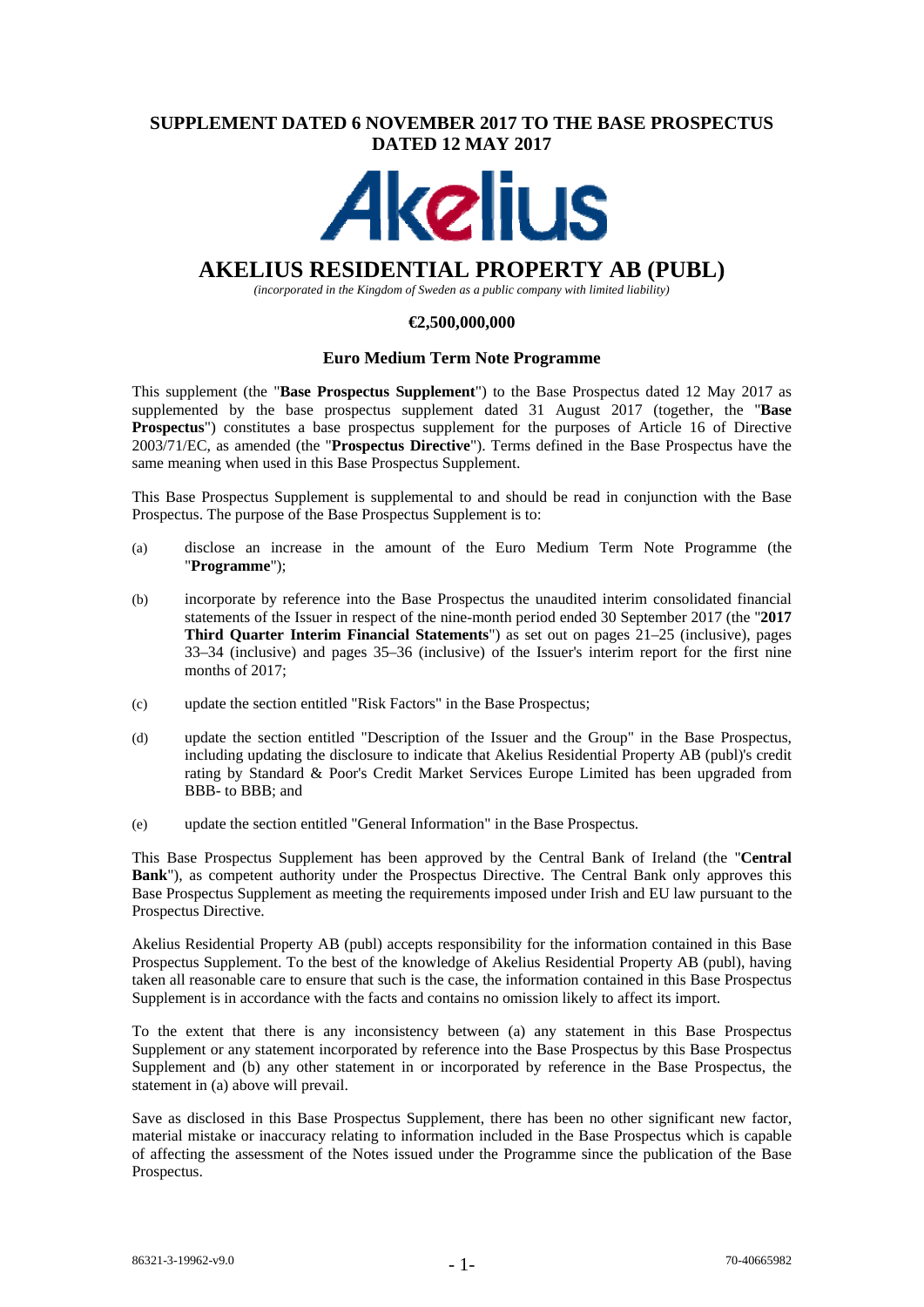Any websites referred to within this Base Prospectus Supplement, including http://mb.cision.com/Main/3302/2372985/739847.pdf do not form part of this Base Prospectus Supplement.

## **INCREASE OF PROGRAMME AMOUNT**

The amount of the Programme is increased from  $\bigoplus$ ,500,000,000 to  $\bigoplus$ ,500,000,000 as from the date of this Base Prospectus Supplement.

# **AMENDMENTS TO THE "INFORMATION INCORPORATED BY REFERENCE" SECTION**

With effect from the date of this Base Prospectus Supplement, the first paragraph of the "Information Incorporated by Reference" section on page 20 of the Base Prospectus is updated by adding the following paragraph:

"5. the unaudited interim consolidated financial statements of the Issuer in respect of the nine-month period ended 30 September 2017 (the "**2017 Third Quarter Interim Financial Statements**") as set out on pages 21–25 (inclusive), pages 33–34 (inclusive) and pages 35–36 (inclusive) of the Issuer's interim report for the first nine months of 2017:

## http://mb.cision.com/Main/3302/2372985/739847.pdf

For the avoidance of doubt, any information, agreements, and/or documents expressed to be incorporated by reference in the information incorporated by reference from 5. above, shall not be incorporated in or to form part of, the Base Prospectus. Any information, agreements and/or documents contained in the document specified in 5. above which is not incorporated by reference in the Base Prospectus is either not relevant for an investor or is covered elsewhere in the Base Prospectus."

Additionally, with effect from the date of this Base Prospectus Supplement, the fourth paragraph of the "Information Incorporated by Reference" section on page 20 of the Base Prospectus is updated by deleting the wording and replacing it with the following:

"The 2015 Financial Statements, 2016 Financial Statements, 2017 Interim Financial Statements, 2017 Half Year Interim Financial Statements and 2017 Third Quarter Interim Financial Statements are English translations of the Swedish financial statements prepared for and used in the Kingdom of Sweden."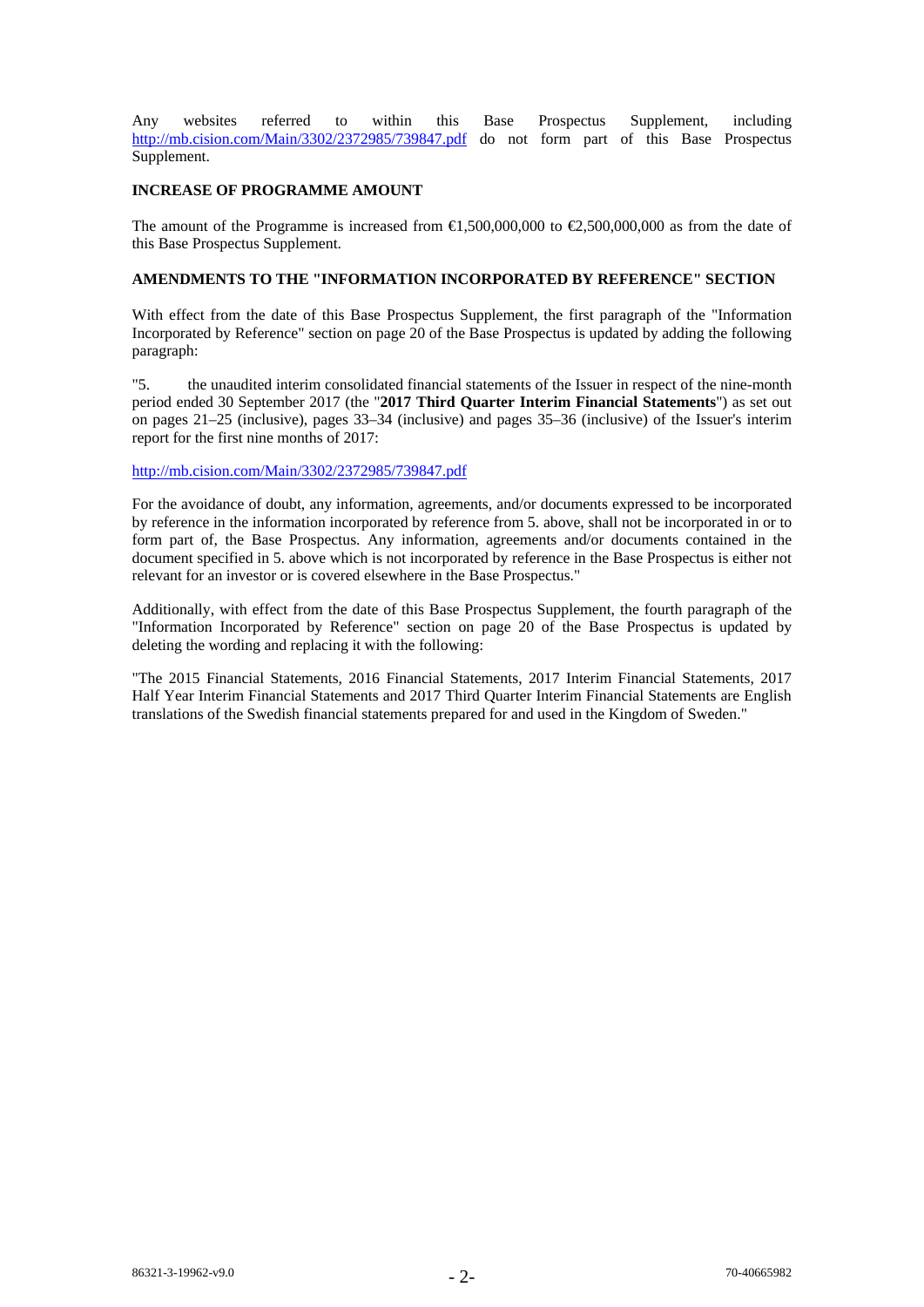## **AMENDMENTS TO THE "RISK FACTORS" SECTION**

With effect from the date of this Base Prospectus Supplement, the following paragraphs of the "Risk Factors" section starting on page 5 of the Base Prospectus are updated by deleting the wording and replacing it with the following:

#### "*Interest rate risks may reduce the Group's net return*

Aside from equity contributions, the Group's operations are largely financed by borrowings, including loans from credit institutions and listed bonds and, as a result, the cost of interest payments on such debts is one of the Group's main expenses. Changes in interest rates can affect the Group's profitability by affecting the spread between, among other things, the income on its assets and the expense of its interestbearing liabilities, the value of any interest-earning assets, its ability to make acquisitions and its ability to realise gains from the sale of its assets. Market interest rates are highly sensitive to many factors, including the expected inflation rate, governmental, monetary and tax policies, domestic and international economic and political considerations, fiscal deficits, regulatory requirements and other factors beyond the Group's control. The short-term interest rates are mainly determined by reference to the respective national bank's repo rate, which is a monetary policy rate. In times of increasing inflation expectations, the interest rate can be expected to increase and in times of decreasing inflation expectations, the interest rate can be expected to decrease.

The Group's interest costs are mainly affected by the current market interest rate, the margin imposed by credit institutions and the method for determining the rate of interest on the debts entered into by the Group. As at 30 September 2017, the loans of the Group carried an average interest rate of 2.58 per cent. and the average interest rate hedge was 5.0 years. As at 30 September 2017, 16 per cent. of the Group's borrowings carried an interest rate with a term of less than one year. With respect to fixed rate debt, a longer average fixed interest term on the Group's debts means that the Group is tied to a fixed interest rate that may or may not be in line with the prevailing market interest rate. With respect to floating rate debt, the Group's floating rate loan expenses may increase with a rise in market interest rates. An increase in interest rates may increase the Group's interest expense and this could have a material adverse impact on the Group's operations, earnings and financial position.

## *The Group may not be able to secure financing in the future*

The Group is exposed to the risk of not being able to obtain new financing or to re-finance existing debt obligations. In addition, the terms and conditions on which future funding or re-financing may be made available may not be acceptable to the Group. As at 30 September 2017, the Issuer's interest-bearing debt amounted to a total of SEK 43,526 million. There is a risk that these lenders in the future do not want or have the possibility to continue with the current financing.

During the financial crisis in 2008-2009, there was severe volatility and disturbance in the financial and credit markets, with decreased liquidity and increased credit risk premiums for many credit institutions. Even though the Group currently believes that its refinancing risk is small, there is no guarantee that future refinancing can be obtained on commercially acceptable terms, and this could have a material adverse impact on the Group's operations, earnings and financial position.

The Group's inability to procure sufficient financing for its property acquisitions or development projects could adversely affect its ability to expand its business and may result in unexpected costs for the Group. If such circumstances occur, it could also result in development projects not being completed before the Group's loan repayments are due, or that such increased costs in the development project not being covered by the credit facilities in place. If the Group is not able to obtain new financing with respect to its property acquisitions or development projects, or an extension or increase of existing financing arrangements, or is only able to obtain such financing on terms that are disadvantageous, it could have a material adverse impact on the Group's operations, earnings and financial position.

## *The Group may be forced to refinance its debt or may forfeit secured assets if it fails to meet the obligations and requirements under its loan agreements and debt securities*

The Group is financed from a variety of sources. In total, the Group has loans with 35 banks in different countries and it has eight listed bonds.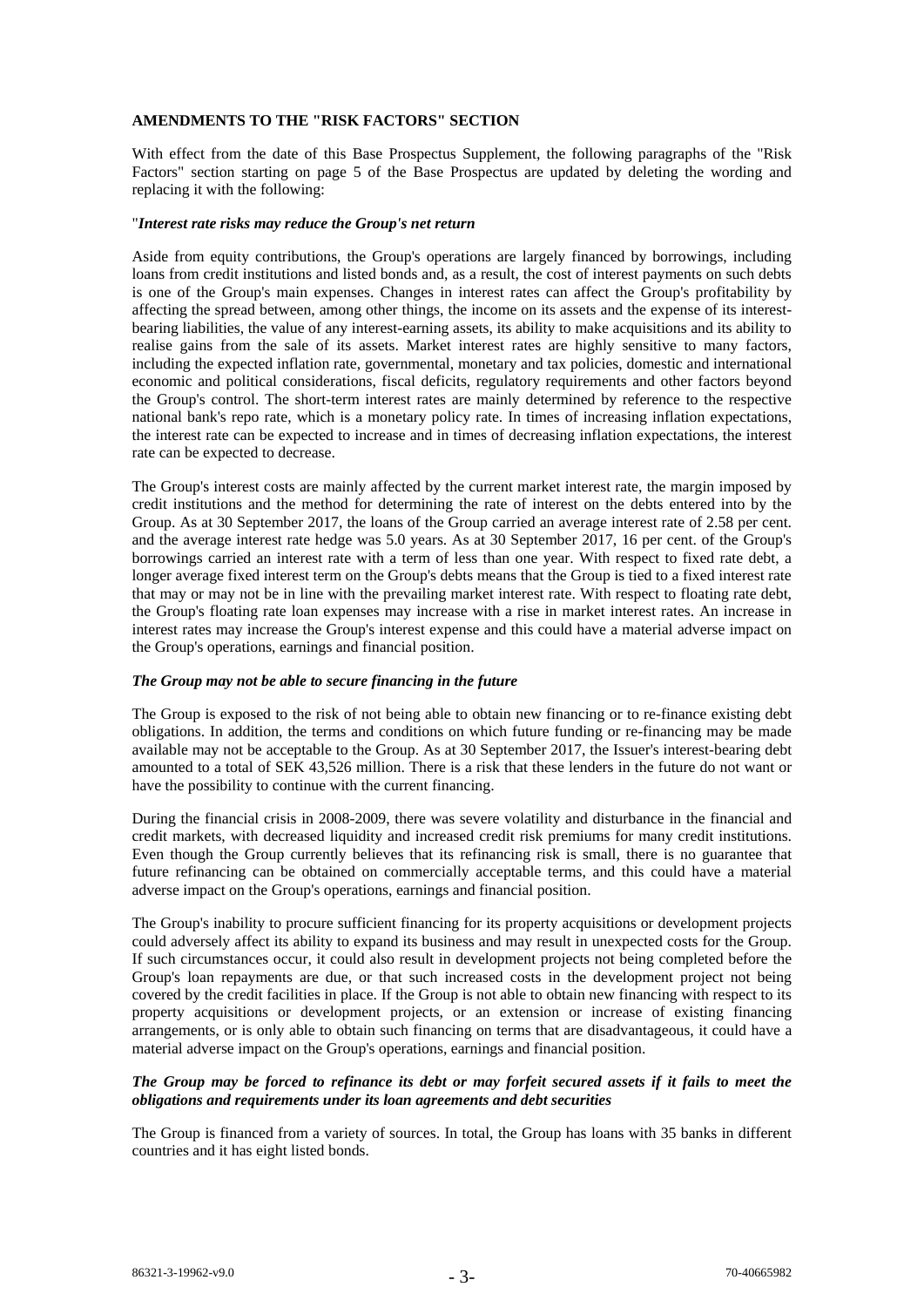The Group has provided security and guarantees for a large proportion of its loans. As at 30 September 2017, the Group had total borrowings, including bonds and bank loans, with a nominal value of SEK 43,526 million, of which SEK 21,816 million was secured. Some of the loan agreements and terms of the bonds contain financial covenants which, among other things, cover (i) the ownership of the company that has raised the loan and (ii) the Group's equity ratio and certain other financial ratios. In this context, it should be noted that some of the Group's financial ratios, at least in the short term, are negatively affected when a company within the Group acquires properties which are financed through loans from external creditors. Accordingly, such acquisitions (which constitute a part of the Group's business model) could increase the Group's risk of breaching such financial covenants. If any of the financial covenants set out in the loan agreements and the terms of the bonds are breached, it could result in the acceleration of the loans and/or bonds and/or the realisation of the security granted to the relevant credit institutions, which could, in turn, have a material adverse impact on the Group's operations, earnings and financial position."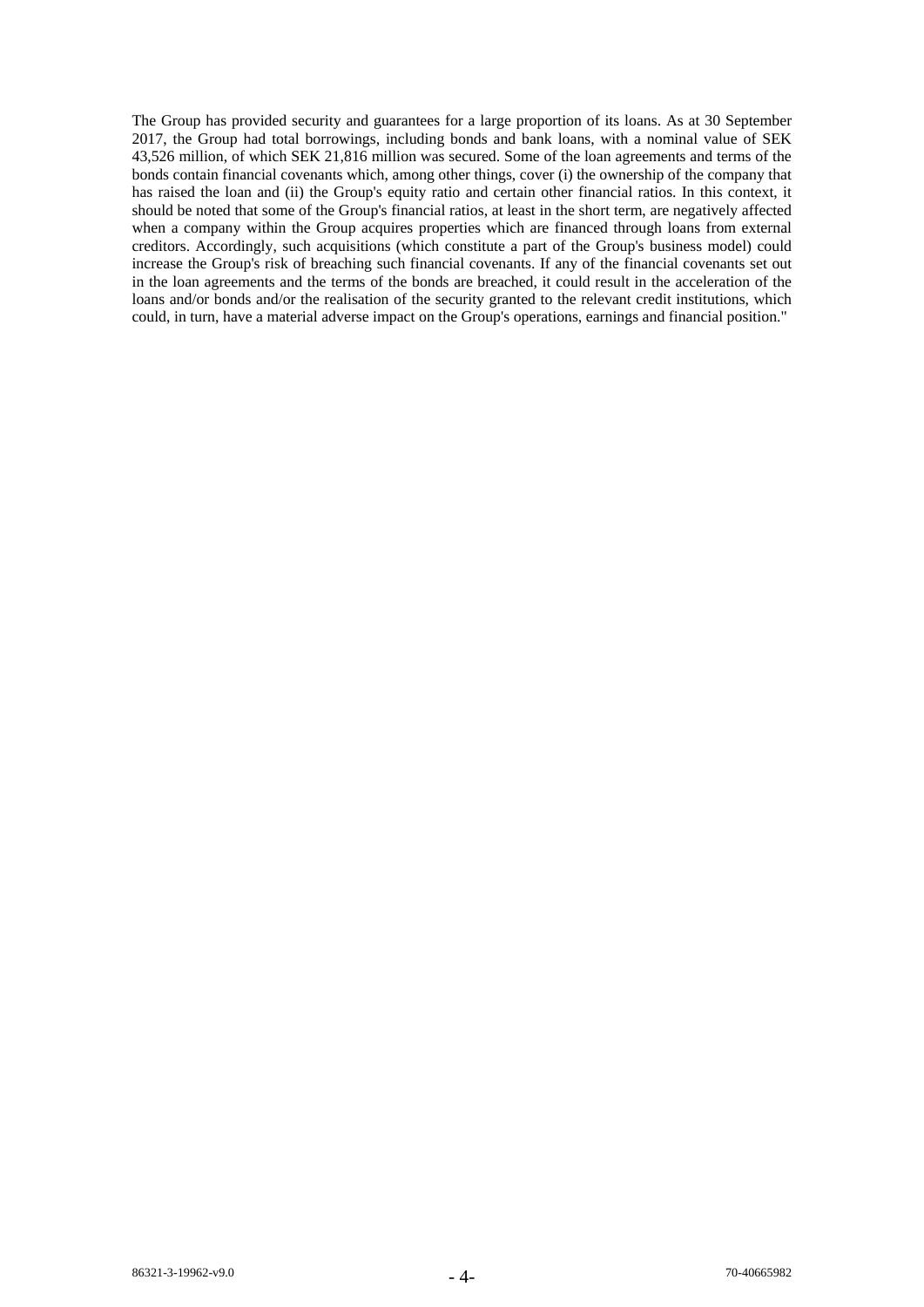## **AMENDMENTS TO THE "DESCRIPTION OF THE ISSUER AND THE GROUP" SECTION**

With effect from the date of this Base Prospectus Supplement, the section entitled "Description of the Issuer and the Group" starting on page 72 of the Base Prospectus is updated by deleting the section and replacing it with the following:

#### "**DESCRIPTION OF THE ISSUER AND THE GROUP**

### **Introduction**

Akelius Residential Property AB (publ) is a public limited liability company incorporated under the laws of the Kingdom of Sweden and registered in the Kingdom of Sweden with registration number 556156- 0383, having its registered address at Svärdvägen 3A, P.O. Box 104, SE-182 12 Danderyd, Kingdom of Sweden. The Issuer's telephone number is +46 8 566 130 00. The Issuer was formed on 9 August 1971 and registered with the Swedish Companies Registration Office on 29 December 1971. The Issuer is subject to a number of Swedish corporate and financial legislative acts including, but not limited to, the Swedish Companies Act (Sw: *aktiebolagslagen (2005:551)*) and the Swedish Annual Accounts Act (Sw: *årsredovisningslagen (1995:1554)*). The Issuer has been incorporated for an indefinite period of time.

## **Share capital, shares and ownership structure of the Issuer**

According to its articles of association, the Issuer's share capital shall be no less than SEK 1,080,000,000 and not more than SEK 4,320,000,000 divided into not less than 1,800,000,000 shares and not more than 7,200,000,000 shares. The Issuer's share capital, as at the date of this Base Prospectus Supplement, amounts to SEK 1,850,649,004 divided among 3,084,415,006 shares (3,065,579,400 ordinary shares and 18,835,606 preference shares). The Board of Directors of the Issuer (the "**Board**") has been given the authorisation from the annual general meeting 2017 to issue, on one or more occasions prior to the annual general meeting in 2018, a maximum amount of 6,000,000 preference shares, after which the total number of preference shares in the company may not exceed 24,835,606. Each ordinary share entitles the holder to one vote and each preference share entitles the holder to one-tenth of a vote at general meetings. The Issuer's preference shares are listed on the multilateral trading facility Nasdaq First North and are, thus, publicly traded. Nasdaq First North is an alternative marketplace, operated by Nasdaq Stockholm, and is an unregulated market for the purposes of the Directive 2004/39/EC (as amended).

As at the date of this Base Prospectus Supplement, all ordinary shares in the Issuer, accounting for approximately 99.39 per cent. of the total share capital, are held by Akelius Apartments Ltd, Cyprus, reg. no. 84077, Xange Holding Ltd, Cyprus, reg. no. 313781 and Giannis Beta Ltd, Cyprus, reg .no. 342009. Akelius Apartments Ltd holds approximately 84.48 per cent., Xange Holding Ltd holds approximately 9.94 per cent. and Giannis Beta Ltd holds approximately 4.97 per cent. of the total share capital of the Issuer. The Issuer, therefore, is controlled by its Cypriot parent company Akelius Apartments Ltd, which is, in turn, controlled by the Akelius Foundation, a humanitarian foundation, registered in the Bahamas, with five council members and the purpose of which is to act under its charter and articles. The foundation is set up to achieve charitable purposes, including assistance of people in need, advancement of education and research, and other philanthropic purposes and its main beneficiary is SOS Children's Villages. As at the date of this Base Prospectus Supplement, the council members of the Akelius Foundation (which holds all the shares in Akelius Apartments Ltd) are: Roger Akelius, Igor Rogulj, Fredrik Lindgren, Tove Andersson and Johan Warodell. None of the council members are beneficiaries of the Akelius Foundation.

To ensure that the control over the Issuer is not abused, the Issuer complies with the Swedish Companies Act (Sw: *aktiebolagslagen (2005:551)*). In addition, the Issuer acts in accordance with the rules of procedure of its Board of Directors and the instructions for the committees and the chief executive officer adopted by the Issuer's Board of Directors. As far as the Issuer is aware, there are no shareholder agreements' or other agreements which could result in a change of control of the Issuer.

## **Group structure**

The Issuer is the holding company of the Group. Its main functions include the overall strategic management of the Group, the determination of the objectives and strategies of the Group, central coordination of the activities of the Group companies and central allocation of resources as well as monitoring of Group activities.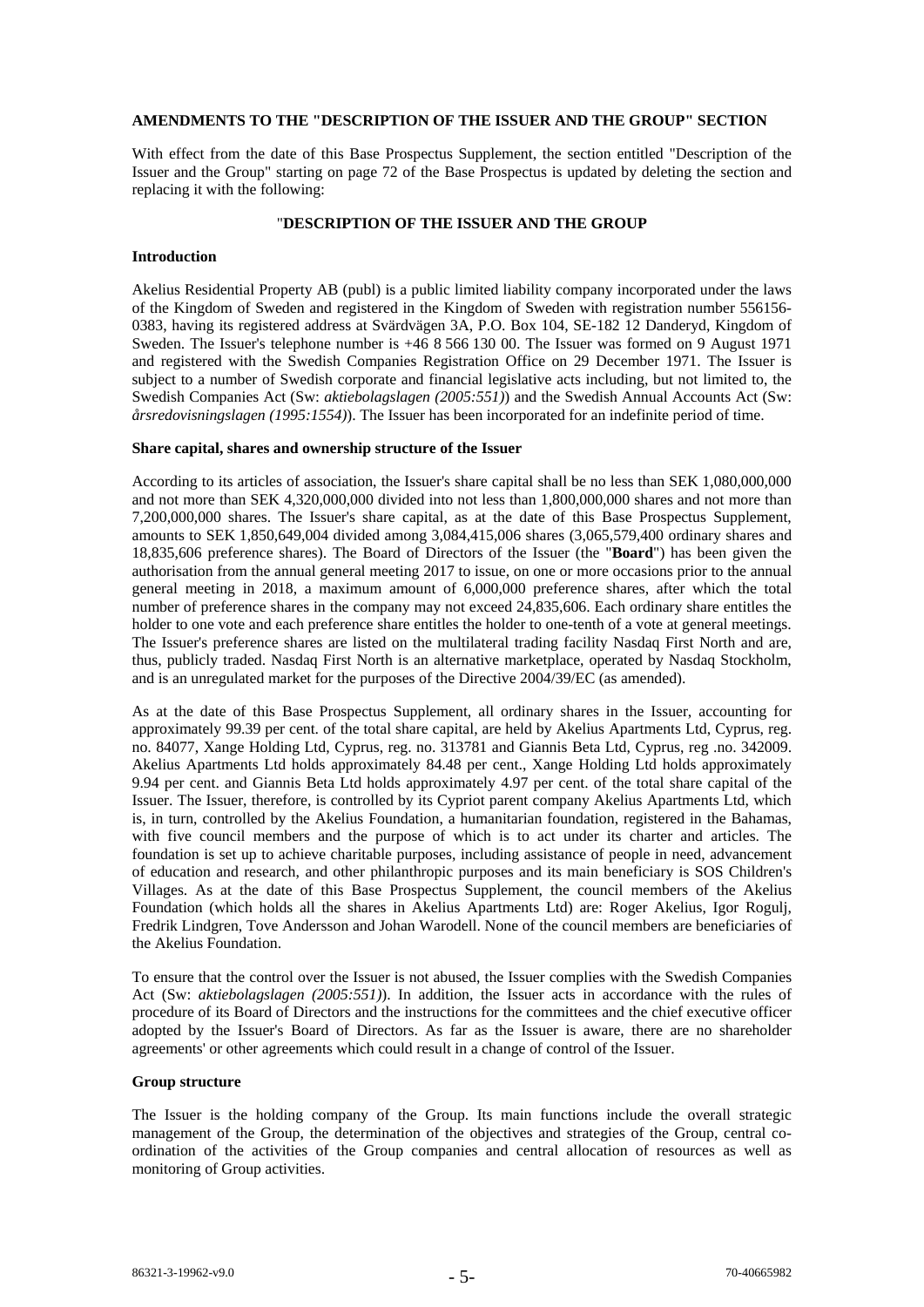As at 30 September 2017, the Issuer had a total of 445 subsidiaries. The subsidiaries comprise real estate holding companies and management companies in all of the countries in which the Group has its operations or assets. The Issuer does not directly hold properties. Generally, the purpose of each real estate holding company within the Group is to hold one or more properties of the Group in the relevant country.

The following chart sets out the Group's simplified corporate structure and the ownership structure of the Issuer as at the date of this Base Prospectus Supplement.



The table below sets out details regarding the Group's holding companies in each jurisdiction of its operations, including the Issuer's percentage ownership (direct or indirect) in each:

| <b>Branch</b> | <b>Holding Company</b>                                            | <b>Registration</b><br>number | Date of<br>registration | Date of<br>acquisition                                                                       | -------<br>ownership<br>$(\%)$ |
|---------------|-------------------------------------------------------------------|-------------------------------|-------------------------|----------------------------------------------------------------------------------------------|--------------------------------|
|               | Akelius Lägenheter AB<br>(Stockholm, Kingdom of                   |                               | 19 November             | 01 September                                                                                 |                                |
|               | Sweden)<br>Akelius GmbH (Berlin,                                  | 556549-6360<br><b>HRB</b>     | 1997                    | 2003                                                                                         | 100                            |
|               | Germany)                                                          | 101392B                       | 07 April 2006           | N/A<br>31 December<br>2013 (originally<br>owned by<br>Akelius Canada                         | 99.7                           |
|               | <b>Akelius Real Estate</b><br>Management Ltd (Toronto,<br>Canada) | 659852                        | 03 October<br>2011      | AB, (subsidiary<br>to Akelius<br>Apartments Ltd)<br>31 March 2014<br>(originally<br>owned by | 100                            |
|               | Akelius Residential Ltd                                           |                               | 17 February             | Akelius                                                                                      |                                |
|               | (United Kingdom, London)<br>Akelius France Holding SAS            | 7954505                       | 2012<br>18 August       | Apartments Ltd)                                                                              | 100                            |
|               | (France, Paris)<br>Akelius US LLC (USA,                           | 804 104 537                   | 2014<br>09 February     | N/A                                                                                          | 100                            |
|               | Delaware)<br>Akelius Bolig Holding ApS                            | 364803632                     | 2015<br>06 November     | N/A                                                                                          | 100                            |
|               | (Copenhagen, Denmark)                                             | 37222119                      | 2015                    | N/A                                                                                          | 100                            |

**Effective**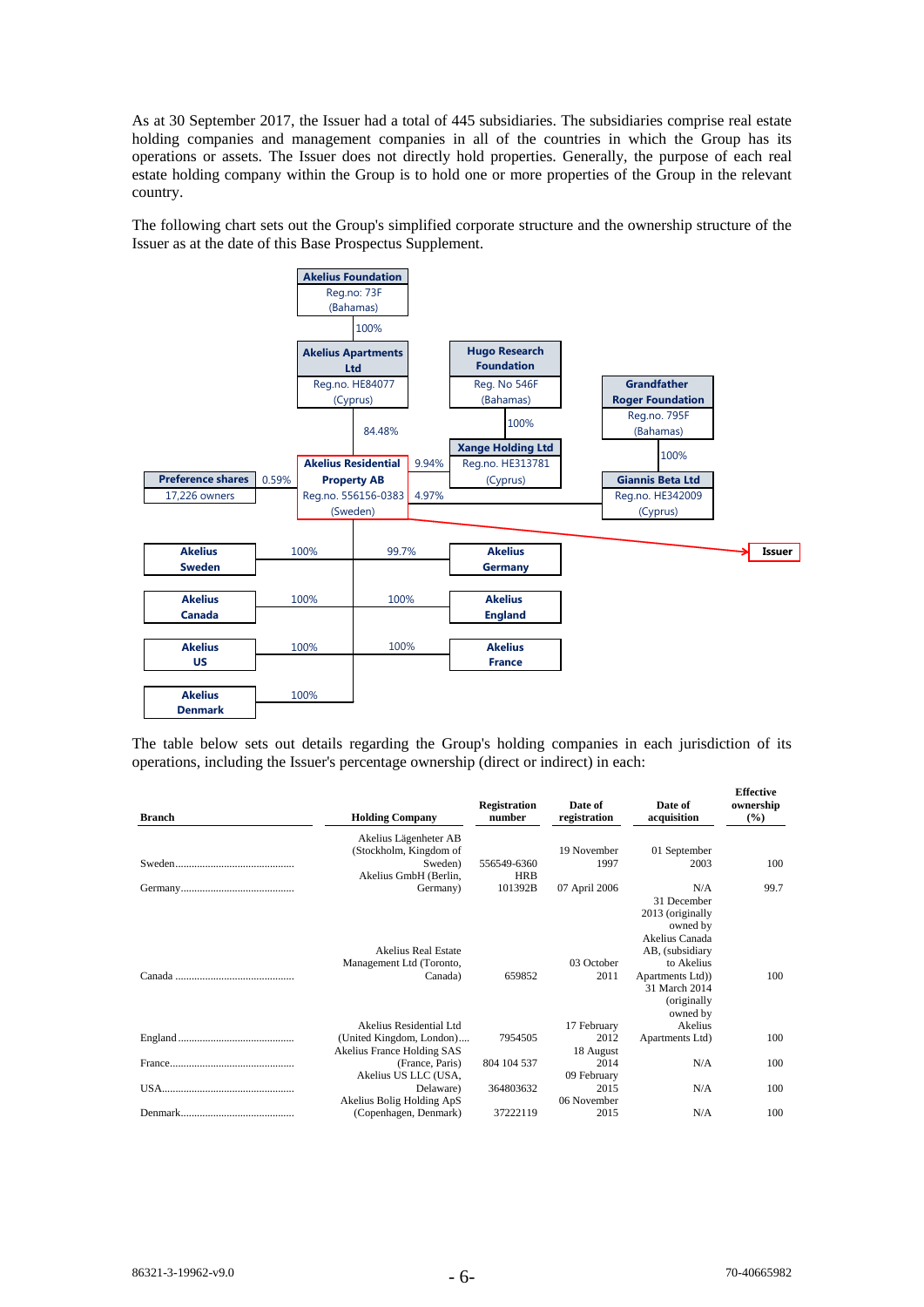#### **Business strategy and operations**

The Group operates in the real estate sector and its operations comprise of investing in, developing and managing residential properties across a number of cities in Europe and North America. The Group acquired its first residential properties in Gothenburg, Helsingborg and Trollhättan in the Kingdom of Sweden in 1994. In subsequent years, the Group expanded through reinvestments of profits in real estate properties in the Kingdom of Sweden. In 2003, by acquiring Mandamus Fastigheter AB, a Swedish listed real estate company, which is now the unlisted Swedish holding company Akelius Lägenheter AB, the Issuer increased its property portfolio to SEK 15,000 million. In 2006, the Group entered the German market acquiring 402 residential units in Berlin followed by properties in Hamburg and other German cities. An affiliated company of the Group first acquired properties in Toronto in 2011. This affiliated company was acquired by the Group in December 2013. In 2015 the Group entered the residential market in Montreal. An affiliated company of the Group first acquired residential properties in London in 2011 and these properties were acquired by a subsidiary of the Issuer in 2014. The Group acquired its first properties in Paris in 2014. In 2015, the Group entered into the US market through its acquisitions of property in New York, Boston and Washington. In 2016, the Group entered the Danish market through its acquisitions of property in Copenhagen.

The Group's business strategy is based on the long-term ownership and management of residential properties that generate a steadily growing cash flow. In this respect, the Group particularly focuses on the total return from the properties over ten years rather than the initial short-term yield. The Group's business strategy is centred around properties located in cities that evidence a growing economy and population and stable rent growth, and within those cities, the Group targets properties that are in districts and suburbs that are either well established residential areas or that are undergoing regeneration or development. For example, with respect to well established residential areas, WalkScore provides a metric that assesses how easy it is to run daily errands by foot from a certain location. As at 30 September 2017, the WalkScore assessment of Akelius property portfolio was 86<sup>1</sup> out of 100. With respect to cities evidencing a growing population, the average population growth over the previous ten years in the metropolitan areas where a large proportion of the Group's portfolio is located (namely, Stockholm, Malmö, Berlin, Hamburg, Munich, London, Paris, Toronto, Montreal and New York) was approximately 12 per cent. By comparison, the average population growth over the previous 10 years in the countries where those cities are based (namely, Kingdom of Sweden, Germany, United Kingdom, France, Canada, the USA and Denmark) was approximately 7 per cent.<sup>2</sup> The Group also seeks to invest in properties that can benefit from, and generate greater returns as a result of, an upgrade of such properties by the Group to a "first class" standard (as discussed below in "*Development projects*"). The Group believes that the combination of residential properties in established locations in metropolitan areas with growing populations minimises the property vacancy risk and provides strong growth in rent and net operating income. The Group regularly reinvests its profits and applies its profits to the upgrading of the Group's current properties to a "first class" standard and to the acquisition of new properties (as discussed below in "*Acquisition process*").

As at 30 September 2017, the Group had 832 employees and a property portfolio of 45,909 residential units with an aggregate fair value of SEK 97,116 million. Germany is the Group's largest market and, as at 30 September 2017, accounted for approximately 37 per cent. of the Group's property portfolio, while Sweden accounted for approximately 31 per cent., the United States accounted for 11 per cent., Canada accounted for 9 per cent., the United Kingdom accounted for 7 per cent., France accounted for 2 per cent. and Denmark accounted for 3 per cent.

<sup>1</sup> 1 Source: The Walkscore assessment figure has been calculated by the Issuer internally and has been derived from the *Walkscore result for each residential property owned by the Group (such result being available at www.walkscore.com).*

<sup>2</sup> *Source*: *Statistics Sweden, Statistics Denmark, Statistics Canada, INSEE, Office for National Statistics, Statistiches Bundesamt, US Census Bureau, London data store and several local Bundesländer statistics offices.*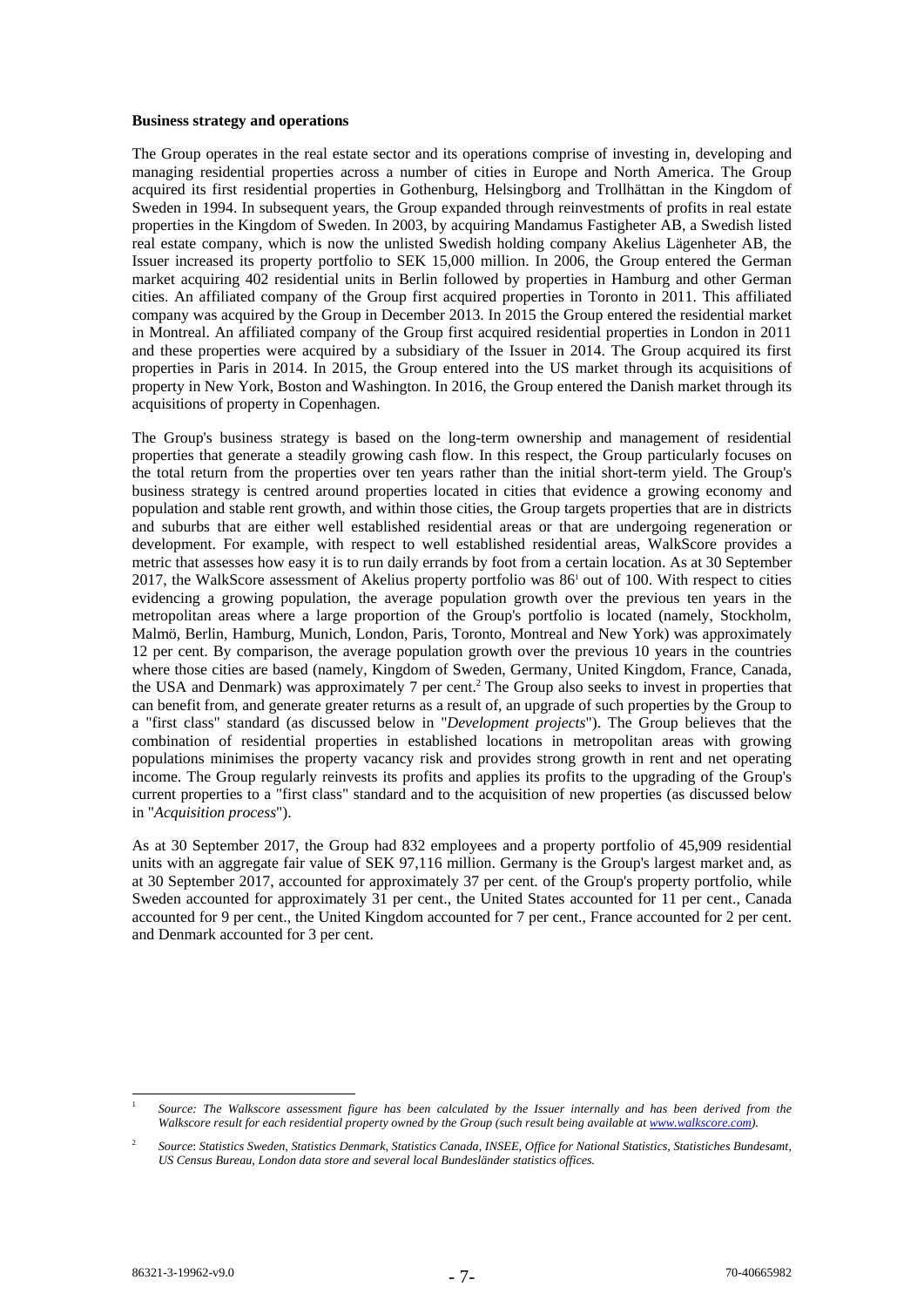## **Financial highlights**

 $\overline{\phantom{a}}$  , and the contract of the contract of  $\overline{\phantom{a}}$ 

The following table sets out certain of the Group's financial highlights for the nine-month periods ended 30 September 2017 and 30 September 2016 and for the years 2016 and 2015:

|                                                   | 2017 <sup>1</sup> | $2016^2$ |         | $2016^3$ | 2016<br>restated <sup>5</sup> | $2015^4$ | 2015<br>restated <sup>5</sup> |
|---------------------------------------------------|-------------------|----------|---------|----------|-------------------------------|----------|-------------------------------|
|                                                   | Jan-Sep           | Jan-Sep  | Jan-Sep | Jan-Dec  | Jan-Dec                       | Jan-Dec  | Jan-Dec                       |
|                                                   | 3.051             | 3.351    | 3.095   | 4.473    | 4.109                         | 4.339    | 3.988                         |
|                                                   | 1.792             | 1.772    | 1.772   | 2.311    | 2.311                         | 2.175    | 2.175                         |
|                                                   | 8.003             | 9.485    | 9.485   | 14.809   | 14.809                        | 9.977    | 9.977                         |
|                                                   | 7.197             | 8.091    | 8.091   | 13.320   | 13.320                        | 9.206    | 9.206                         |
| Earnings per share before and after dilution, SEK | .90               | 2.12     | 2.12    | 3.37     | 3.37                          | 2.33     | 2.33                          |

<sup>1</sup> The financial highlights for the nine-month period ended 30 September 2017 are contained in the 2017 Third Quarter Interim Financial Statements.

The financial highlights for the year 2015 are contained in the 2015 Financial Statements From 1 January 2017, revenue from utility expenses and other property taxes invoiced to the tenants is netted from expenses that are reported as operating expenses. Rental income for prior years has been restated accordingly and, unless otherwise stated, the restated figures are used within the descriptive part of this section "*Description of the Issuer and the Group*".

In general terms, the Group's profit is largely generated from rental income and from the increase in value of its property portfolio. The Group's consolidated rental income for the year 2016 was SEK 4,109 million<sup>3</sup>, which represents an increase of SEK 121 million<sup>4</sup> as compared to the year 2015. The rental income for comparable properties for the year 2016, adjusted for changes in exchange rates, increased by 4.1 per cent. as compared to the year 2015. In the first nine months of 2017, the Group's consolidated rental income was SEK 3,051 million, which represents a decrease of SEK 44 million as compared to the first nine months of 2016. The rental income for comparable properties for the first nine months of 2017, adjusted for changes in exchange rates, increased by 5.1 per cent. compared to the same period in 2016. The Group's net profit before tax for the year 2016 was SEK 13,320 million, which was an increase of SEK 4,114 million compared with the figure from 2015, principally as a result of the increase in the fair value of the Group's properties due to a lower required yield resulting from the low interest rate environment. In the first nine months of 2017, the Group's net profit before tax was SEK 7,197 million, which was a decrease of SEK 894 million as compared to the same period in 2016. This decrease was principally a result of lower value growth in the fair value of the Group's properties.

#### **Acquisition process**

The Group selectively acquires residential properties through numerous smaller transactions (so called "cherry-picking") rather than making fewer purchases of large portfolios of properties. Acquisitions of properties follow a strict procedure based on established criteria and appropriate commercial, financial, tax, legal and technical diligence. In the acquisition process, the Group aims to exploit its market knowledge and years of experience in the real estate sector and, as a result, acquisitions are predominantly made in city districts or blocks where the Group already owns or has previously owned properties. This assists the Group in making assessments as to the rent, vacancy, price and return levels of the properties. Acquisitions are completed locally by the regional office in the city or area where the property is located. Following an acquisition, each regional office must follow up on the assumptions made during the purchase and it is responsible for any deviations between the initial assumptions and the actual performance. Any necessary financing is also secured prior to the acquisitions being made.

In 2016, the Group acquired properties for a total price of SEK 6,094 million compared to SEK 12,093 million in 2015. In 2016, properties for SEK 1,749 million were acquired in Boston, SEK 850 million in Montreal, SEK 721 million in Paris, SEK 535 million in Stockholm, SEK 480 million in New York, SEK 412 million in Copenhagen, SEK 342 million in Hamburg, and SEK 1,005 million in the other large cities such as Düsseldorf, Washington and Berlin.

 $\overline{a}$ 

The financial highlights for the nine-month period ended 30 September 2016 are contained in the unaudited interim consolidated financial statements of the Issuer in respect of the nine-month period ended 30 September 2016.

The financial highlights for the year 2016 are contained in the 2016 Financial Statements.

<sup>3</sup> Amounts of rental income for the year 2016 are restated.

<sup>4</sup> Amounts of rental income for the year 2015 are restated.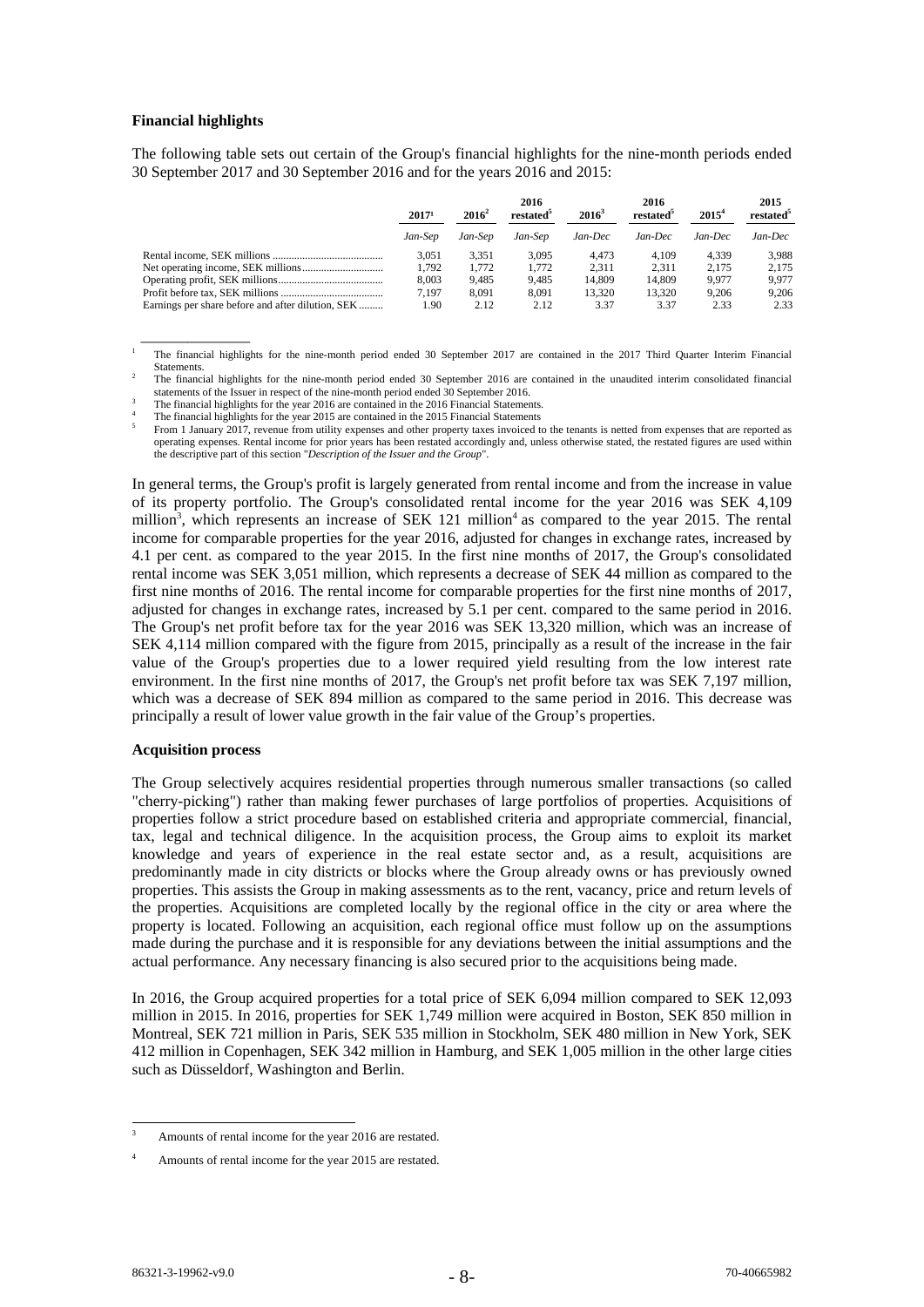During the first nine months of 2017, the Group acquired properties for a total price of approximately SEK 9,554 million and this represented an increase of 148 per cent. as compared to the first nine months of 2016. Properties for SEK 1,963 million were acquired in Copenhagen, SEK 1,831 million in London, SEK 1,606 million in New York, SEK 1,080 million in Stockholm, SEK 804 million in Toronto, SEK 529 million in Berlin, SEK 493 million in Washington, SEK 340 million in Montreal, SEK 272 million in Boston, SEK 247 million in Paris, SEK 198 million in Malmö and SEK 191 million in Hamburg. Sales during the same period amounted to SEK 7.0 billion and consisted mainly of residential properties in Sweden.

## **Description of the Group's property portfolio**

In 2009, the Group's property portfolio was spread across 46 cities. Since then, the Group has disposed of all of its property holdings in 35 cities and has acquired properties in eight new cities (London, Toronto, Montreal, Paris, New York, Boston, Washington and Copenhagen), leaving the Group with a property portfolio spread across 19 cities. This shift in focus is a reflection of the Group's strategy to target established metropolitan cities that evidence growing income and population.

The following table provides a breakdown of the Group's property portfolio (including a breakdown for the countries in which the Group operates) as at 30 September 2017.

|                                 |                                   | Kingdom<br>of Sweden | Germany         | Canada     | UK         | France           | <b>USA</b>      | <b>Denmark</b> | Total     |
|---------------------------------|-----------------------------------|----------------------|-----------------|------------|------------|------------------|-----------------|----------------|-----------|
| Residential units               |                                   | 13,758               | 20,180          | 5,104      | 1,712      | 1,077            | 3,047           | 1,031          | 45,909    |
|                                 | Residential<br>Commercial         | 959                  | 1,228           | 303        | 74         | 31               | 203             | 83             | 2,881     |
| Lettable space,<br>thousand sqm |                                   | 174                  | 91              | 4          | 3          | 4                | 1               | 6              | 283       |
|                                 | Total                             | 1,133                | 1,319           | 307        | 77         | 35               | 204             | 89             | 3,164     |
| Fair value                      | <b>SEK</b> millions               | 29,858               | 36,229          | 8,738      | 6,408      | 2,244            | 11,138          | 2,502          | 97,116    |
|                                 | SEK/sqm                           | 26,359               | 27,463          | 28,402     | 82,969     | 64,455           | 54,505          | 28,273         | 30,690    |
| Required yield, %               |                                   | 3.14                 | 3.55            | 4.30       | 4.13       | 4.17             | 4.37            | 3.25           | 3.64      |
| Vacancy rate,<br>residential, % | Total vacancy                     | 1.0                  | 6.0             | 4.0        | 10.6       | 45.0             | 15.8            | 5.4            | 6.0       |
|                                 | Real vacancy                      | 0.0                  | 1.0             | 1.1        | 1.4        | 1.7              | 2.1             | 0.5            | 0.8       |
|                                 |                                   | SEK 1,275            | <b>EUR 8.88</b> | CAD 1.94   | GBP 2.64   | <b>EUR 22.92</b> | <b>USD 2.74</b> | <b>DKK 930</b> | SEK 1,373 |
| Average residential rent        |                                   | sqm/year             | sqm/month       | sqft/month | sqft/month | sqm/month        | sqft/month      | sqm/year       | sqm/year  |
|                                 | Rent potential <sup>1</sup> , $%$ | 18.4                 | 61.3            | 16.9       | $-1.6$     | 89.8             | 23.2            | 84.6           | 52.4      |

1 Rent potential is the ratio between the new lease rent level for the period from 2 January 2017 to 1 October 2017 and the average rent level as at 1 October 2017, excluding sold properties.

The following two tables provide the current state and development of some key performance indicators for the Group's property portfolio in the primary metropolitan areas in which the Group operated as at 30 September 2017.

 $\overline{\phantom{a}}$  , we can also the contract of  $\overline{\phantom{a}}$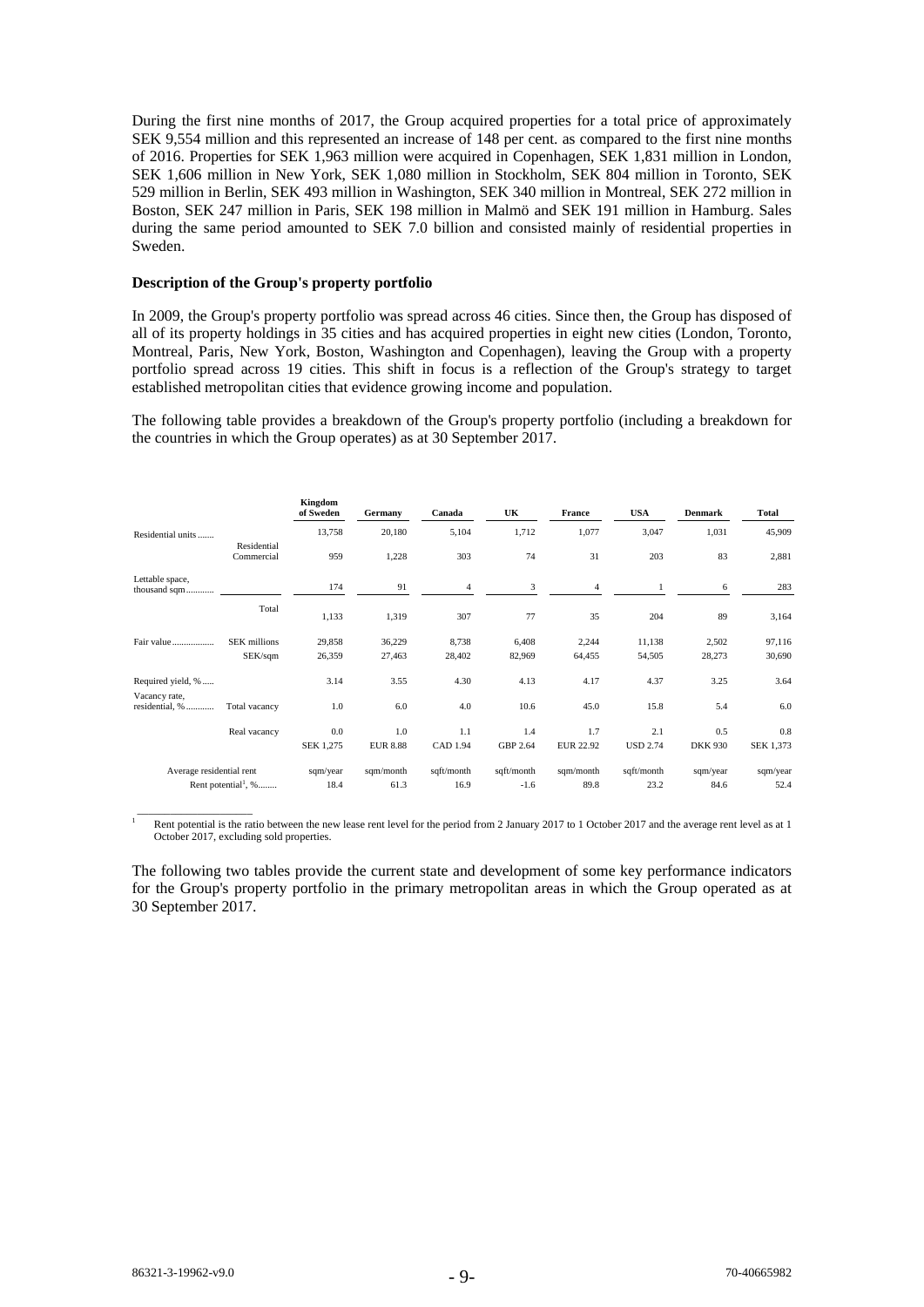|     | <b>Fair value</b> |                  | Capitalisation<br>Rate <sup>(1)</sup> | <b>Discount</b><br>Rate <sup>(2)</sup> | Walk score <sup>5</sup> |
|-----|-------------------|------------------|---------------------------------------|----------------------------------------|-------------------------|
| (%) | (SEK billion)     | (SEK per<br>sqm) | (%)                                   | (%)                                    | (scale<br>$1 - 100$     |
| 23  | 22.0              | 25,624           | 3.41                                  | 5.41                                   | 91                      |
| 20  | 19.6              | 27,602           | 3.04                                  | 5.04                                   | 57                      |
|     | 9.0               | 25,608           | 3.21                                  | 5.20                                   | 89                      |
|     | 7.7               | 31,250           | 3.78                                  | 5.78                                   | 87                      |
|     | 6.4               | 82,969           | 4.13                                  | 6.13                                   | 84                      |
| 6   | 6.1               | 32,609           | 4.22                                  | 6.22                                   | 83                      |
| 6   | 6.0               | 62.493           | 4.26                                  | 6.26                                   | 97                      |
|     | 2.2               | 64.455           | 4.17                                  | 6.17                                   | 97                      |
| 19  | 18.1              | 29.937           | 4.02                                  | 6.01                                   | 91                      |
| 100 | 97.1              | 30,690           | 3.64                                  | 5.63                                   | 86                      |

<sup>(1)</sup> "Capitalisation Rate" is the expected eternal yield from the property portfolio minus the growth rate of net operating income.<br><sup>(2)</sup> "Discount Rate" is the expected eternal yield from the property portfolio includin

|  | Units   | Proportion<br>upgraded |     | Real<br>vacancy  | Rent<br>growth <sup>3</sup> | In place         | <b>New</b><br>lettings <sup>4</sup> | Rent<br>potential |  |
|--|---------|------------------------|-----|------------------|-----------------------------|------------------|-------------------------------------|-------------------|--|
|  | (units) | (%)                    | (%) | (%)              | SEK/sqm/<br>year            | SEK/sqm/<br>year | (%)                                 |                   |  |
|  | 12,583  | 35                     | 1.0 | 5.9              | 913                         | 1.664            | 82                                  |                   |  |
|  | 9.195   | 45                     | 0.0 | 2.2              | 1.260                       | 1.482            | 18                                  |                   |  |
|  | 4.063   | 47                     | 0.0 | $2.2\phantom{0}$ | 1.308                       | 1,548            | 18                                  |                   |  |
|  | 4.161   | 50                     | 1.3 | 5.0              | 1.216                       | 1.651            | 36                                  |                   |  |
|  | 1.712   | 54                     | 1.4 | 4.1              | 3.712                       | 3,653            | $-2$                                |                   |  |
|  | 3.410   | 47                     | 0.9 | 5.1              | 1.792                       | 2,310            | 29                                  |                   |  |
|  | 1.454   | 23                     | 2.1 | 5.9              | 2.853                       | 4.336            | 52                                  |                   |  |
|  | 1.077   | 17                     | 1.7 | 12.9             | 2.631                       | 4.994            | 90                                  |                   |  |
|  | 8,254   | 41                     | 1.2 | 4.9              | 1,545                       | 2,129            | 38                                  |                   |  |
|  | 45,909  | 41                     | 0.8 | 5.3              | 1.373                       | 2.092            | 52                                  |                   |  |

 $\_$ 1  $\frac{1}{2}$  Excludes ancillary costs.

Partly excludes ancillary costs.

3 Like for like 1 October 2016 to 1 October 2017. 4

From 2 January 2017 to 1 October 2017, excluding sold properties.

The rent potential for the Group's properties was 52 per cent. as at 30 September 2017. 25 percentage points, equivalent to an annual rent of SEK 1,004 million, can be achieved without investments when there is a turnover of tenants. The remaining 27 percentage points, equivalent to an annual rent of SEK 1,084 million, can be reached if the company invests SEK 15 billion and upgrades the properties to a "first class" standard.

Given the rental regulations in Sweden, Akelius estimates that the rent potential in Stockholm and Malmö, had there been no rental regulations, would have been 71 and 48 per cent., respectively.

 $\overline{a}$ 

<sup>5</sup> Source: The Walkscore assessment figure has been calculated by the Issuer internally and has been derived from the *Walkscore result for each residential property owned by the Group (such result being available at www.walkscore.com).*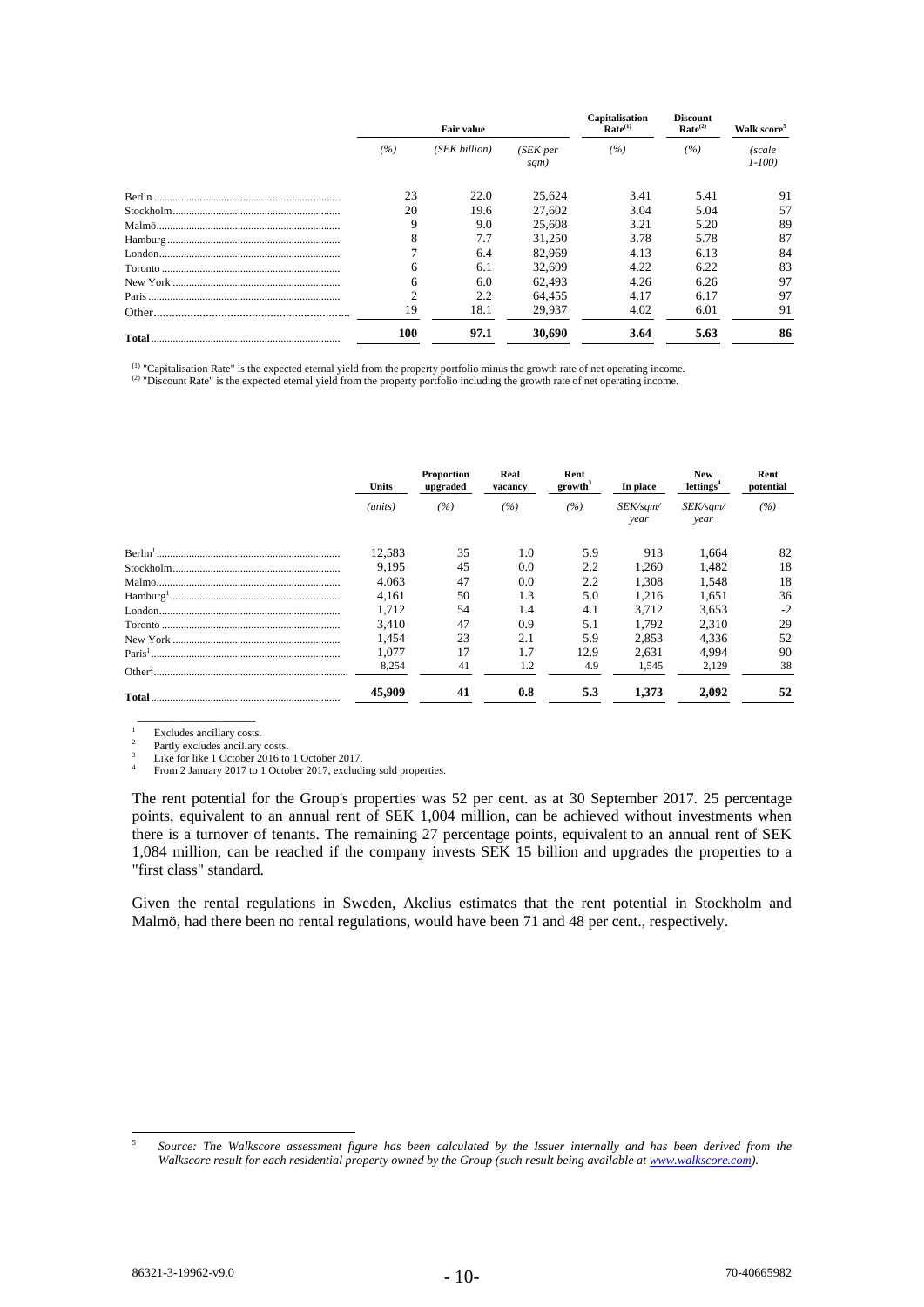The following table provides a breakdown of the Group's property portfolio in the countries in which the Group operated as at 31 December 2016.

|                                      |                                   | Kingdo<br>m of<br>Sweden        | Germany               | Canada                 | UK                     | <b>France</b>                 | <b>USA</b>                    | Denmar<br>k                | Total                           |
|--------------------------------------|-----------------------------------|---------------------------------|-----------------------|------------------------|------------------------|-------------------------------|-------------------------------|----------------------------|---------------------------------|
| Residential units<br>Lettable space, | Residential                       | 17,381<br>1,205                 | 19,932<br>1,211       | 4,513<br>268           | 1,224<br>54            | 941<br>27                     | 2,309<br>165                  | 216<br>15                  | 46,516<br>2,945                 |
| thousand sqm                         | Commercial                        | 192                             | 92                    |                        | 3                      | 3                             | $\mathbf{0}$                  | $\boldsymbol{0}$           | 291                             |
|                                      | Total                             | 1,397                           | 1,303                 | 269                    | 57                     | 30                            | 165                           | 15                         | 3,236                           |
| Fair value                           | <b>SEK</b><br>millions<br>SEK/sqm | 32,357<br>23,163                | 32,176<br>24,708      | 7,055<br>26,242        | 4,524<br>79,157        | 1,848<br>61,332               | 9,362<br>56,725               | 417<br>27,135              | 87,739<br>27,116                |
| Required yield, %                    |                                   | 3.43                            | 3.84                  | 4.36                   | 4.11                   | 4.2                           | 4.42                          | 3.42                       | 3.82                            |
| Vacancy rate,<br>residential, %      | Total<br>vacancy<br>Real          | 1.2                             | 4.8                   | 7.1                    | 12.4                   | 46.2                          | 10.6                          | 1.9                        | 5.0                             |
|                                      | vacancy                           | 0.1                             | 1.1                   | 3.4                    | 3.7<br><b>GBP</b>      | 3.7                           | 1.7                           | 0.0                        | 1.1                             |
|                                      |                                   | <b>SEK</b><br>1,246<br>sqm/year | EUR 8.56<br>sqm/month | CAD 1.89<br>sqft/month | 2.55<br>sqft/mon<br>th | <b>EUR 20.99</b><br>sqm/month | <b>USD 2.51</b><br>sqft/month | <b>DKK 916</b><br>sqm/year | <b>SEK</b><br>1,309<br>sqm/year |

The following table provides a breakdown of the Group's property portfolio in the countries in which the Group operated as at 31 December 2015.

|                   |                     | Kingdom<br>of Sweden | Germany   | Canada     | UK         | <b>France</b>   | <b>USA</b>      | <b>Total</b>     |
|-------------------|---------------------|----------------------|-----------|------------|------------|-----------------|-----------------|------------------|
| Residential units |                     | 23.520               | 20.307    | 3.999      | 1.404      | 467             | 1.534           | 51,231           |
| Lettable space,   | Residential         | 1.617                | 1.232     | 226        | 67         | 14              | 111             | 3.267            |
| thousand sqm      | Commercial          | 233                  | 79        |            |            | 2               |                 | 320              |
|                   | Total               | 1,850                | 1,311     | 227        | 72         | 16              | 112             | 3,587            |
| Fair value        | <b>SEK</b> millions | 31.727               | 24.892    | 4.859      | 4.840      | 995             | 5.451           | 72,764           |
|                   | SEK/sgm             | 17.148               | 18.986    | 21.424     | 67.660     | 62,640          | 48.769          | 20,284           |
| Required yield, % |                     | 4.30                 | 4.35      | 4.37       | 4.22       | 4.21            | 4.47            | 4.33             |
| Vacancy rate,     | Total               |                      |           |            |            |                 |                 |                  |
| residential, %    | vacancy             | 1.5                  | 4.9       | 11.1       | 8.0        | 35.3            | 9.8             | 4.3              |
|                   | Real vacancy        | 0.1                  | 2.0       | 3.6        | 2.8        | 1.3             | 2.8             | 1.3              |
|                   |                     | SEK 1,184            | EUR 8.13  | CAD 1.79   | GBP 2.07   | <b>EUR 22.5</b> | <b>USD 2.26</b> | <b>SEK 1.173</b> |
|                   |                     | sqm/year             | sam/month | sqft/month | saft/month | sam/month       | saft/month      | sam/month        |

As at 30 September 2017, the Group owned 45,909 residential units situated in the Kingdom of Sweden, Germany, Canada, the United Kingdom, France, the USA and Denmark. As at 30 September 2017, 92 per cent. of the property portfolio's market value, as assessed internally, was located in the Greater Stockholm area, Malmö, Berlin, Hamburg, London, Paris, New York, Boston, Washington, Toronto, Montreal and Copenhagen. The remaining part of the Group's property portfolio is located in Swedish regional cities and larger German cities. As at 30 September 2017, the Group's property portfolio offers 2,881,287 square metres of residential lettable space and 283,161 square metres of commercial lettable space. The commercial lettable space predominantly forms part of the ground floor of primarily residential properties.

Internally, Akelius categorises its property portfolio across the following five types: "Luxury", "Prime", "Mid", "Entry" and "Discount" and the respective distribution of these property types across the Akelius property portfolio as at 30 September 2017 was 0 per cent., 43 per cent., 36 per cent., 21 per cent. and 0 per cent. Luxury properties, as defined by Akelius, are located in A+ locations and the buildings and service are considered extraordinary. Prime properties are located in  $A$  + to  $B$  + locations and the buildings are attractive, while Mid are ordinary properties in B+ to B locations. Entry properties are located in B to B- locations and the buildings are considered to be regular, an example is the German "Plattenbau" buildings. Discount properties are those in C+ to C- locations and are properties located in socially challenging areas.

The fair value of the Group's property portfolio as at 30 September 2017 was SEK 97,116 million, which represented an increase of SEK 9,377 million as compared to 31 December 2016. The assessed value per square metre of the Group's property portfolio as at 30 September 2017 was SEK 30,690, which represented an increase of SEK 3,574 as compared to 31 December 2016. The Issuer's assessment is that the cost for new construction of similar properties in similar locations to the properties in the Group's property portfolio is significantly higher than SEK 30,690 per square metre.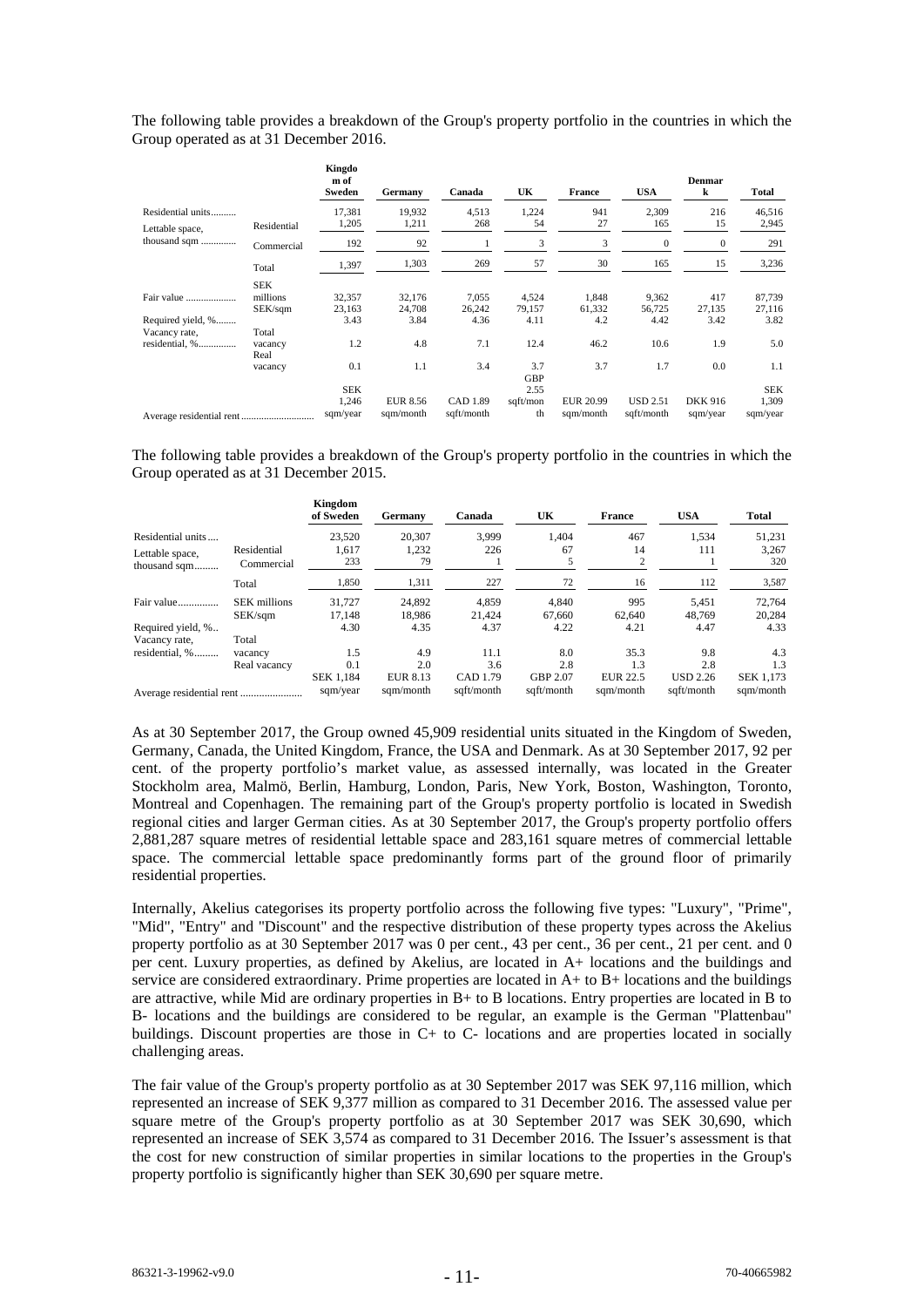During the first nine months of 2017, the property portfolio had a positive revaluation of SEK 6,397 million, mainly as a result of a lower required yield. From 1 January to 30 September 2017, the value of the Group's property investments was SEK 1,883 million, the value of net purchases was SEK 2,515 million and the effect due to changes in currency levels amounted to SEK -1,418 million.

The fair value of the Group's property portfolio as at 31 December 2016 was SEK 87,739 million, which represented an increase of SEK 14,975 million as compared to 31 December 2015. During 2016, the property portfolio had an increase in fair value of SEK 12,715 million, mainly due to increased rental income. In 2016, the value of the Group's property investments was SEK 2,989 million, the value of net sales was SEK 2,967 million and the effect due to changes in currency levels amounted to SEK 2,238 million. In the event of a crisis (in other words, a situation where the Group's ability to raise new funding is limited), the Group's total property investments could be reduced to SEK 150 million, on an annual basis, as most of the investments carried out are optional and undertaken for profit.

The fair value of the properties is determined by internal valuations by the Group. The properties are valued using the yield method, which means that each property is valued by discounting its estimated future cash flows. The estimated future cash flows are based on actual rent adjusted for potential growth and actual operating and maintenance expenses adjusted for inflation. Vacancies are considered for each individual property on the basis of the current situation adjusted to a market vacancy level. The property's fair value comprises the sum of the discounted cash flows during the calculation period and the residual value. The valuation is made under IFRS 13, level 3 – *see Note 19 - Financial Instruments - Fair value hierarchy of the 2016 Annual Report* for further information. In order to verify the internal valuation, the Group engages external valuers, primarily local branches of CBRE Group, Inc., ("**CBRE**") to estimate at least one third of the portfolio each year. In 2016, external valuers reviewed 311 properties out of 897 properties owned by the Group, which corresponded to 35 per cent. of the number of properties and 35 per cent. of the fair value. External valuers' estimate was SEK 265 million, or 0.9 per cent., lower than the Group's internal valuation.

In the ordinary course of its business, the Group regularly reviews and analyses the existing property portfolio with the aim of identifying assets which require upgrading, refurbishment or extension, or to dispose of the properties which do not continue to meet the Group's business objectives. The Group often reinvests the proceeds of such property disposals by acquiring new properties that it has identified.

In the first nine months of 2017 the Group sold properties for a total price of SEK 7.0 billion and the sales price was 8 per cent. above the fair value of the properties as measured at the beginning of the year. In 2016, the Group sold properties for a total price of SEK 9.1 billion and the sales price was 13 per cent. above the fair value of the properties as measured at the beginning of the year.

As at 30 September 2017, the total vacancy rate for residential properties of the Group was 6.0 per cent. (as compared to 5.0 per cent. as at 31 December 2016 and 4.3 per cent. as at 31 December 2015), of which 86 percentage units was the result of upgrades and intended sales of residential units. As at 30 September 2017, the real vacancy rate decreased to 0.8 per cent. as compared to 1.1 per cent. as at 31 December 2016 and 1.3 per cent. as at 31 December 2015, principally as a result of upgrades/refurbishments to properties, strategic sales of properties and due to local rent regulations. The difference between the real vacancy rate and the vacancy rate is that the real vacancy rate does not include residential units that are left vacant as a result of upgrades or sales.

The tables below provide the average annual rental income and net operating income growth for comparable portfolio, adjusted for changes in exchange rates, of the Group and each country for the years 2013 to 2016 and for the nine-month periods ended 30 September 2017 and 2016. A "comparable portfolio" refers to the properties owned during the periods being compared. This means that the properties acquired or sold during any of the periods being compared are excluded. These measures are used to (i) (in the case of rental income growth for a comparable portfolio) illustrate the growth of the Group's ongoing turnover capacity from property management and (ii) (in the case of net operating income for a comparable portfolio) illustrate the growth of the ongoing earnings capacity from property management.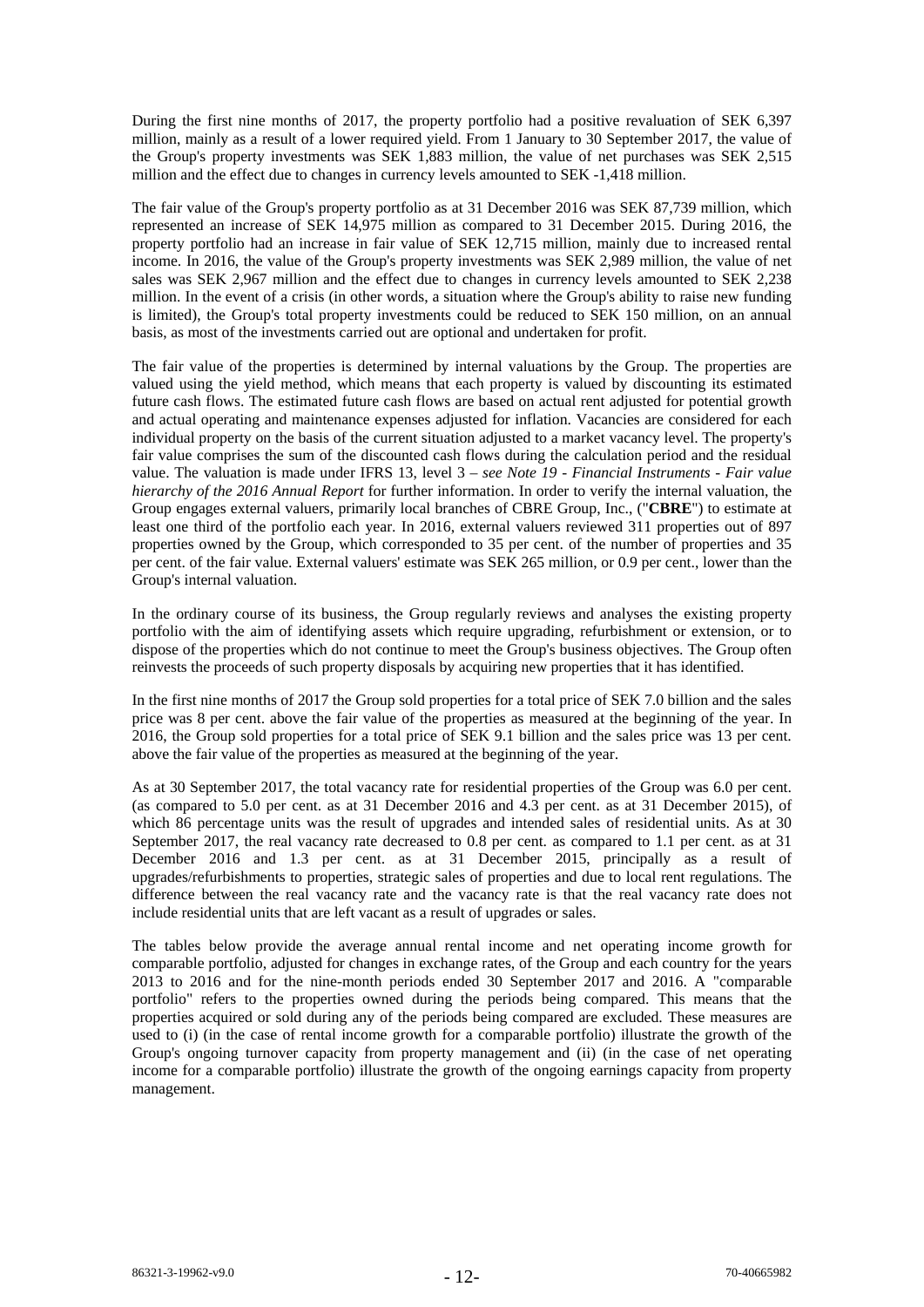|                                              |                 | Sweden                 |                           |                        | Germany                |                           | Total                  |                        |                           |  |
|----------------------------------------------|-----------------|------------------------|---------------------------|------------------------|------------------------|---------------------------|------------------------|------------------------|---------------------------|--|
|                                              | Jan-Dec<br>2014 | <b>Jan-Dec</b><br>2013 | Growth<br>in per<br>cent. | <b>Jan-Dec</b><br>2014 | <b>Jan-Dec</b><br>2013 | Growth<br>in per<br>cent. | <b>Jan-Dec</b><br>2014 | <b>Jan-Dec</b><br>2013 | Growth<br>in per<br>cent. |  |
|                                              |                 | (SEK million)          |                           |                        | (SEK million)          |                           | (SEK million)          |                        |                           |  |
|                                              | 2,101<br>$-354$ | 2,038<br>$-349$        | 3.1                       | 1.249<br>$-462$        | 987<br>51<br>$-274$    | 26.5                      | 3.350<br>$-816$        | 3,025<br>51<br>$-623$  | 10.8                      |  |
| Rental income for comparable property        | 1.747<br>1.063  | 1.688<br>1.018         | 3.5<br>4.3                | 787<br>710             | 764<br>561             | 3.1<br>26.5               | 2.534<br>1.772         | 2.452<br>1.579         | 3.4<br>12.2               |  |
|                                              | $-159$          | $-181$                 |                           | $-106$                 | 29<br>$-19$            |                           | $-265$                 | 29<br>$-200$           |                           |  |
| Net operating income for comparable property | 904             | 837                    | 8.0                       | 604                    | 571                    | 5.8                       | 1,508                  | 1.408                  | 7.1                       |  |

|                                              | Sweden              |                     | Germany                   |                     |                     | Canada                    |                     |                     | <b>England</b>            |                     |                     | <b>Total</b>              |                     |                     |                           |
|----------------------------------------------|---------------------|---------------------|---------------------------|---------------------|---------------------|---------------------------|---------------------|---------------------|---------------------------|---------------------|---------------------|---------------------------|---------------------|---------------------|---------------------------|
|                                              | Jan-<br>Dec<br>2015 | Jan-<br>Dec<br>2014 | Growth<br>in per<br>cent. | Jan-<br>Dec<br>2015 | Jan-<br>Dec<br>2014 | Growth<br>in per<br>cent. | Jan-<br>Dec<br>2015 | Jan-<br>Dec<br>2014 | Growth<br>in per<br>cent. | Jan-<br>Dec<br>2015 | Jan-<br>Dec<br>2014 | Growth<br>in per<br>cent. | Jan-<br>Dec<br>2015 | Jan-<br>Dec<br>2014 | Growth<br>in per<br>cent. |
|                                              | (SEK million)       |                     |                           | (SEK million)       |                     | (SEK million)             |                     |                     | (SEK million)             |                     | (SEK million)       |                           |                     |                     |                           |
| Exchange differences                         | 2,216               | 2.101<br>$\Omega$   | 5.5                       | 1,531               | 1.249<br>36         | 22.6                      | 276                 | 158<br>10           | 74.7                      | 190                 | 93<br>13            | 104.3                     | 4,339               | 3,602<br>59         | 20.5                      |
| <b>Rental income for</b>                     | $-327$              | $-267$              |                           | $-642$              | $-445$              |                           | $-130$              | $-28$               |                           | $-80$               | $-10$               |                           | $-1,305$            | $-752$              |                           |
| comparable property                          | 1.889               | 1.834               | 3.0                       | 889                 | 839                 | 6.0                       | 146                 | 140                 | 4.1                       | 110                 | 96                  | 15.1                      | 3.034               | 2.909               | 4.3                       |
| Net operating income<br>Exchange differences | 1,111               | 1,063<br>0          | 4.5                       | 847                 | 710<br>20           | 19.3                      | 96                  | 54<br>3             | 77.8                      | 114                 | 57<br>8             | 100.0                     | 2,175               | 1,882<br>32         | 15.6                      |
| Purchase/Sale<br>Net operating income for    | $-157$              | $-126$              |                           | $-182$              | $-90$               |                           | $-34$               | $-8$                |                           | $-43$               | -8                  |                           | $-423$              | $-229$              |                           |
| comparable property<br><b>portfolio</b>      | 954                 | 937                 | 1.8                       | 665                 | 640                 | 3.9                       | 62                  | 50                  | 25.1                      | 71                  | 58                  | 23.0                      | 1.752               | 1.684               | 4.0                       |

|                                                        |                          | France                 |                           |                     | <b>United States</b>   |                           | <b>Denmark</b> <sup>2</sup> |                     |                           |  |
|--------------------------------------------------------|--------------------------|------------------------|---------------------------|---------------------|------------------------|---------------------------|-----------------------------|---------------------|---------------------------|--|
|                                                        | <b>Jan-Dec</b><br>2016   | <b>Jan-Dec</b><br>2015 | Growth<br>in per<br>cent. | Jan-<br>Dec<br>2016 | <b>Jan-Dec</b><br>2015 | Growth<br>in per<br>cent. | Jan-<br>Dec<br>2016         | Jan-<br>Dec<br>2015 | Growth<br>in per<br>cent. |  |
|                                                        |                          | (SEK million)          |                           |                     | (SEK million)          |                           |                             |                     |                           |  |
| Rental income.                                         | 40                       | 20                     | 125.0                     | 334                 | 106                    |                           |                             |                     |                           |  |
|                                                        |                          |                        |                           |                     |                        |                           |                             |                     |                           |  |
|                                                        | $-33$                    | $-17$                  |                           | $-334$              | $-106$                 |                           | -5                          |                     |                           |  |
|                                                        |                          |                        | 11.9                      |                     |                        |                           |                             |                     |                           |  |
|                                                        | $\overline{\phantom{a}}$ | $-14$                  | $-50.0$                   | 102                 | 21                     |                           |                             |                     |                           |  |
|                                                        |                          |                        |                           |                     |                        |                           |                             |                     |                           |  |
|                                                        | х                        |                        |                           | $-102$              | $-21$                  |                           |                             |                     |                           |  |
| Net operating income for comparable property portfolio |                          | $-2$                   | 241.1                     | 0                   |                        |                           | $\Omega$                    |                     |                           |  |

|                                                                   | Sweden              |                     | Germany                       |                     | Canada              |                              | England             |                     |                               | Total               |                     |                           |                     |                 |                               |
|-------------------------------------------------------------------|---------------------|---------------------|-------------------------------|---------------------|---------------------|------------------------------|---------------------|---------------------|-------------------------------|---------------------|---------------------|---------------------------|---------------------|-----------------|-------------------------------|
|                                                                   | Jan-<br>Dec<br>2016 | Jan-<br>Dec<br>2015 | Grow<br>th in<br>per<br>cent. | Jan-<br>Dec<br>2016 | Jan-<br>Dec<br>2015 | Growt<br>hin<br>per<br>cent. | Jan-<br>Dec<br>2016 | Jan-<br>Dec<br>2015 | Growt<br>h in<br>per<br>cent. | Jan-<br>Dec<br>2016 | Jan-<br>Dec<br>2015 | Growth<br>in per<br>cent. | Jan-<br>Dec<br>2016 | Jan-Dec<br>2015 | Growt<br>h in<br>per<br>cent. |
|                                                                   |                     | (SEK million)       |                               |                     | (SEK million)       |                              | (SEK million)       |                     |                               | (SEK million)       |                     |                           |                     | (SEK million)   |                               |
| <b>Rental income</b>                                              | 1.95<br>6           | 2,216               | $-11.7$                       | 1,587               | 1.531               | 3.7                          | 376                 | 276                 | 36.2                          | 175                 | 190                 | $-7.9$                    | 4.473               | 4,339           | 3.1                           |
| Exchange differences                                              | $-371$              | $-660$              |                               | $-463$              | 19<br>$-493$        |                              | $-129$              | $-6$<br>$-39$       |                               | $-59$               | $-20$<br>$-62$      |                           | $-1,394$            | -5<br>$-1,377$  |                               |
| Rental income for comparable<br>property portfolio                | 1.58<br>5           | 1,556               | 1.9                           | 1,124               | 1.057               | 6.3                          | 247                 | 231                 | 7.0                           | 116                 | 108                 | 7.5                       | 3,079               | 2,957           | 4.1                           |
| Net operating income                                              | 1,01<br>6           | 1,111               | $-8.7$                        | 912                 | 847                 | 7.7                          | 172                 | 96                  | 79.2                          | 118                 | 114                 | 3.5                       | 2,311               | 2,175           | 6.3                           |
| Exchange differences<br>Purchase/Sale<br>Net operating income for | $-190$              | $-304$              |                               | $-65$               | 10<br>$-89$         |                              | $-56$               | $-2$<br>$-4$        |                               | $-37$               | $-12$<br>$-32$      |                           | $\Omega$<br>$-440$  | $-3$<br>$-439$  |                               |
| comparable property                                               | 826                 | 807                 | 2.4                           | 847                 | 768                 | 10.3                         | 116                 | 90                  | 29.0                          | 81                  | 70                  | 15.4                      | 1,871               | 1,733           | 8.0                           |

**The Experiment of revenue from utility expenses and other property expenses in Germany.**  $\begin{array}{c} 1 \\ 2 \end{array}$ 

As the Issuer only purchased properties in Denmark in 2016, no comparison figures are available for 2015.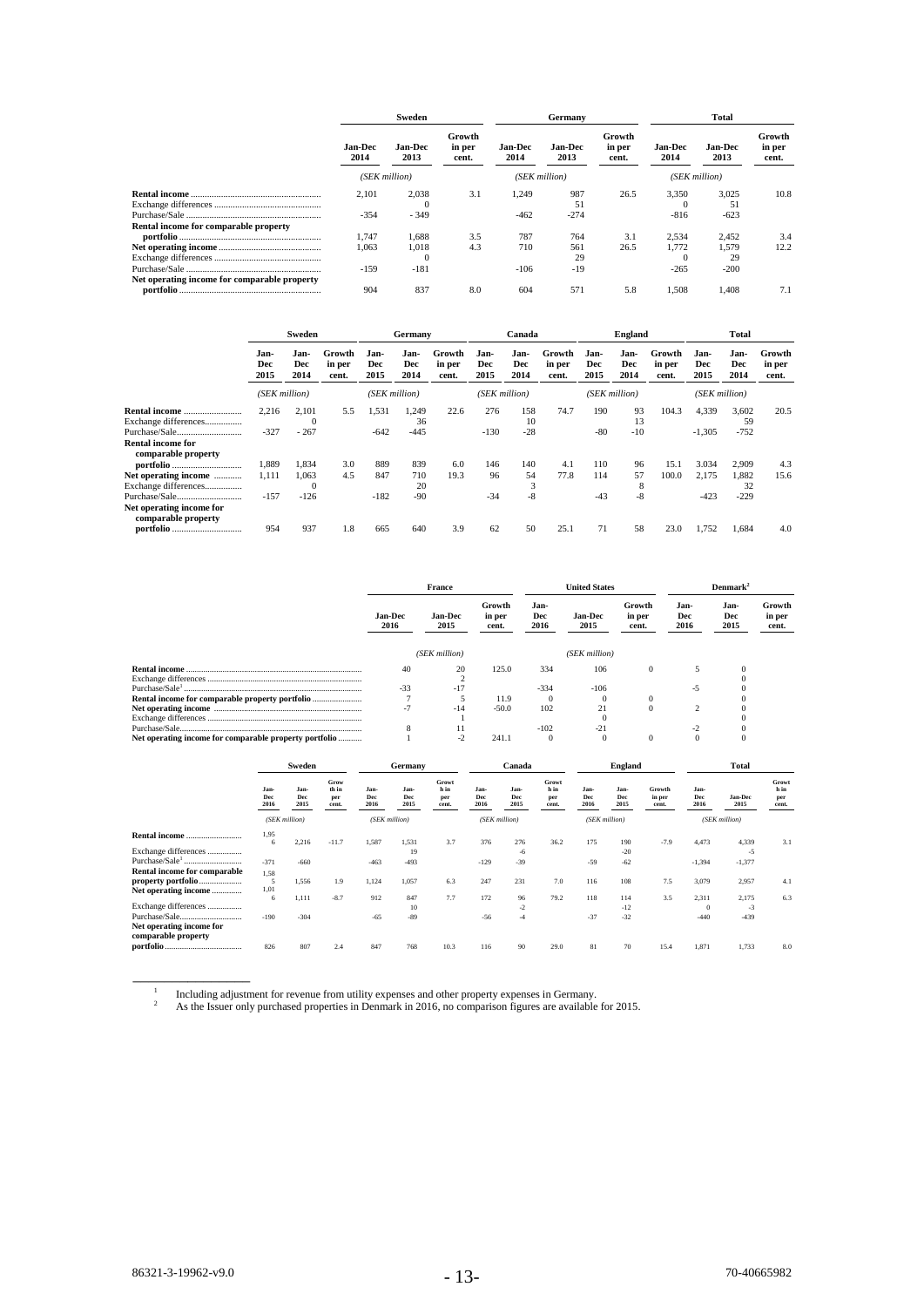|                                     |                 | Sweden                     |                           |                 | Germany              |                           |                 | Canada          |                           | <b>England</b>  |                     |                           |
|-------------------------------------|-----------------|----------------------------|---------------------------|-----------------|----------------------|---------------------------|-----------------|-----------------|---------------------------|-----------------|---------------------|---------------------------|
|                                     | Jan-Sep<br>2017 | Jan-<br><b>Sep</b><br>2016 | Growth<br>in per<br>cent. | Jan-Sep<br>2017 | Jan-Sep<br>2016      | Growth<br>in per<br>cent. | Jan-Sep<br>2017 | Jan-Sep<br>2016 | Growth<br>in per<br>cent. | Jan-Sep<br>2017 | Jan-<br>Sep<br>2016 | Growth<br>in per<br>cent. |
|                                     | (SEK million)   |                            |                           |                 | (SEK million)        |                           |                 | (SEK million)   |                           | (SEK million)   |                     |                           |
|                                     | 1.213           | 1.532                      | $-20.8$                   | 936             | 895                  | 4.6                       | 324             | 272             | 19.1                      | 154             | 133                 | 15.8                      |
|                                     | $\Omega$        | $\Omega$                   |                           | $\Omega$        |                      | 24                        |                 | $\Omega$        |                           |                 | $\overline{4}$      |                           |
|                                     | $-204$          | $-559$                     |                           | $-46$           | $-53$                |                           | $-52$           | $-25$           |                           | $-18$           | $-18$               |                           |
| Rental income for comparable        |                 |                            |                           |                 |                      |                           |                 |                 |                           |                 |                     |                           |
|                                     | 1.009           | 973                        | 3.7                       | 890             | 866                  | 2.8                       | 272             | 247             | 10.2                      | 136             | 119                 | 14.3                      |
|                                     | 662             | 828                        | $-20.0$                   | 689             | 664                  | 3.8                       | 174             | 124             | 40.3                      | 99              | 88                  | 12.5.                     |
|                                     | $\overline{0}$  | $\Omega$                   |                           |                 |                      | 15                        |                 | $\Omega$        |                           |                 | $\Omega$            |                           |
|                                     | $-115$          | $-312$                     |                           | $-28$           | $-31$                |                           | $-30$           | $-17$           |                           | $-11$           | -9                  |                           |
| Net operating income for            |                 |                            |                           |                 |                      |                           |                 |                 |                           |                 |                     |                           |
| comparable property portfolio       | 547             | 516                        | 6.1                       | 661             | 648                  | 2.0                       | 144             | 107             | 34.8                      | 88              | 79                  | 11.0                      |
|                                     |                 | France                     |                           |                 | <b>United States</b> |                           |                 | <b>Denmark</b>  |                           |                 | Total               |                           |
|                                     | Jan-            | Jan-                       | Growth                    | Jan-            | Jan-                 | Growth                    |                 |                 |                           | Jan-            | Jan-                | Growth                    |
|                                     | Sep<br>2017     | Sep<br>2016                | in<br>per<br>cent.        | Sep<br>2017     | Sep<br>2016          | in<br>per<br>cent.        | Jan-Sep<br>2017 | Jan-Sep<br>2016 | Growth in<br>per cent.    | Sep<br>2017     | Sep<br>2016         | in<br>per<br>cent.        |
|                                     |                 | (SEK million)              |                           |                 | (SEK million)        |                           |                 | (SEK million)   |                           |                 |                     |                           |
|                                     | 37              | 26                         | 42.3                      | 338             | 237                  | 42.6                      | 49              | $\mathbf{0}$    | $\mathbf{0}$              | 3,051           | 3,095               | $-1.4$                    |
|                                     |                 | 5                          |                           |                 | 4                    |                           |                 | $\Omega$        | $\Omega$                  | $\Omega$        | 36                  |                           |
|                                     | $-16$           | $-9$                       |                           | $-118$          | $-44$                |                           | $-49$           | $\Omega$        | $\Omega$                  | $-503$          | $-707$              |                           |
| income for comparable<br>Rental     | 21              | 22                         | $-5.2$                    | 220             | 197                  | 11.2                      | $\theta$        | $\Omega$        | $\Omega$                  | 2.548           | 2,424               | 5.1                       |
|                                     |                 |                            |                           |                 |                      |                           |                 |                 |                           |                 |                     |                           |
|                                     | $\mathbf{0}$    | $\mathbf{0}$               | $\Omega$                  | 144             | 68                   | 111,8                     | 24              | $\Omega$        | $\Omega$                  | 1,792           | 1.772               | 1.1                       |
|                                     | $\mathbf{0}$    | $\mathbf{0}$               |                           |                 | $\overline{c}$       |                           |                 | $\mathbf{0}$    |                           | $\Omega$        | 17                  |                           |
|                                     | 5               | 6                          |                           | $-53$           | $-17$                |                           | $-24$           | $\Omega$        |                           | $-256$          | $-380$              |                           |
| Net operating income for comparable |                 |                            |                           |                 |                      |                           |                 |                 |                           |                 |                     |                           |
|                                     | 5               | 6                          | $-22.6$                   | 91              | 53                   | 73.0                      | $\Omega$        | $\Omega$        | $\Omega$                  | 1.536           | 1.409               | 9.0                       |
|                                     |                 |                            |                           |                 |                      |                           |                 |                 |                           |                 |                     |                           |

The average annual rental growth for comparable properties of the Group for the period 2013 to 2016 was 4.4 per cent. The average net operating income growth for comparable properties of the Group for the period 2013 to 2016 was 6.4 per cent.

The annual growth in the average rent level for comparable properties of the Group, in the years 2012, 2013, 2014, 2015 and 2016 was 5.0 per cent., 5.8 per cent., 4.3 per cent., 3.8 per cent. and 4.5 per cent., respectively.

In the same years, the inflation (using data from the World Bank), as weighted by the exposure of the Group in fair value terms in each of the countries where it operates as at 30 September 2017, was 1.69 per cent., 1.01 per cent., 0.76 per cent., 0.20 per cent. and 0.81 per cent respectively. With respect to the period 1 October 2016 to 1 October 2017, the growth in the "in-place rent" (the average rent per square metre paid by the tenant currently occupying the property) for comparable properties was 5.3 per cent., of that 4.0 percentage points was attributable to new lettings and 1.3 percentage points attributable to renegotiations.

An important part of the Group's strategy is to optimise the new lease level while keeping the number of days in which apartments are vacant to a minimum. The table below demonstrates the level of rent increase across different apartment types over the period 2 October 2016 to 1 October 2017 (those that were not upgraded at the time tenants moved out and were not upgraded for the new lease, those that were already upgraded at the time tenants moved out and finally those that were upgraded between the time tenants moved out and the new lease).

|                                       | <b>Residential</b><br>units | <b>Proportion</b> | Average<br>size | Move out<br>rent                          | Move in<br>rent                    | Change |
|---------------------------------------|-----------------------------|-------------------|-----------------|-------------------------------------------|------------------------------------|--------|
|                                       | (Units)                     | (%)               | (Sam)           | $(SEK\_\mathit{sam}\_\mathit{ve})$<br>ar) | $(SEK\_\mathit{sam\vee e})$<br>ar) | (%)    |
|                                       | 206                         |                   | 68              | 1.622                                     | 1.649                              | 1.7    |
|                                       | 3,352                       | 54                | 57              | 1.947                                     | 2.002                              | 2.8    |
| Upgraded between move out and move in | 2,658                       | 43                | 61              | 1.393                                     | 1.963                              | 40.9   |
|                                       | 6.216                       | 100               | 59              | 1.688                                     | 1.971                              | 16.8   |

As at 30 September 2017, 86 per cent. of the apartments owned by the Group had a current rent level that was below the market rent level. Of that 86 per cent., the relative distance of the current rent level of such apartments from the market rent level was distributed as follows: (i) 13 percentage units of the apartments were 0 to 10 per cent. below the market rent level; (ii) 11 percentage units of the apartments were 10 to 20 per cent. below the market rent level; (iii) 20 percentage units of the apartments were 20 to 30 per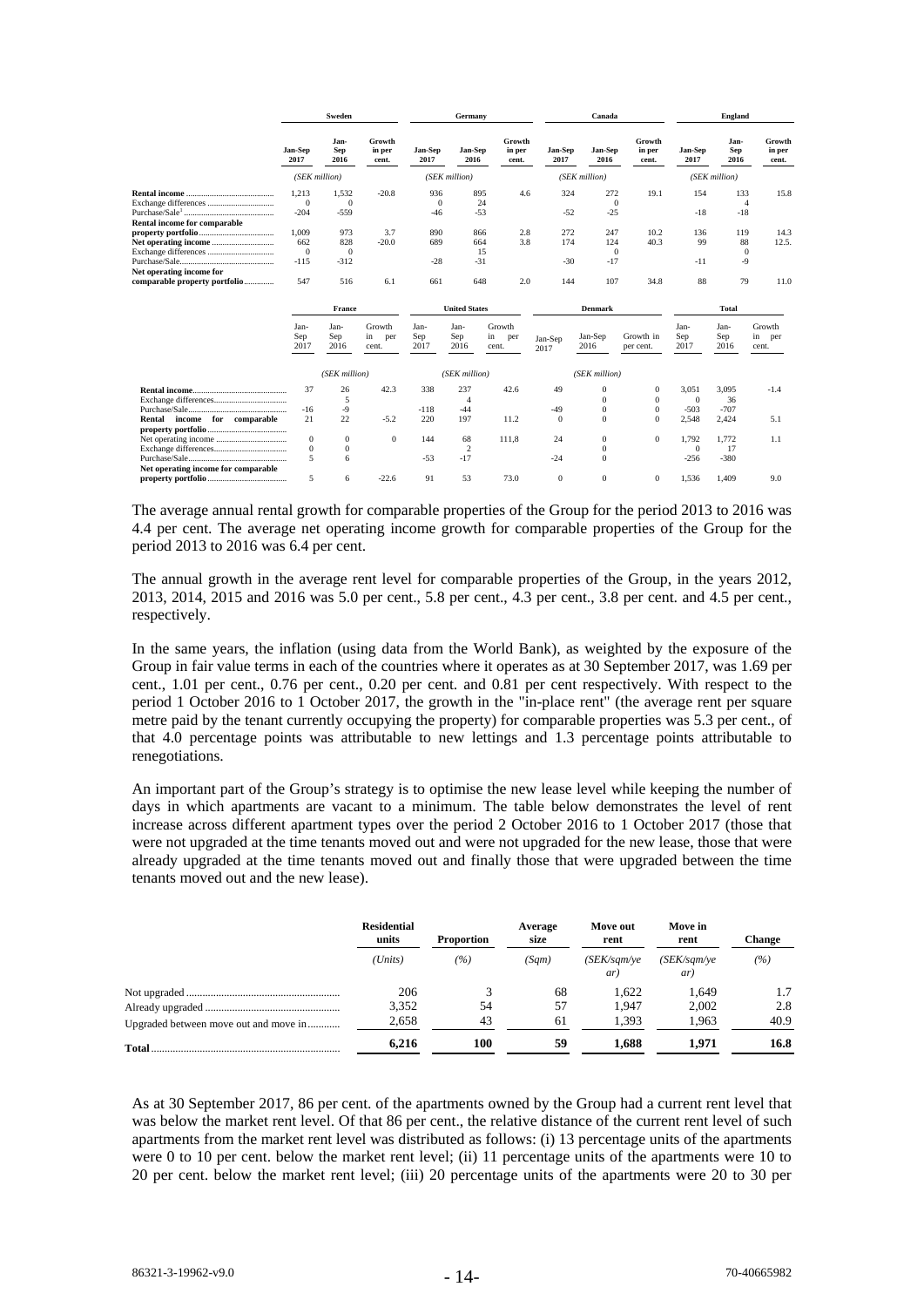cent. below the market rent level; and (iv) 42 percentage units of the apartments were more than 30 per cent. below the market rent level.

The distance from the market rent level for each occupied apartment within the Group has been based on the average new lease level per square metre for each respective property during the period October 2016 to September 2017, in relation to the rent per square metre for each occupied apartment, as at 30 September 2017. Given the rental regulation laws in Sweden, the distance has been estimated to be larger than 30 per cent. below the market rent level in the Stockholm region and 20 to 30 per cent. below for apartments in the Malmö region, based on rents for newly built houses, which is a reasonably accurate proxy to market rent in Sweden.

In properties that the Group held as at 30 September 2017, the annual rental value for new leases during 1 January 2017 to September 2017 amounted to SEK 592 million and the rental value for leases that ended during 1 January 2017 to September 2017 amounted to SEK 514 million.

In the countries where the Group operates, the fair value of residential properties has generally been more resilient towards value losses in economic downturns as compared to office buildings, in the past 25 years. The spread of the Group's portfolio across a number of countries further mitigates any potential property value losses. In the periods 1991-1992 and 2008-2009, the estimated loss in value of the properties for the Group, as weighted by the exposure of the Group in fair value terms in each of the countries where it operates as at 30 September 2017, would have been 4 per cent. and 6 per cent., respectively.

A brief description of the property portfolio of the Group in each country in which the Group operates is set out below.

## *Kingdom of Sweden*

\_\_\_\_\_\_\_\_\_\_\_\_\_\_\_

The table below provides a breakdown of the Group's property portfolio by city in the Kingdom of Sweden as at 30 September 2017, 31 December 2016 and 31 December 2015.

|                                                                                                                                                                                                                                                                                                                                                                                                                                                                                                                                                       |                                         | 30 September 2017                          |                   |                                       |                                         | 31 December 2016                           |                   |                                       |                                         | <b>31 December 2015</b>                    |                   |                                |  |
|-------------------------------------------------------------------------------------------------------------------------------------------------------------------------------------------------------------------------------------------------------------------------------------------------------------------------------------------------------------------------------------------------------------------------------------------------------------------------------------------------------------------------------------------------------|-----------------------------------------|--------------------------------------------|-------------------|---------------------------------------|-----------------------------------------|--------------------------------------------|-------------------|---------------------------------------|-----------------------------------------|--------------------------------------------|-------------------|--------------------------------|--|
|                                                                                                                                                                                                                                                                                                                                                                                                                                                                                                                                                       | <b>Residential</b><br>lettable<br>space | Real<br>vacancv<br>rate<br>residenti<br>al | <b>Fair value</b> | <b>Share of</b><br>total <sup>1</sup> | <b>Residential</b><br>lettable<br>space | Real<br>vacancy<br>rate<br>residenti<br>al | <b>Fair value</b> | <b>Share of</b><br>total <sup>1</sup> | <b>Residential</b><br>lettable<br>space | Real<br>vacancy<br>rate<br>residenti<br>al | <b>Fair value</b> | Share<br>of total <sup>1</sup> |  |
|                                                                                                                                                                                                                                                                                                                                                                                                                                                                                                                                                       | (Sqm,<br><i>thousands</i> )             | (%)                                        | SEK, million      | (%)                                   | (Sqm,<br><i>thousands</i> )             | (%)                                        | SEK, million      | (%)                                   | (Sqm,<br><i>thousands</i> )             | (%)                                        | SEK, million      | (%)                            |  |
| Greater Stockholm                                                                                                                                                                                                                                                                                                                                                                                                                                                                                                                                     | 664                                     | 0.0                                        | 19,598            | 20                                    | 644                                     | 0.1                                        | 17,059            | 19                                    | 666                                     | 0.1                                        | 13,168            | 18                             |  |
| Malmö                                                                                                                                                                                                                                                                                                                                                                                                                                                                                                                                                 | 266                                     | 0.0                                        | 8,952             | 9                                     | 260                                     | 0.1                                        | 7,844             | 9                                     | 260                                     | 0.0                                        | 6,142             | 8                              |  |
| Helsingborg                                                                                                                                                                                                                                                                                                                                                                                                                                                                                                                                           | n.a.                                    | n.a.                                       | n.a.              | n.a.                                  | 165                                     | 0.3                                        | 3,412             | 4                                     | 168                                     | 0.3                                        | 3,042             | 4                              |  |
| Gothenburg                                                                                                                                                                                                                                                                                                                                                                                                                                                                                                                                            | 14                                      | 0.0                                        | 399               |                                       | 14                                      | 0.0                                        | 379               |                                       | 73                                      | 0.0                                        | 1,555             |                                |  |
| Halmstad                                                                                                                                                                                                                                                                                                                                                                                                                                                                                                                                              | n.a.                                    | n.a.                                       | n.a.              | n.a.                                  | 70                                      | 0.0                                        | 1,887             | $\overline{c}$                        | 70                                      | 0.1                                        | 1,504             | 2                              |  |
|                                                                                                                                                                                                                                                                                                                                                                                                                                                                                                                                                       | n.a.                                    | n.a.                                       | n.a.              | n.a.                                  | n.a.                                    | n.a.                                       | n.a.              | n.a.                                  | 100                                     | 0.0                                        | 1,393             | 2                              |  |
| Ostersund                                                                                                                                                                                                                                                                                                                                                                                                                                                                                                                                             | n.a.                                    | n.a.                                       | n.a.              | n.a.                                  | n.a.                                    | n.a.                                       | n.a.              | n.a.                                  | 61                                      | 0.1                                        | 1,065             | 2                              |  |
| Other.<br>                                                                                                                                                                                                                                                                                                                                                                                                                                                                                                                                            | 15                                      | 0.0                                        | 909               |                                       | 52                                      | 0.2                                        | 1,757             | 2                                     | 219                                     | 0.2                                        | 3,859             | 6                              |  |
| $\textbf{Total} \textcolor{red}{\bm{\ldots}} \textcolor{red}{\bm{\ldots}} \textcolor{red}{\bm{\ldots}} \textcolor{red}{\bm{\ldots}} \textcolor{red}{\bm{\ldots}} \textcolor{red}{\bm{\ldots}} \textcolor{red}{\bm{\ldots}} \textcolor{red}{\bm{\ldots}} \textcolor{red}{\bm{\ldots}} \textcolor{red}{\bm{\ldots}} \textcolor{red}{\bm{\ldots}} \textcolor{red}{\bm{\ldots}} \textcolor{red}{\bm{\ldots}} \textcolor{red}{\bm{\ldots}} \textcolor{red}{\bm{\ldots}} \textcolor{red}{\bm{\ldots}} \textcolor{red}{\bm{\ldots}} \textcolor{red}{\bm{\ld$ | 959                                     | 0.0                                        | 29,858            | 31                                    | 1,205                                   | 0.1                                        | 32,357            | 37                                    | 1,617                                   | 0.1                                        | 31,727            | 44                             |  |

1 Share of total represents the share of the fair value of the Group's total portfolio.

In the Kingdom of Sweden, as at 30 September 2017, the Group had a portfolio of 13,758 residential units with residential lettable space of 958,659 square metres (as compared to 17,381 residential units and 1,204,977 square metres of residential space as at 31 December 2016). Most of the Group's properties are located in fast-growing cities in Greater Stockholm and the Öresund Region. Over the past 30 years, the major cities in Sweden have experienced a 38 per cent. growth in population, the suburbs of two major cities have experienced a growth of 41 per cent., while the population of mid-sized cities has grown by 23 per cent., small cities by 4 per cent. and rural areas have seen their population decrease by 19 per cent.  $\overline{a}$ 

As at 30 September 2017, the Group's properties in the Kingdom of Sweden were managed by approximately 117 employees in three local offices. As at 30 September 2017, the average residential rent

<sup>-</sup><sup>6</sup> *Source: Statistics Sweden. Definitions of major cities, suburbs to major cities, large cities and rural areas are all defined by SCB. The other six categories that SCB defines, all of which typically have a population of 5,000 - 50,000, are categorized as "small cities" above.*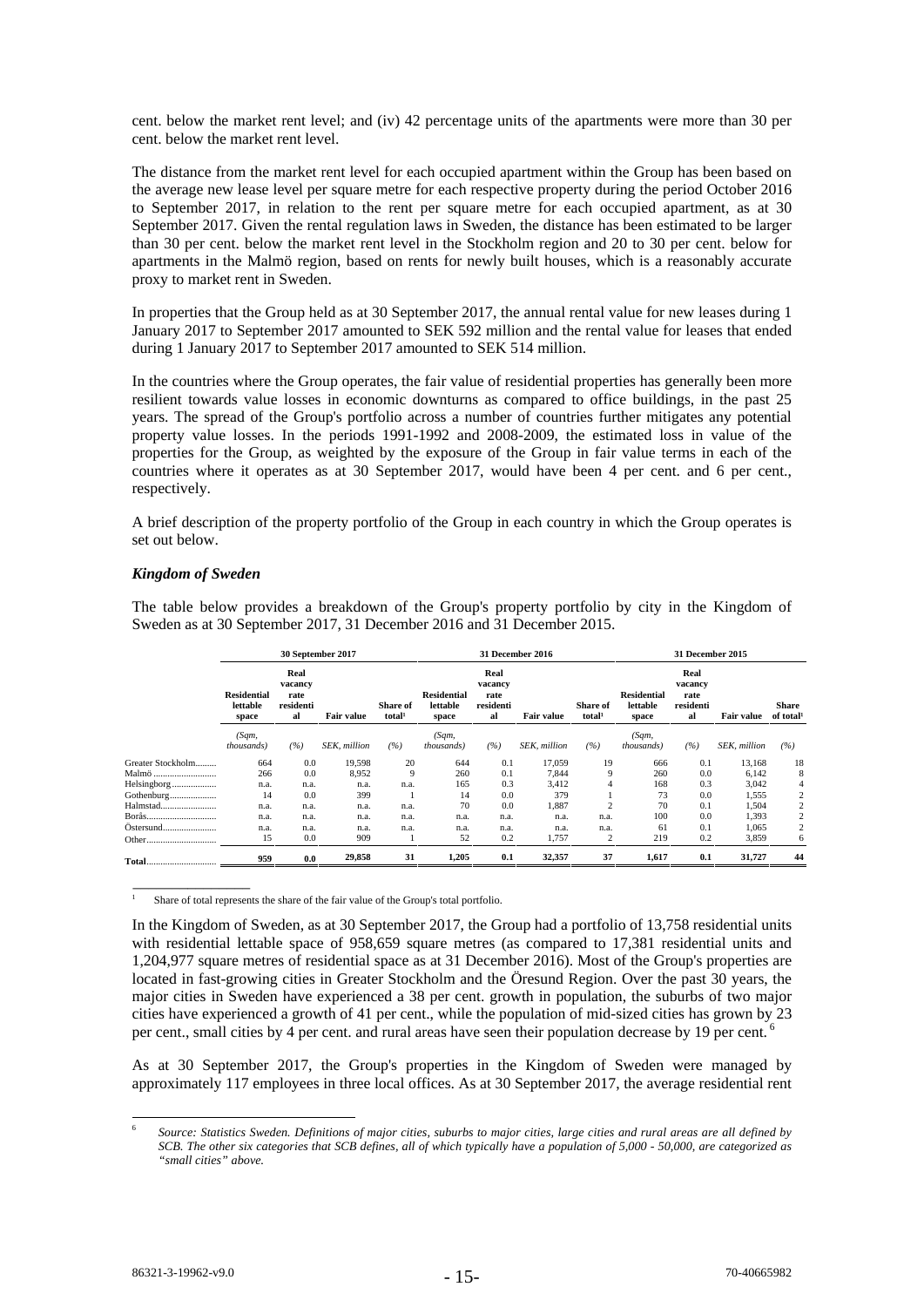for the properties was SEK 1,275 per square metre per year, which represented an increase as compared to 31 December 2016 (SEK 1,246 per square metre per year) and 31 December 2015 (SEK 1,184 per square metre per year). Slightly more than half of this growth is attributable to increased levels of rent, due to the upgrading of the residential units, while the rest was the result of the annual rent negotiations with the Swedish Union of Tenants.

In the Kingdom of Sweden, the rental levels of residential properties have generally increased steadily over the last 31 years, evidencing a growth of approximately 273 per cent. during the period 1985-2016.7 During the same period, the rental levels of offices in Stockholm generally increased by approximately 130 per cent. $8$ 

The fair value of the properties amounted to SEK 29,858 million as at 30 September 2017, which represented a slight decrease as compared to 31 December 2016 (SEK 32,357 million) and 31 December 2015 (SEK 31,727 million).

During the first nine months of 2017, the Group has purchased 11 properties in Sweden, totalling 441 units. The purchase price was SEK 1,278 million, at an average price per square metre of SEK 40,200.

In the Kingdom of Sweden, the fair value of residential properties has generally been more resilient towards value losses in economic downturns as compared to office buildings in the past 25 years. In the periods 1991-1992, 2000-2004 and in 2008, residential properties lost 24 per cent., gained 26 per cent., and lost 7 per cent., respectively in property value, whereas office buildings, in the periods 1991-1994, 2000-2004 and 2008-2009 lost 50 per cent., lost 17 per cent. and lost 13 per cent., respectively in property value.<sup>9</sup>

## *Germany*

\_\_\_\_\_\_\_\_\_\_\_\_\_\_\_

The table below provides a breakdown of the Group's property portfolio by city in Germany as at 30 September 2017, 31 December 2016 and 31 December 2015.

|            | 30 September 2017                       |                                        |                 |                                       | 31 December 2016                        |                                        |                 |                                | 31 December 2015                        |                                        |                 |                                          |
|------------|-----------------------------------------|----------------------------------------|-----------------|---------------------------------------|-----------------------------------------|----------------------------------------|-----------------|--------------------------------|-----------------------------------------|----------------------------------------|-----------------|------------------------------------------|
|            | <b>Residential</b><br>lettable<br>space | Real<br>vacancy<br>rate<br>residential | Fair<br>value   | <b>Share</b><br>of total <sup>1</sup> | <b>Residential</b><br>lettable<br>space | Real<br>vacancy<br>rate<br>residential | Fair<br>value   | Share of<br>total <sup>1</sup> | <b>Residential</b><br>lettable<br>space | Real<br>vacancy<br>rate<br>residential | Fair<br>value   | <b>Share</b><br>of<br>total <sup>1</sup> |
|            | (Sqm,<br>thousands)                     | (%)                                    | SEK.<br>million | (%)                                   | (Sqm,<br>thousands)                     | (%)                                    | SEK.<br>million | (%)                            | (Sqm,<br>thousands)                     | (%)                                    | SEK.<br>million | (%)                                      |
|            | 791                                     | 1.0                                    | 21,951          | 23                                    | 775                                     | 1.0                                    | 19,295          | 22                             | 773                                     | 1.3                                    | 14.108          | 19                                       |
| Hamburg    | 234                                     | 1.3                                    | 7,677           | 8                                     | 234                                     | 1.2                                    | 6,926           | õ                              | 232                                     | 3.8                                    | 5,719           | 8                                        |
|            | 41                                      | 0.4                                    | 1.702           |                                       | 40                                      | 2.0                                    | 1,561           |                                | 40                                      | 1.2                                    | 1,255           |                                          |
|            | 37                                      | 1.0                                    | 1,088           |                                       | 37                                      | 0.7                                    | 972             |                                | 37                                      | 0.9                                    | 780             |                                          |
| Frankfurt  | 40                                      | 0.6                                    | 1,496           |                                       | 39                                      | 0.8                                    | 1,329           |                                | 39                                      | 1.3                                    | 1,063           |                                          |
| Düsseldorf | 60                                      | 1.2                                    | 1.576           |                                       | 60                                      | 0.8                                    | 1.441           |                                | 43                                      | 2.2                                    | 836             |                                          |
| Other<br>  | 25                                      | 0.7                                    | 739             |                                       | 26                                      | 0.7                                    | 652             |                                | 68                                      | 2.9                                    | 1,131           |                                          |
|            | 1,228                                   | 1.0                                    | 36,229          | 37                                    | 1,211                                   | 1.1                                    | 32,176          | 37                             | 1,232                                   | 2.0                                    | 24,892          | -34                                      |

<sup>1</sup> Share of total represents the share of the fair value of the Group's total portfolio.

In Germany, as at 30 September 2017, the Group had a portfolio of 20,180 residential units with residential lettable space of 1,228,393 square metres. At 30 September 2017, most of the Group's properties were located near city centres and 94 per cent. of the residential units were located in some of the largest cities in Germany: Berlin, Hamburg, Munich, Cologne and Frankfurt. The majority of the German apartments are located in Berlin. For the Group's Berlin portfolio, the new lease level was EUR 14.31 per square metre per month between October 2016 to September 2017, which represents an increase compared to the new lease level during 2016 (EUR 12.60 per square metre per month) and 2015 (EUR 11.19 per square metre per month).

<sup>-</sup><sup>7</sup> *Source: Boverket, the Swedish National Board of Housing, Building and Planning and Statistics Sweden.* 

<sup>8</sup>  *Source: Cushman & Wakefield.* 

<sup>9</sup> *Source: MSCI Inc.(IPD).*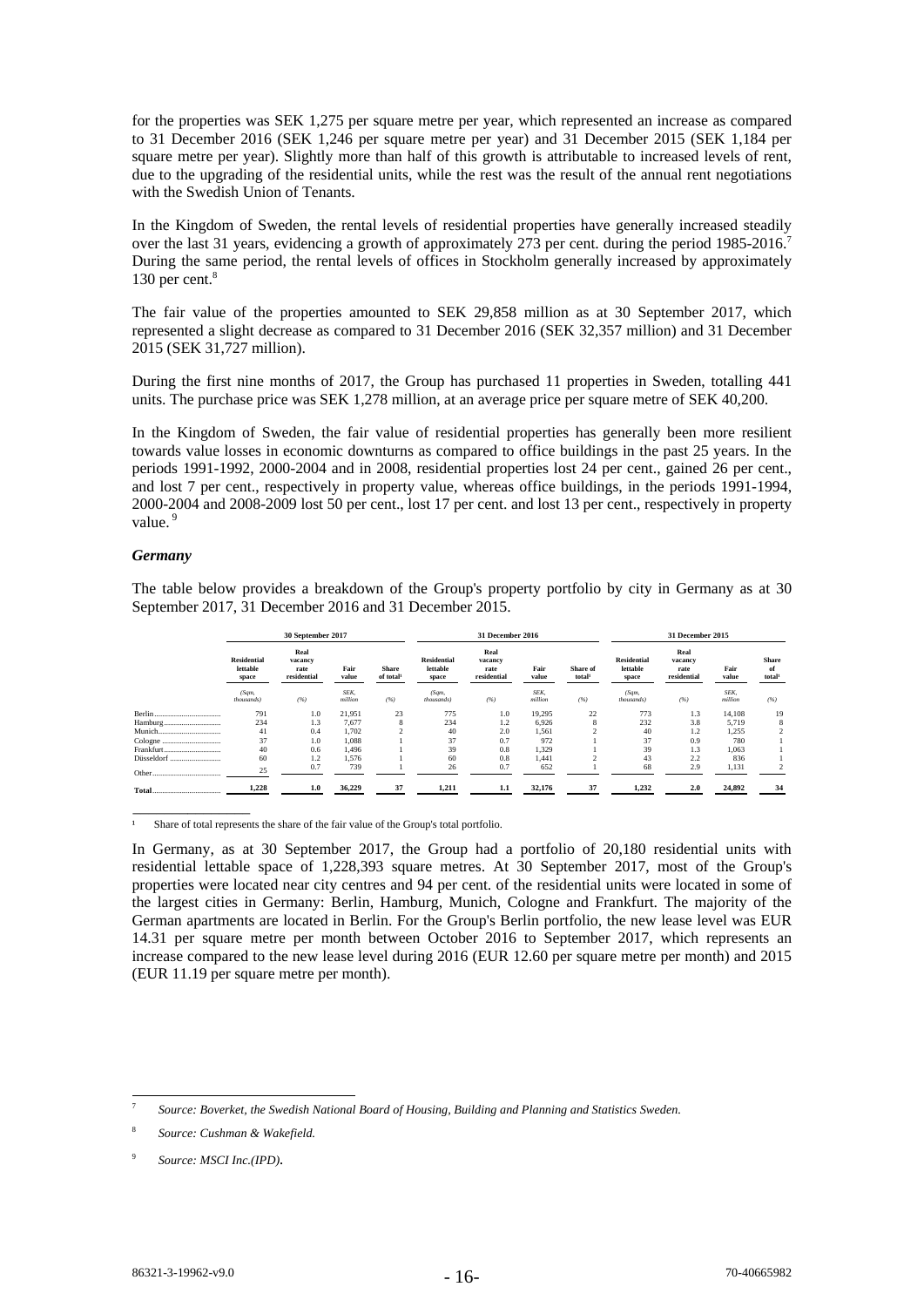Over the past 20 years, the metropolitan areas in Germany have experienced a 9 per cent. growth in population, while other big cities have seen their population increase by 1 per cent., mid-sized cities have had an increase of 2 per cent. and rural areas have had a decrease of 1 per cent.<sup>10</sup>

As at 30 September 2017, the average residential rent for the Group's properties in Germany was EUR 8.88 per square metre per month, which represented an increase as compared to 31 December 2016 (EUR 8.56 per square metre per month) and 31 December 2015 (EUR 8.13 per square metre per month). The average residential rent for upgraded apartments as at 30 September 2017 was EUR 12.28 per square metre per month (EUR 11.75 at 31 December 2016), and the average residential rent for apartments which have not been upgraded was EUR 6.74 per square metre per month (EUR 6.69 at 31 December 2016). The average like-for-like growth rate from 2011 to 2016 was 5.6 per cent. for the German Akelius portfolio.

As at 30 September 2017, the properties were managed by approximately 234 employees in seven local offices. During the first nine months of 2017, the Group conducted 15 transactions involving a total purchase of 16 properties containing 411 residential units. The price was SEK 719 million at an average property price per square metre of SEK 24,949. The fair value of the properties amounted to SEK 36,229 million as at 30 September 2017, which represented an increase as compared to 31 December 2016 (SEK 32,176 million) and 31 December 2015 (SEK 24,892 million).

In Germany, the rental levels of residential properties have generally increased steadily over the last 26 years, evidencing a growth of approximately 89 per cent. during the period 1990-2016. During the same period, the rental levels of commercial property have generally decreased by approximately 3 per cent.<sup>11</sup>

In Germany, the fair value of residential properties has generally been more resilient towards value losses in economic downturns as compared to office buildings in the past 25 years. In the periods 1990-1998, 2002-2005 and in 2008, residential properties gained 70 per cent., lost 4 per cent. and lost 0 per cent., respectively in property value, whereas office buildings, in the periods 1990-1998, 2002-2005 and 2008- 2009 gained 6 per cent., lost 11 per cent. and lost 6 per cent., respectively in property value.<sup>12</sup>

#### *Canada*

The table below provides a breakdown of the Group's property portfolio by city in Canada as at 30 September 2017, 31 December 2016 and 31 December 2015.

|                     | 30 September 2017                       |                                            |                      |                                | 31 December 2016                        |                                        |                 |                                | 31 December 2015                        |                                     |                 |                                |
|---------------------|-----------------------------------------|--------------------------------------------|----------------------|--------------------------------|-----------------------------------------|----------------------------------------|-----------------|--------------------------------|-----------------------------------------|-------------------------------------|-----------------|--------------------------------|
|                     | <b>Residential</b><br>lettable<br>space | <b>Real vacancy</b><br>rate<br>residential | <b>Fair value</b>    | Share of<br>total <sup>1</sup> | <b>Residential</b><br>lettable<br>space | Real<br>vacancy<br>rate<br>residential | Fair<br>value   | Share of<br>total <sup>1</sup> | <b>Residential</b><br>lettable<br>space | Real<br>vacancy rate<br>residential | Fair<br>value   | Share of<br>total <sup>1</sup> |
|                     | (Sqm,<br>thousands)                     | (%)                                        | <b>SEK</b> . million | (%)                            | (Sqm,<br>thousands)                     | (%)                                    | SEK.<br>million | (%)                            | (Sqm,<br>thousands)                     | (%)                                 | SEK.<br>million | (%)                            |
| Toronto<br>Montreal | 182<br>121                              | 0.9<br>1.7                                 | 6,070<br>2,668       | 6                              | 163<br>105                              | 2.3<br>5.7                             | 4,936<br>2.119  | 6                              | 164<br>62                               | 2.3<br>8.1                          | 4,007<br>852    | 6                              |
| Total               | 303                                     |                                            | 8.738                |                                | 268                                     | 3.4                                    | 7.055           |                                | 226                                     | 3.6                                 | 4.859           |                                |

1 Share of total represents the share of the fair value of the Group's total portfolio.

In 2015, the Group increased its portfolio to 3,999 residential units in Canada by the purchase of 811 residential units in Toronto and entered the residential property market in Montreal by purchasing 425 residential units. In Canada, as at 30 September 2017, the Group had a portfolio of 5,104 residential units with residential lettable space of 303,499 square metres (as compared to 4,513 residential units and 267,876 square metres of residential lettable space as at 31 December 2016). As at 30 September 2017, the Group had a total of 143 employees in Toronto and Montreal.

\_\_\_\_\_\_\_\_\_\_\_\_\_\_\_

 $10$ 10 *Source: Destatis – Based on population development of "Kreise" and "kreisfreie Städte". Rural area: <80 000, Mid-sized city: <150 000, Big city: <650 000, Metropolitan area:>650 000. Year for determining city category:1995.*

<sup>11</sup> *Source: Bulwiengesa AG.*

<sup>12</sup>*Source: MSCI Inc.(IPD) and Spiegel Online International.*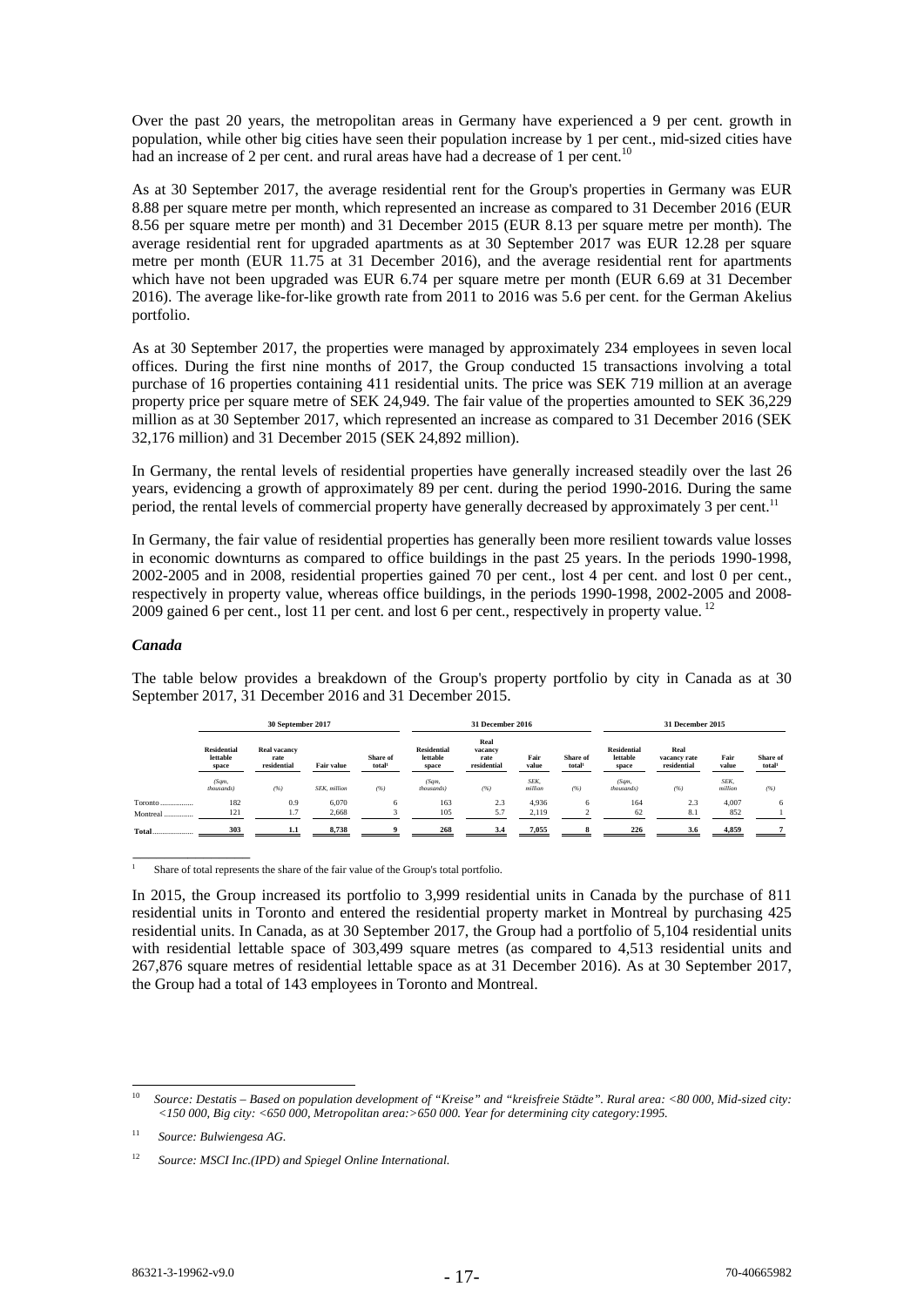Over the past 25 years, the major cities in Canada have experienced a strong growth in population, 50 per cent., while large cities have seen their population increase by 39 per cent., mid-sized cities have had an increase of 19 per cent. and small cities have had an increase of 8 per cent.<sup>13</sup>

As at 30 September 2017, the average residential rent for the Group's properties in Canada was CAD 1.94 per square foot per month, which represented an increase as compared to 31 December 2016 (CAD 1.89 per square foot per month) and as compared to 31 December 2015 (CAD 1.79 per square foot per month).

In Canada, the residential rent level has generally increased steadily over the last 26 years, evidencing a growth of approximately 81 per cent. during the period 1990-2016.14 During the same period, the rental levels of offices in Canada generally increased by approximately 22 per cent.<sup>15</sup>

In the first nine months of 2017, the Group purchased 14 properties in Canada, totalling 591 residential units. The purchase price was SEK 1,145 million, at an average square metre price of SEK 29,507. The fair value of the existing properties in the portfolio amounted to SEK 8,738 million as at 30 September 2017, which represented an increase as compared to 31 December 2016 (SEK 7,055 million) and 31 December 2015 (SEK 4,859 million).

In Canada, the fair value of residential properties has generally been more resilient towards value losses in economic downturns as compared to office buildings, in the past 25 years. In the periods 1991-1992, 2003-2004 and in 2009, residential properties lost 0 per cent., lost 1 per cent. and lost 4 per cent., respectively in property value, whereas office buildings, in the periods 1991-1992, 2002-2003 and in 2009 lost 18 per cent., lost 5 per cent. and lost 9 per cent., respectively in property value.<sup>16</sup>

## *United Kingdom*

The table below provides a breakdown of the Group's property portfolio by city in the United Kingdom as at 30 September 2017, 31 December 2016 and 31 December 2015.

|                   | 30 September 2017                       |                                        |              |                                |                                         | 31 December 2016                       |                 |                                |                                          | 31 December 2015                       |                 |                   |  |
|-------------------|-----------------------------------------|----------------------------------------|--------------|--------------------------------|-----------------------------------------|----------------------------------------|-----------------|--------------------------------|------------------------------------------|----------------------------------------|-----------------|-------------------|--|
|                   | <b>Residential</b><br>lettable<br>space | Real<br>vacancy<br>rate<br>residential | Fair value   | Share of<br>total <sup>1</sup> | <b>Residential</b><br>lettable<br>space | Real<br>vacancy<br>rate<br>residential | Fair<br>value   | Share of<br>total <sup>1</sup> | <b>Residentia</b><br>l lettable<br>space | Real<br>vacancy<br>rate<br>residential | Fair<br>value   | Share of<br>total |  |
|                   | (Sqm,<br>thousands)                     | (%)                                    | SEK, million | (%)                            | (Sqm,<br>thousands)                     | (%)                                    | SEK.<br>million | (%)                            | (Sqm,<br>thousands)                      | (%)                                    | SEK.<br>million | (%)               |  |
| Greater<br>London | 74                                      | 1.4                                    | 6,408        |                                | 54                                      | 3.7                                    | 4,524           | 5                              | 51                                       | 2.8                                    | 4,354           | 6                 |  |
| Other             | n.a.                                    | n.a.                                   | n.a.         | n.a.                           | n.a.                                    | n.a.                                   | n.a.            | n.a.                           | 16                                       | 2.5                                    | 486             |                   |  |
| <b>Total</b>      | 74                                      | 1.4                                    | 6.408        |                                | 54                                      | 3.7                                    | 4.524           |                                | 67                                       | 2.8                                    | 4,840           |                   |  |

<sup>1</sup> Share of total represents the share of the fair value of the Group's total portfolio.

In March 2014, a subsidiary of the Issuer purchased 900 residential units in the United Kingdom from an affiliated company of the Group and an additional 300 residential units, all of which are located in the central parts of London. In the United Kingdom, as at 30 September 2017, the Group had a portfolio of 1,712 residential units with residential lettable space of 73,914 square metres (as compared to 1,224 residential units and 54,477 square metres of residential lettable space as at 31 December 2016). As at 30 September 2017, 34 people were employed in London.

As at 30 September 2017, the average residential rent for the Group's properties in the United Kingdom was GBP 2.64 per square foot per month, which represented an increase as compared to 31 December 2016 (GBP 2.55 per square foot per month) and 31 December 2015 (GBP 2.07 per square foot per month).

 $13$ 13 *Source: Statistics Canada – Based on population development of divisions (around 300 in total in Canada). Small city: <50 000, Mid-sized city: <150 000, Large city: <500 000, Major city:>500 000. Year for determining city category:1990.*

<sup>14</sup> *Source: Canada Mortgage and Housing Corporation.* 

<sup>15</sup> *Source: CBRE Ltd.* 

<sup>16</sup> *Source: MSCI Inc.(IPD)., National Bank of Canada (CREA) and BIS Quarterly Review, September 2002 (Russell Canadian Property Index (RCPI)).*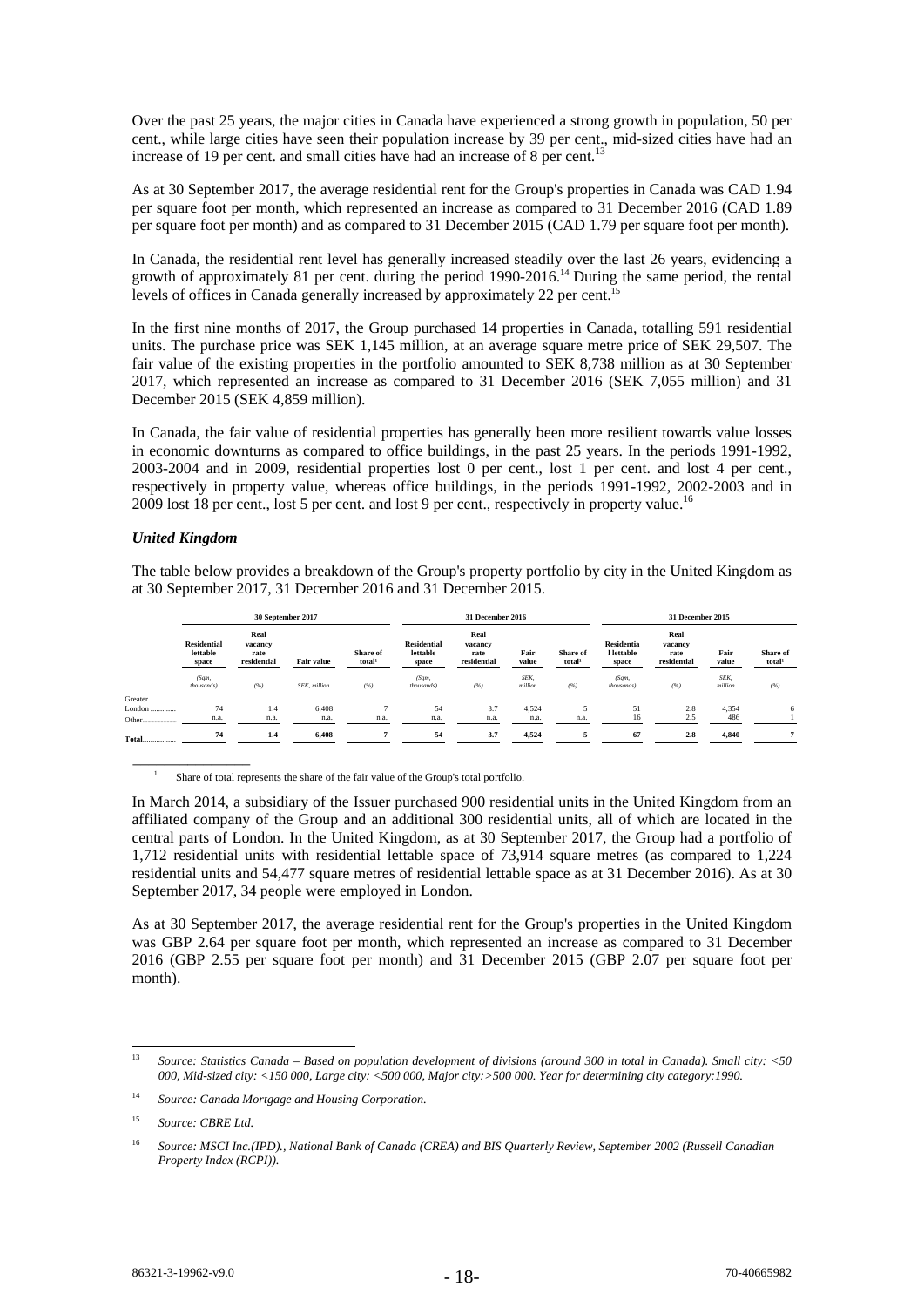In the United Kingdom, the residential rent level has generally increased over the last 31 years, evidencing a growth of approximately 316 per cent. during the period 1985-2016. During the same period, the rental levels of offices generally increased by approximately 91 per cent.<sup>17</sup>

In the first nine months of 2017, the Group purchased 30 properties in the United Kingdom, totalling 436 units, for SEK 1,831 million, corresponding to an average square metre price of SEK 92,494.

The fair value of the properties amounted to SEK 6,408 million as at 30 September 2017, compared to SEK 4,524 million at 31 December 2016 and SEK 4,840 million at 31 December 2015.

In the United Kingdom, the fair value of residential properties has generally been more resilient towards value losses in economic downturns as compared to office buildings in the past 25 years. In the periods 1990-1991, 1995-1996, 2002-2003 and in 2008, residential properties lost 14 per cent., gained 23 per cent., gained 21 per cent. and lost 17 per cent., respectively in property value, whereas office buildings, in the periods 1990-1992, 1995-1996, 2002-2003 and 2008-2009 lost 40 per cent., lost 6 per cent., lost 8 per cent. and lost 31 per cent., respectively in property value.<sup>18</sup>

## *France*

\_\_\_\_\_\_\_\_\_\_\_\_\_\_\_

The table below provides a breakdown of the Group's property portfolio in France as at 30 September 2017, 31 December 2016 and 31 December 2015.

|           | 30 September 2017                       |                                        |                 |                                | 31 December 2016                        |                                        |                 |                                | 31 December 2015                        |                                        |                 |                                          |
|-----------|-----------------------------------------|----------------------------------------|-----------------|--------------------------------|-----------------------------------------|----------------------------------------|-----------------|--------------------------------|-----------------------------------------|----------------------------------------|-----------------|------------------------------------------|
|           | <b>Residential</b><br>lettable<br>space | Real<br>vacancy<br>rate<br>residential | Fair<br>value   | Share of<br>total <sup>1</sup> | <b>Residential</b><br>lettable<br>space | Real<br>vacancy<br>rate<br>residential | Fair<br>value   | Share of<br>total <sup>1</sup> | <b>Residential</b><br>lettable<br>space | Real<br>vacancy<br>rate<br>residential | Fair<br>value   | <b>Share</b><br>of<br>total <sup>1</sup> |
|           | (Sqm,<br>thousands)                     | (%)                                    | SEK.<br>million | (%)                            | (Sqm,<br>thousands)                     | (%)                                    | SEK.<br>million | (%)                            | (Sqm,<br>thousands)                     | (%)                                    | SEK.<br>million | (%)                                      |
| Paris.    | 31                                      | 1.7                                    | 2.244           |                                | 27                                      | 3.7                                    | 1,848           | $\mathfrak{D}$                 | 14                                      | 1.3                                    | 995             |                                          |
| Total<br> | 31                                      | 1.7                                    | 2.244           |                                | 27                                      | 3.7                                    | 1,848           |                                | 14                                      | 1.3                                    | 995             |                                          |

1 Share of total represents the share of the fair value of the Group's total portfolio.

The Group first acquired a selection of 40 residential units in September 2014 located in the 18th district in Paris. In December 2014, the Group bought its second Parisian property comprising 50 residential units and in 2015, it purchased an additional 374 residential units in Paris. In France, as at 30 September 2017, the Group had a portfolio of 1,077 residential units with residential lettable space of 31,087 square metres (as compared to 941 residential units and 27,084 square metres of residential lettable space as at 31 December 2016).

As at 30 September 2017, the average residential rent was EUR 22.92 per square metre per month, which represented an increase as compared to 31 December 2016 (EUR 20.99 per square metre per month) and 31 December 2015 level (EUR 22.50 per square metre per month). As at 30 September 2017, 34 people were employed in France.

In Paris, the residential rent level has generally increased over the last 26 years, evidencing a growth of approximately 96 per cent. during the period between 1990-2016.19 During the same period, the rental levels of offices in Paris' central business district generally increased by approximately 15 per cent.<sup>20</sup>

In the first nine months of 2017, the Group purchased nine properties in France for SEK 247 million at an average property price per square metre of SEK 50,896. The fair value of the properties amounted to SEK 2,244 million as at 30 September 2017, which represented an increase as compared to 31 December 2016 (SEK 1,848 million) and 31 December 2015 (SEK 995 million).

In Paris, the fair value of residential properties has generally been more resilient towards value losses in economic downturns as compared to office buildings in the past 25 years. In the periods 1992-1997,

 $\overline{17}$ Source: MSCI Inc.(IPD), ONS and JLL.

<sup>18</sup> *Source: MSCI Inc.(IPD).*

<sup>19</sup> *Source: OLAP (Observatoire des loyers de l'Agglomération Paris).* 

<sup>20</sup> *Source: La Française (CBRE, INSEE).*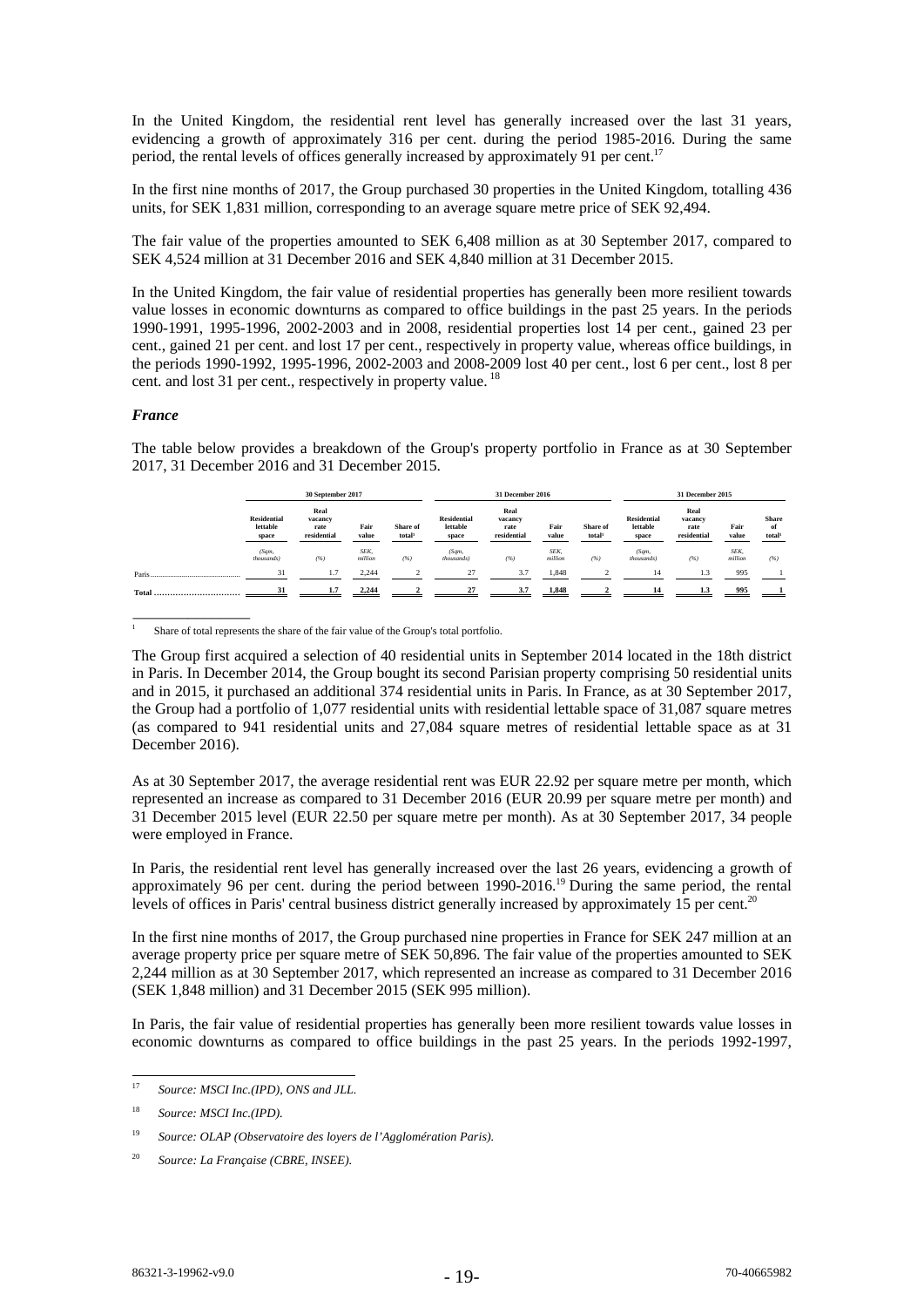2002-2003 and in 2008-2009, residential properties lost 29 per cent., gained 24 per cent. and lost 9 per cent., respectively in property value, whereas office buildings, in the periods 1990-1996, 2002-2003 and 2008-2009 lost 61 per cent., lost 12 per cent. and lost 41 per cent., respectively in property value. 21

## *United States of America*

 $\overline{\phantom{a}}$   $\overline{\phantom{a}}$   $\overline{\phantom{a}}$   $\overline{\phantom{a}}$   $\overline{\phantom{a}}$   $\overline{\phantom{a}}$   $\overline{\phantom{a}}$   $\overline{\phantom{a}}$   $\overline{\phantom{a}}$   $\overline{\phantom{a}}$   $\overline{\phantom{a}}$   $\overline{\phantom{a}}$   $\overline{\phantom{a}}$   $\overline{\phantom{a}}$   $\overline{\phantom{a}}$   $\overline{\phantom{a}}$   $\overline{\phantom{a}}$   $\overline{\phantom{a}}$   $\overline{\$ 

The table below provides a breakdown of the Group's property portfolio by city in the United States of America as at 30 September 2017, 31 December 2016 and 31 December 2015.

|            | 30 September 2017                       |                                        |                 |                                          | 31 December 2016                        |                                        |                 |                                          | 31 December 2015                        |                                        |                 |                                |
|------------|-----------------------------------------|----------------------------------------|-----------------|------------------------------------------|-----------------------------------------|----------------------------------------|-----------------|------------------------------------------|-----------------------------------------|----------------------------------------|-----------------|--------------------------------|
|            | <b>Residential</b><br>lettable<br>space | Real<br>vacancv<br>rate<br>residential | Fair<br>value   | <b>Share</b><br>of<br>total <sup>1</sup> | <b>Residential</b><br>lettable<br>space | Real<br>vacancy<br>rate<br>residential | Fair<br>value   | <b>Share</b><br>of<br>total <sup>1</sup> | <b>Residential</b><br>lettable<br>space | Real<br>vacancy<br>rate<br>residential | Fair<br>value   | Share of<br>total <sup>1</sup> |
|            | (Sqm,<br>thousands)                     | (%)                                    | SEK.<br>million | (%)                                      | (Sqm,<br>thousands)                     | (%)                                    | SEK.<br>million | (%)                                      | (Sqm,<br>thousands)                     | (%)                                    | SEK.<br>million | (%)                            |
| New York   | 95                                      | 2.1                                    | 6,013           | 6                                        | 75                                      | 1.0                                    | 4.733           | 6                                        | 62                                      | 0.3                                    | 3,389           |                                |
| Boston     | 59                                      | 2.4                                    | 3.766           | 4                                        | 57                                      | 2.8                                    | 3.736           |                                          | 25                                      | 12.2                                   | 1,583           |                                |
| Washington | 49                                      | 1.9                                    | 1,359           |                                          | 33                                      | 0.9                                    | 893             |                                          | 24                                      | $\Omega$                               | 479             | $\Omega$                       |
|            | 203                                     | 2.1                                    | 11,138          |                                          | 165                                     | 1.7                                    | 9,362           | 11                                       | 111                                     | 2.8                                    | 5,451           |                                |

1 Share of total represents the share of the fair value of the Group's total portfolio.

In 2015, 1,534 units were acquired in New York, Boston and Washington, at an average property price per square metre of SEK 48,500. The properties are situated in Manhattan, Brooklyn, city of Boston and Falls Church. In 2016, 777 units were acquired for SEK 2,530 million, corresponding to a square metre price of SEK 51,200.

In the first nine months of 2017, the Group purchased ten more properties, five in New York, one in Boston and four in Washington for a total of SEK 2,371 million at an average property price per square metre of SEK 60,113.

In the USA, as at 30 September 2017, the Group had a portfolio of 3,047 residential units with residential lettable space of 203,096 square metres. As at 30 September 2017, the average residential rent was USD 2.74 per square foot per month, which represented an increase as compared to 31 December 2016 (USD 2.51 per square foot per month) and 31 December 2015 (USD 2.26 per square foot per month). As at 30 September 2017, 159 people were employed in the USA.

In the USA, the residential rent level has generally increased over the last 26 years, evidencing a growth of approximately 131 per cent. during the period between 1991-2016.<sup>22</sup> During the same period, the rental levels of offices in the USA generally increased by approximately 55 per cent.<sup>2</sup>

The fair value of the properties amounted to SEK 11,138 million as at 30 September 2017, which represented an increase as compared to 31 December 2016 (SEK 9,362 million) and 31 December 2015 (SEK 5,451 million).

In the USA, the fair value of residential properties has generally been more resilient towards value losses in economic downturns as compared to office buildings in the past 25 years. In the periods 1991-1992, in 2001 and in 2007-2010, residential properties lost 1 per cent., gained 4 per cent. and lost 20 per cent., respectively in property value, whereas office buildings, in the same periods lost 12 per cent., lost 6 per cent. and lost 28 per cent., respectively in property value.<sup>24</sup>

## *Denmark*

The table below provides a breakdown of the Group's property portfolio in Denmark as at 30 September 2017 and 31 December 2016.

 $21$ <sup>21</sup> *Source: La Française Groupe (CBRE, INSEE), MeilleursAgents and INSEE.*

<sup>22</sup> *Source: US Census Bureau.* 

<sup>23</sup> *Source: Jones Lang LaSalle.* 

<sup>24</sup> *Source: Moody's/RCA CPPI, CoStar group, and David Geltner, MIT (NCREIF and Robert Schiller).*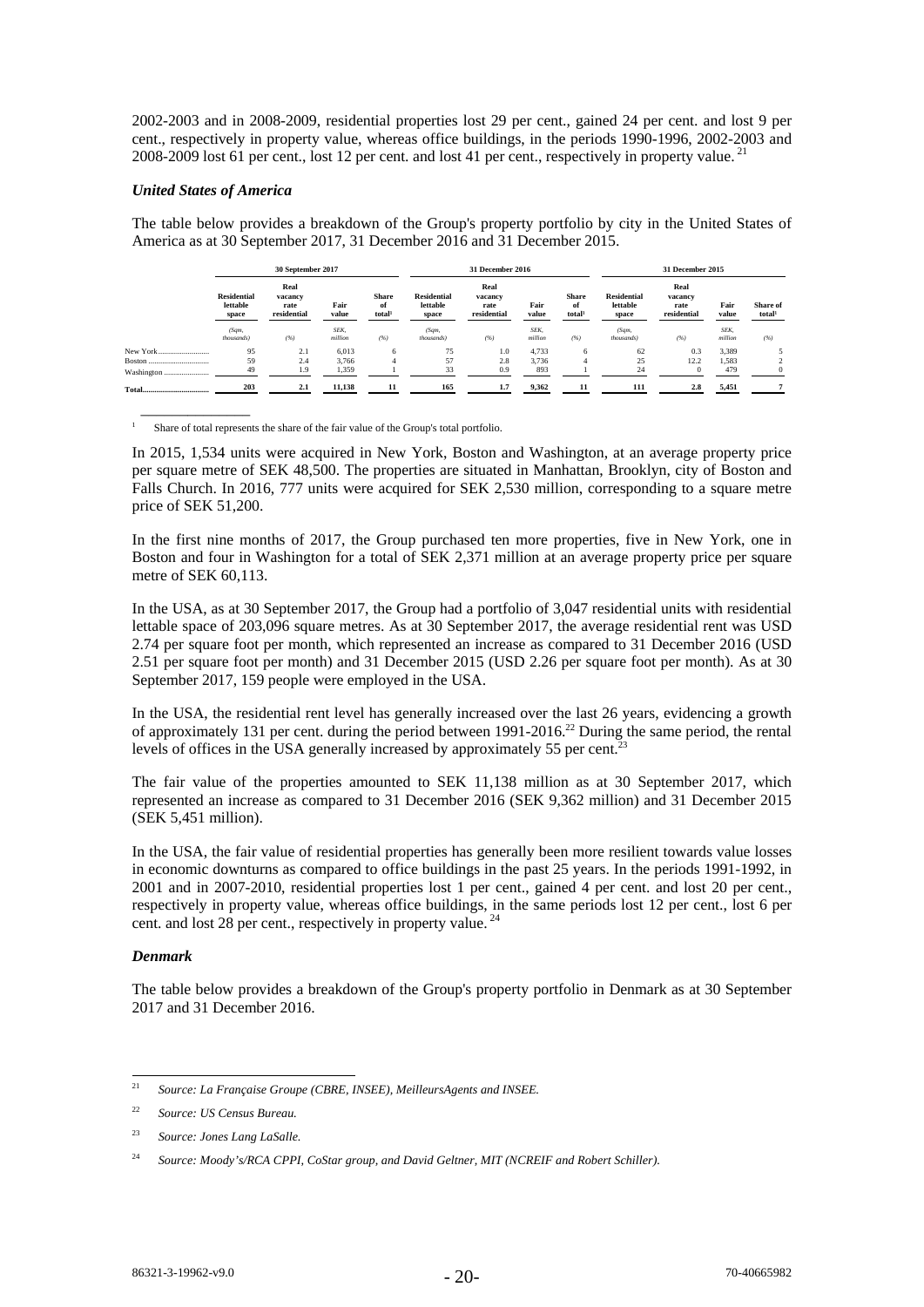|        |                                      | 30 September 2017                       |                      | 31 December 2016            |                                                                             |     |                      |                   |
|--------|--------------------------------------|-----------------------------------------|----------------------|-----------------------------|-----------------------------------------------------------------------------|-----|----------------------|-------------------|
|        | <b>Residential lettable</b><br>space | <b>Real vacancy</b><br>rate residential | <b>Fair value</b>    | Share of total <sup>1</sup> | Real<br><b>Residential</b><br>vacancy rate<br>lettable space<br>residential |     | <b>Fair value</b>    | Share of<br>total |
|        | (Sqm,<br>thousands)                  | (%)                                     | <b>SEK</b> , million | (%)                         | (Sqm,<br>thousands)                                                         | (%) | <b>SEK</b> , million | (%)               |
|        | 83                                   | 0.5                                     | 2,502                |                             | 15                                                                          | 0.0 | 417                  | $\Omega$          |
| Total. | 83                                   | 0.5                                     | 2,502                |                             | 15                                                                          | 0.0 | 417                  | $\mathbf{0}$      |

1 Share of total represents the share of the Group's total portfolio

As at 1 October 2016, the Group acquired its first three properties in Copenhagen, with 216 apartments for SEK 416 million.

During the first nine months of 2017, the Group purchased 14 more properties in Denmark for a total of SEK 1,963 million at an average property price per square metre of SEK 27,110.

As at 30 September 2017, the Group owned 1,031 apartments in Copenhagen with an average rent per square metre and year of SEK 930. The fair value of the property portfolio was SEK 2,502 million. As at 23 September 2017, 7 people were employed in Denmark.

In Denmark, the residential rent level has generally increased over the last 26 years, evidencing a growth of approximately 86 per cent. during the period between 1990-2016.25 During the same period, the rental levels of offices in Copenhagen's central business district has not changed in nominal terms.<sup>26</sup>

In Denmark, the fair value of residential properties has generally been more resilient towards value losses in economic downturns as compared to commercial properties in the past 25 years. In the periods 1990- 1992 and 2009-2011, residential properties in Denmark lost 9 per cent. and lost 17 per cent., respectively in property value, whereas commercial properties in Copenhagen, in the periods 1991-1993 and 2008- 2012, lost 30 per cent. and lost 17 per cent., respectively in property value.<sup>27</sup>

## **Rental regulations**

\_\_\_\_\_\_\_\_\_\_\_\_\_\_\_

The ability of the Group to increase the rent payable by tenants of its properties is regulated differently in the jurisdictions in which the Group operates. In some countries (such as the United Kingdom), the Group is, in the majority of cases, able to increase rent freely in accordance with market practice, whereas in others (such as the Kingdom of Sweden) the ability to increase rent is subject to restrictions. In the regulated markets, the rent level normally fluctuates less and the rental income is more predictable. A brief description of the rental regulations in each country in which the Group operates is set out below.

## *Kingdom of Sweden*

Rents in the Kingdom of Sweden are negotiated between the landlord and the Swedish Union of Tenants in accordance with the system of "utility value" (Sw*. Bruksvärdessystemet*). If an agreement between the landlord and the Swedish Union of Tenants is not met, the landlord can enter an agreement directly with the tenant. The rent level may then be challenged and the rent tribunal will decide in accordance with the system of "utility value". This system implies that rent levels should be proportionate to the standard and location of the property in question and can only be increased to a level that is in line with the rent that is charged on other comparable residential units (in other words, rents can normally only be subject to more significant above-inflation increases when the residential units have been upgraded). This rental regulation has resulted in low rent levels in the Kingdom of Sweden, which in turn leads to fewer new rental residential units and a housing shortage in growing cities such as Stockholm and Malmö. In the Kingdom of Sweden, rental regulation has also resulted in lower risks for property owners in relation to vacancy rates and rental income.

<sup>25</sup> <sup>25</sup> *Source: Statistics Denmark.* 

<sup>26</sup> *Source: Saddin & Albaek.* 

<sup>27</sup> *Source: Sadolin & Albaek and Statistics Denmark.*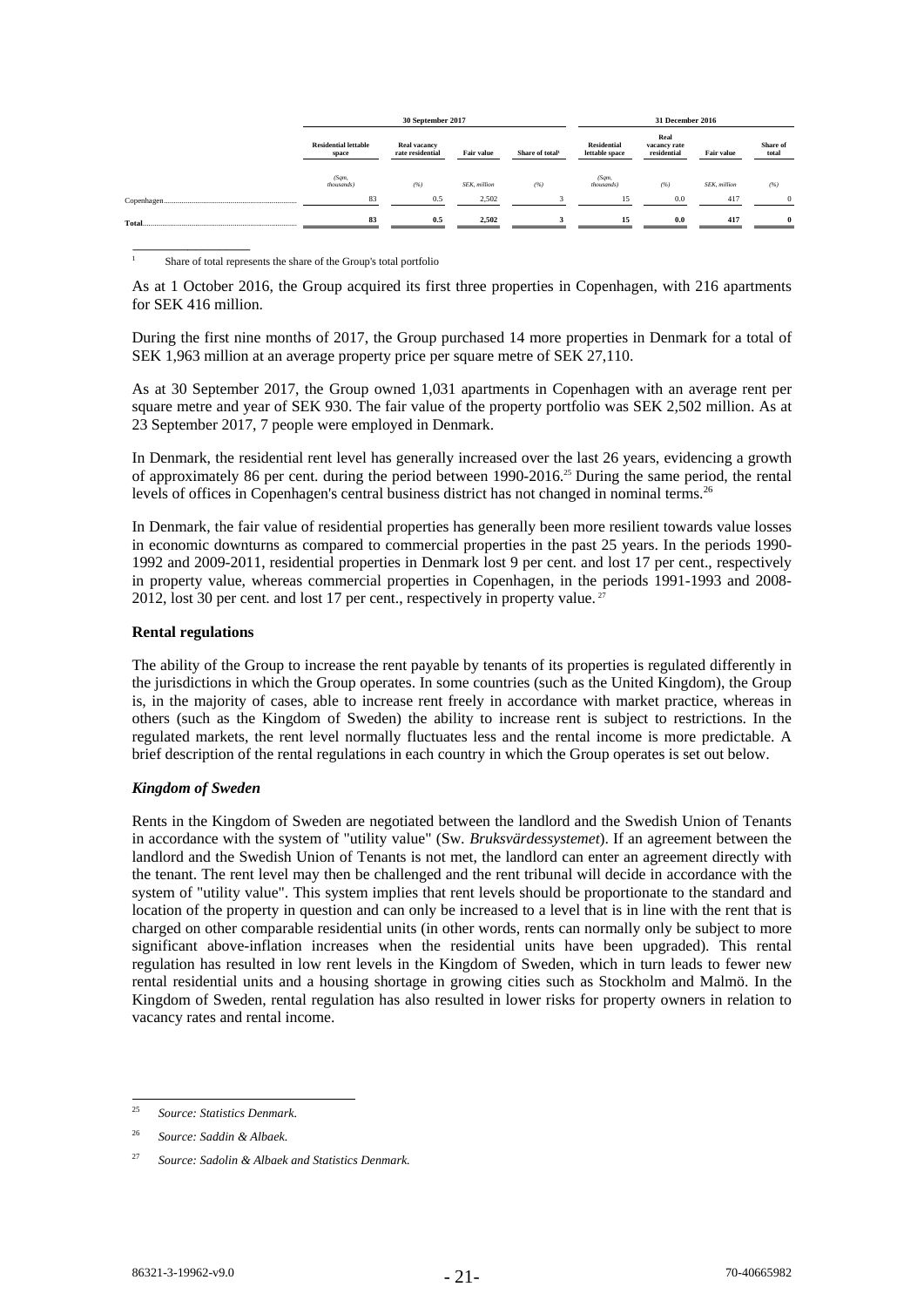## *Germany*

In Germany, the parties to a new rental agreement are in general freely able to agree on the rent. However, in cities with a tense housing market situation, the rent may be restricted to the locally prevailing comparable market rents plus 10 per cent. This restriction does not apply to extensively upgraded residential units. Increases in the rent of current tenants can be conducted by different methods. Since 2012, the Group has used indexation according to the consumer price index as the method for setting levels of rent in new lease contracts. If the lease contract does not include such indexation, the rent is set by a comparison to the locally prevailing rents set forth in rent indices (Ge: *Mietspiegel*). The index rent is calculated by local authorities to reflect the standard and location of the properties. Increases in rent by comparison to the rent mirror are capped at 15 per cent. for every three-year period. Following any upgrades to the residential units, landlords are allowed to increase the rent of an existing tenant by a total of 11 per cent. of the modernisation cost incurred.

## *Canada*

In Toronto, the parties to a new rental agreement are freely able to agree on the rent but increases for current tenants are controlled by the local authorities. The rent increase normally follows the level of inflation. As a result of extensive renovations or improvements to residential units, increased taxes or tariffs on utility costs, landlords are allowed to increase the rent of an existing rent contract by up to 9 per cent. over a period of three years.

In Montreal, the parties to a new rental agreement are freely able to agree on the rent but the new tenants are entitled to a court assessment of the rent. Landlords are allowed to increase the rent of an existing tenant when the landlord's costs increase and costs incurred for upgrades can to some extent be passed on to the tenants.

#### *United Kingdom*

In the United Kingdom, rental regulations are in place only for tenancies that were granted prior to 1988. Such tenancies comprise 2 per cent. of the Group's portfolio as at 30 September 2017. The most common residential lease contract in England is an assured shorthold tenancy with an average duration of 12 months. Parties to such contract are freely able to renew the contract at market rent after expiry. Because of the high fluctuation and short duration of the lease contracts, the rent levels are usually close to market rents. By upgrading the residential units and the common areas, landlords are able to increase rents above the market rent.

#### *France*

In France, new leases can be set with a free rent level only if one of the following conditions is fulfilled: (i) first letting of the residential unit, (ii) the residential unit has been vacant for the past eighteen months, (iii) the residential unit has been renovated within the last six months with a total cost of works that exceeds the previous annual rent. Current leases can be renegotiated after six years of tenancy only if the rent level is significantly below the market rent. In that case, the landlord can increase the rent based on one of the following methods: (i) 50 per cent. of the difference between the locally prevailing rents observed in the neighbourhood (Fr: *Loyer de reference*) and the current rent at the renewal date, or (ii) 15 per cent. of the improvement works (including value added tax) performed in the common or private areas during the lease period and if the total costs of those works exceed the previous annual rent. During the first six years of tenancy following the acquisition date for existing contracts, the annual rental increase cannot exceed the variation of the reference rent index (Fr: *L'Indice de Référence de Loyers*).

## *USA*

In the USA, the rental regulations vary significantly from city to city. In New York, rent systems comprise three types. Controlled rent exists when the landlord is generally not entitled to any significant increase of the rent level for existing tenants but can increase the rent when there is a change of tenant and the new tenant is not a lawful successor. The landlord can apply to a current tenant for an increased rent, but the tenant has the opportunity to challenge this request. Stabilised rent exists when the landlord can increase the rent annually according to a guideline which is approximately in line with the consumer price index. When there is a change in the tenant, the rent can be increased by at least 18.25 per cent. and the rent can further be increased by an additional sum not exceeding 20 per cent. of any improvement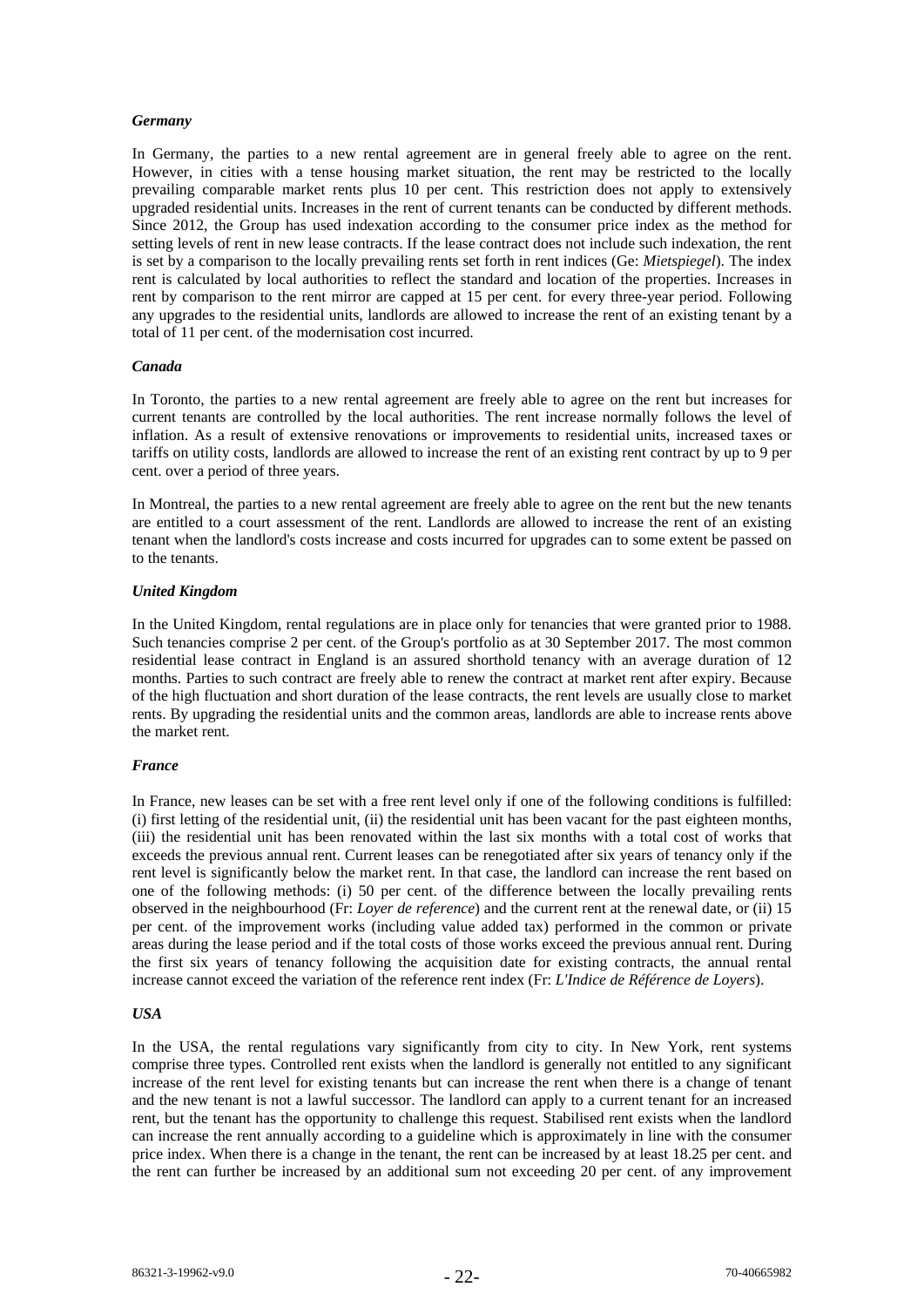costs incurred. Free market rent exists when the rent is fixed according to the contract and upon renewal, the lease can be set freely at market rent.

In Boston, the rent level in current rental agreements is either free or income restricted. The parties to a new rental agreement for market rate apartments are freely able to agree on the rent. In income restricted units, rent level follows a local consumer price index determined by the local housing authority and is adjusted once a year for all income restricted units.

In Washington, rent control does not apply to buildings constructed after 1975. For buildings built before 1975, existing tenants are subject to a maximum increase of 2 per cent. plus the consumer price index. For vacant units, an automatic increase of 10 per cent. is allowed. Rent levels can be increased by up to 30 per cent. if a similar unit in the building exists with a rent level that high. Voluntary agreements allow for rent to be raised above rent control guidelines in exchange for negotiated capital improvements, services, repairs, and maintenance. This agreement requires approval by 70 per cent. of the residents occupying the property.

In Virginia there is no rent control. Rental levels can be raised to market upon expiration of the lease term, as long as notice of at least thirty days is given.

## *Denmark*

The rental system in Denmark can be divided into three main parts.

In the cost-based rent system, the rent is calculated as the sum of the operating costs plus an owner's yield in the range of 7 to 14 per cent. The owner's yield is based on either (i) the unadjusted property value as of 1 April 1973 or (ii) the construction costs if the property is constructed after 1 April 1973. On a yearly basis, the rent will fluctuate with the operating costs. If the cost increases from one year to another, this will be apportioned between the owner and the tenant through an increase in rent.

If an apartment is substantially improved, the landlord is allowed to change to the utility value rent system, where the rent levels reflect the utility value of the apartment. The rent level is determined by a comparison of similar properties in similar locations. Yearly rent increases are made by adjusting the lease agreements and connecting the rent to an index; normally the consumer price index NPI (Dk: *Nettoprisindeks*).

For buildings constructed after 1991 the new lease rent level is free. This includes conversion of commercial buildings as well as attic extensions. Yearly rent increases are made by adjusting the lease agreements and connecting the rent to an index; normally the consumer price index NPI (Dk: *Nettoprisindeks*).

## **Property management**

The Group's property management teams at a local level are dedicated to the management of properties in a given country. The Group's property management is organised into six units, one for each country in which the Group owns properties, except for Denmark which is a region managed by the Scandinavian unit. The Group manages each of the six units separately and dedicates a country manager to each unit. Each country manager is responsible for managing tenants, lettings, services, upgrades, projects, purchases and sales, property valuations, and monitoring compliance with regulatory and accounting requirements, including tax and value added tax returns. The country managers provide insight into the local requirements and market dynamics and aim to ensure profitability in their respective countries. The Group has dedicated administration teams responsible for the Group's overall activities which supports the units in their local operations.

## **Development projects**

The Group also seeks to enhance the value of its properties by carrying out projects that are designed to develop and upgrade its residential units and real estate properties. The Group's overarching project in this respect is the upgrading of its properties of all types (in particular the apartments, stairwells, entrances and gardens within those properties) to a "first class" standard. The concept is oriented towards upgrading vacant rental residential units to the standard of newly-built condominiums. The costs associated with these upgrades are, to a certain extent, recovered through increases to the rent payable for such properties. By upgrading only its vacant residential units, the Group ensures that its current tenants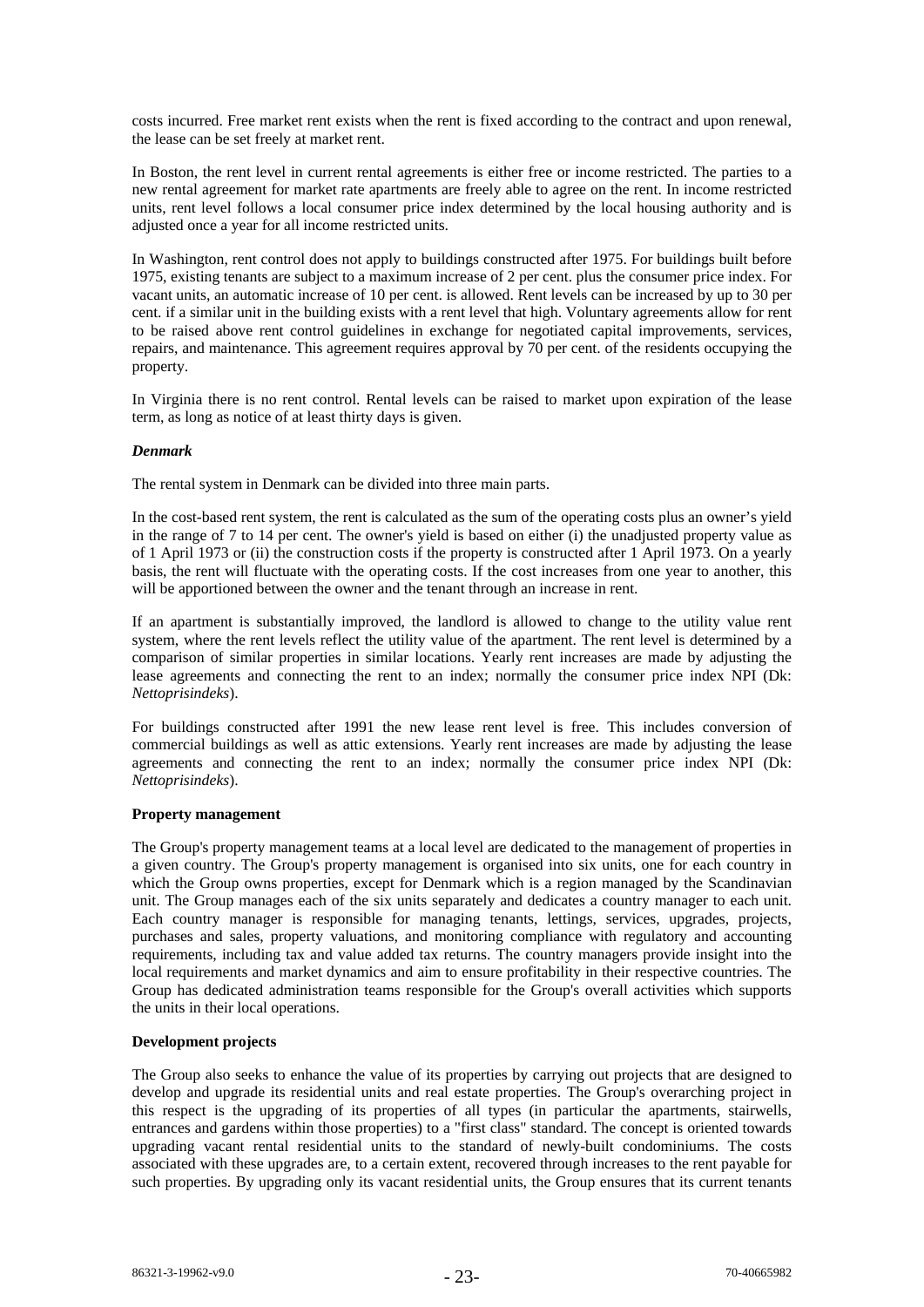are not obliged to accept a higher standard and, respectively, higher rents. In 2016, the Group upgraded 3,930 residential units for a total investment of SEK 1 billion and upgraded the communal areas of some of its properties for a total investment of SEK 2 billion. The share of upgraded apartments represented 41 per cent. of the Group's total portfolio as at 31 December 2016 (compared to 36 per cent. as at 31 December 2015). Of the remaining apartments, only around three percentage points are deemed necessary to upgrade before re-let, in order to attract a new tenant. The rest of the apartments will be upgraded if the yield is greater than seven per cent., but it is not necessary to upgrade in order to re-let the apartments at the same or higher rent level than before.

The Group also invests significantly in development projects that seek to maximise the energy efficiency of its properties and in projects that convert commercial premises into residential units.

The Group commits to centralised and standardised purchasing of construction materials (so called "**StreamLine Production**"). This ensures consistency in terms of quality and provides opportunities for volume discounts. In 2014, the Group introduced a fully-developed support system which manages the logistics and the administration of its development projects. This system simplifies, among other things, the logistics and cost control processes associated with the projects. The Group continuously focuses on effective internal coordination in order to reduce both the time and the cost of its development projects.

#### **Finance**

The following table sets out the key figures in relation to the Group's consolidated equity and interestbearing liabilities as at 30 September 2017, 31 December 2016 and 31 December 2015:

|                                        | 30 September | 31 December |        |  |
|----------------------------------------|--------------|-------------|--------|--|
|                                        | 2017         | 2016        | 2015   |  |
| Equity                                 |              |             |        |  |
|                                        | 45,776       | 40,937      | 30,667 |  |
|                                        | 46           | 46          | 41     |  |
| <b>Interest-bearing liabilities</b>    |              |             |        |  |
| Loan-to-value, secured loans, per cent | 21           |             | 36     |  |
|                                        | 43           | 43          | 48     |  |
|                                        |              |             |        |  |
|                                        | 2.1          | 1.9         | 1.6    |  |
|                                        | 6.0          | 4.5         | 3.0    |  |
|                                        | 5.0          | 4.5         | 4.3    |  |
|                                        | 5.3          | 5.0         | 5.7    |  |
|                                        |              |             |        |  |

1 "**Interest rate hedge total loans**" refers to volume weighted remaining term for interest rates on the Group's interest-bearing liabilities and derivatives on the balance sheet date. This measure is used to analyse the Group's financial risk.

 "**Capital tied up total loans**" refers to volume weighted remaining term of the Group's interest-bearing liabilities and derivatives on the balance sheet date. This measure is used to analyse the Group's financial risk.

Please see "*Description of alternative performance measures*" below for a further description of the method of calculating certain of the financial measures set out in the table above.

The current published financial policy of the Group is aimed at minimising the impact of a financial crisis on the Group and it sets a background objective that the Group should be able to withstand (i) a 25 per cent. drop in property values, (ii) an interest rate increase of 5 percentage points and (iii) fluctuations in foreign exchange rates. Pursuant to this policy, the Group aims to achieve the following targets: (a) a loan-to-value ratio of less than 50 per cent.; (b) a secured loan-to-value ratio of less than 25 per cent. from 1 October 2017; (c) an interest coverage ratio excluding realised value growth that exceeds 1.8 and (d) a liquidity reserve that amounts to at least SEK 3,000 million.

In addition, the Group aims to maintain more cash sources than cash uses. The Group defines "cash sources" as liquidity (available funds in the form of cash and unutilised and available credit facilities) plus profit before tax and revaluation plus signed property sales. As at 30 September 2017, liquidity totalled SEK 6,222 million, profit before tax and revaluation for the 12 months ending 30 September 2017 amounted to SEK 1,111 million and signed property sales at 30 September 2017 amounted to SEK 145 million: therefore, cash sources totalled SEK 7,478 million. The Group defines "cash uses" as up-started investments on its properties plus short-term loans plus signed property purchases. The Group estimates that the remaining payments due on its up-started investments as at 30 September 2017 are approximately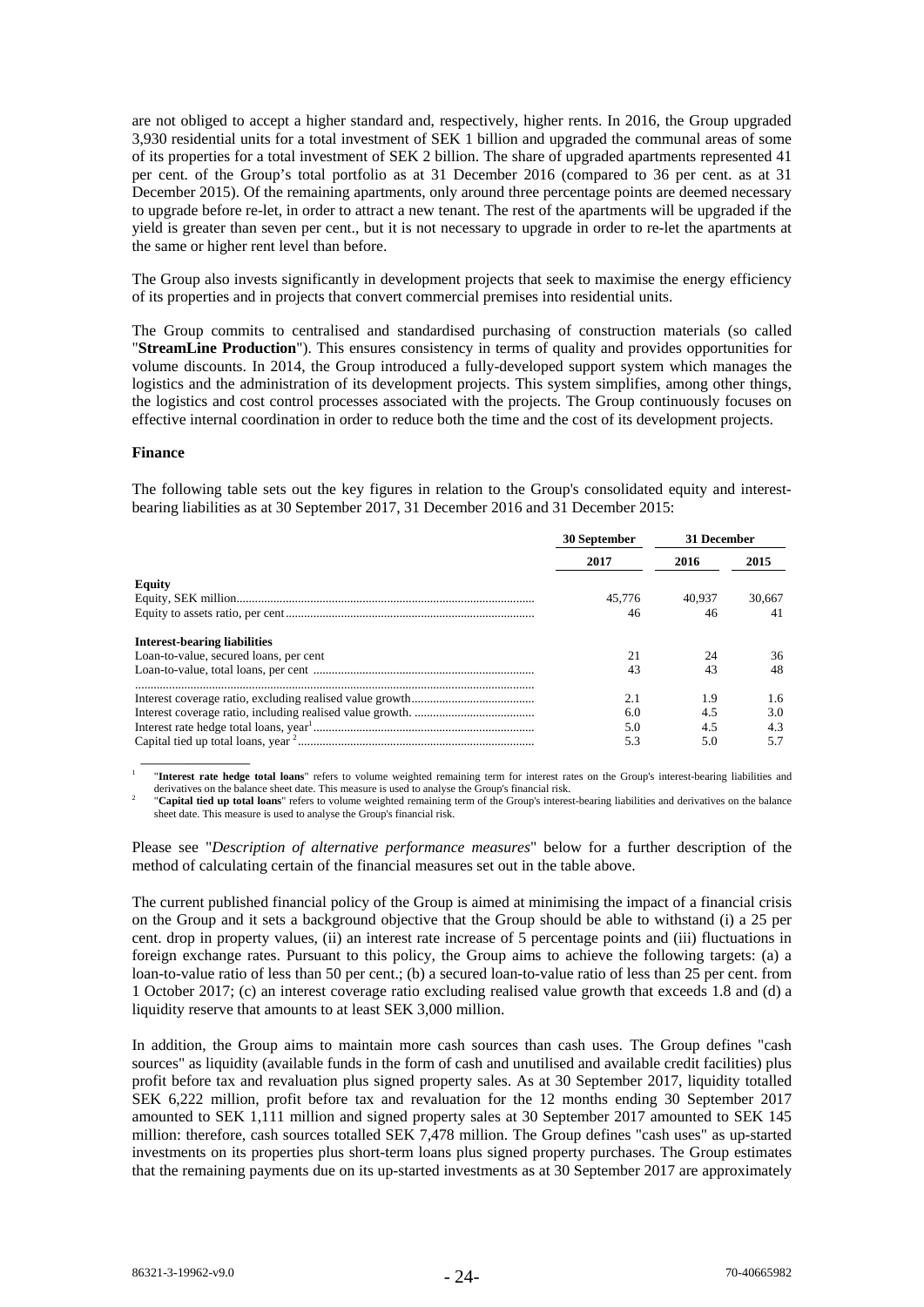SEK 500 million, short term loans as at 30 September 2017 amounted to SEK 3,771 million and signed property purchases as at 30 September 2017 amounted to SEK 924 million: therefore, cash uses totalled approximately SEK 5,195 million.

The Group's investments, operations and development projects are financed by a variety of sources. During 2016, the Group's profit for the year was SEK 10,362 million and the Group increased its consolidated equity by SEK 10,270 million, which amounted to SEK 40,937 million as at 31 December 2016 (as compared to SEK 30,667 million as at 31 December 2015). The Group's equity to assets ratio was 46 per cent. as at 31 December 2016, as compared to 41 per cent. as at 31 December 2015. As at 30 September 2017, the Group's consolidated equity increased by SEK 4,839 million to SEK 45,776 million and the equity to assets ratio was unchanged at 46 per cent. In 2014, Akelius GmbH (a subsidiary of the Issuer) issued a hybrid bond in an aggregate principal amount of EUR 150 million, which was fully subscribed for by the Issuer's main shareholder, Akelius Apartments Ltd. In 2016, Akelius Berlin GmbH (a subsidiary of the Issuer) issued a hybrid bond in an aggregate principal amount of EUR 60 million, which was fully subscribed for by the Issuer's main shareholder, Akelius Apartments Ltd. As at 31 March 2017, these hybrids were classified as equity in the Group's consolidated financial statements and the respective obligations of Akelius GmbH and Akelius Berlin GmbH under such hybrid bonds were subordinated to all of Akelius GmbH's, Akelius Berlin GmbH's and the Issuer's existing and future obligations to its more senior creditors. On 21 April 2017, these hybrid bonds were redeemed (see "*Recent Developments*" below). The Issuer raised a total of SEK 6,020 million (gross proceeds) through the issue of 19 million preference shares in 2014 and 2015. The total voting power in the Issuer for the owners of preference shares is 0.06 per cent. of the total votes as a result.

The Group believes in diversification and has developed relationships with a number of credit institutions in the respective markets in which it operates. As at 30 September 2017, the Group had entered into financing arrangements with 35 banks across the Kingdom of Sweden, Germany, the United Kingdom, Canada, France and the USA. The Group uses its long-term debt to reduce refinancing and interest rate risk. The Issuer does not usually distribute dividends to its ordinary shareholders and regularly reinvests the Group's profits, thus effectively increasing the size of the Group's property portfolio without increasing the loan-to-value ratio. There are no mandatory rules on the Issuer distributing dividends to its preference shareholders and, while the Issuer does not maintain a prescriptive strategy in this respect, it does intend to defer the distribution of dividends when required in accordance with the Group's business strategy. During the first nine months of 2017, the Issuer distributed dividends on its preference shares in an aggregate amount of SEK 282 million. The Group's secured loans amounted to SEK 21,816 million as at 30 September 2017, an increase of SEK 334 million as compared to SEK 21,482 million as at 31 December 2016. The Group's secured loans amounted to SEK 27,126 million as at 31 December 2015. During the first nine months of 2017, the Group's total borrowings increased by SEK 5,431 million to a total of SEK 43,526 million as compared to SEK 38,095 million as at 31 December 2016. The Group's total borrowing amounted to SEK 35,955 million as at 31 December 2015. As at 30 September 2017, the Group's total loan-to-value ratio remained unchanged at 43 per cent. This follows on from decrease of the loan-to-value ratio from 48 per cent. to 43 per cent. during 2016, which is a reflection of the Group's strategy to maintain a strong financial position.

The Group's secured loan-to-value ratio was 21 per cent. as at 30 September 2017, a decrease from a secured loan-to-value ratio of 24 per cent. as at 31 December 2016 and 36 per cent. as at 31 December 2015. This is in line with the Group's ambition to maintain a low overall share of its secured lending. The Group's total loans were on average tied up for 5.3 years as at 30 September 2017, as compared to 5.0 years as at 31 December 2016 and 5.7 years as at 31 December 2015. As at 30 September 2017, the total loans of the Group carried an average interest rate of 2.58 per cent., as compared to 2.62 per cent as at 31 December 2016 and 3.44 per cent as at 31 December 2015. The average interest rate for new loans entered into during 2016 was 1.6 per cent. The average interest rate hedge for total loans was 5.0 years as at 30 September 2017, as compared to 4.5 years as at 31 December 2016 and 4.3 years as at 31 December 2015. The average interest on loans that were obtained during 2017 was 2.06 per cent. as at 30 September 2017.

The Group's interest coverage ratio excluding realised value growth was 2.1 as at 30 September 2017, as compared to 1.9 as at 31 December 2016 and 1.6 as at 31 December 2015. These increases were principally as a result of decreases in the interest rates. The Group's interest coverage ratio including realised value growth was 6.0 as at 30 September 2017, as compared to 4.5 as at 31 December 2016. The increase was principally a result of successful divestments of properties in Sweden during the nine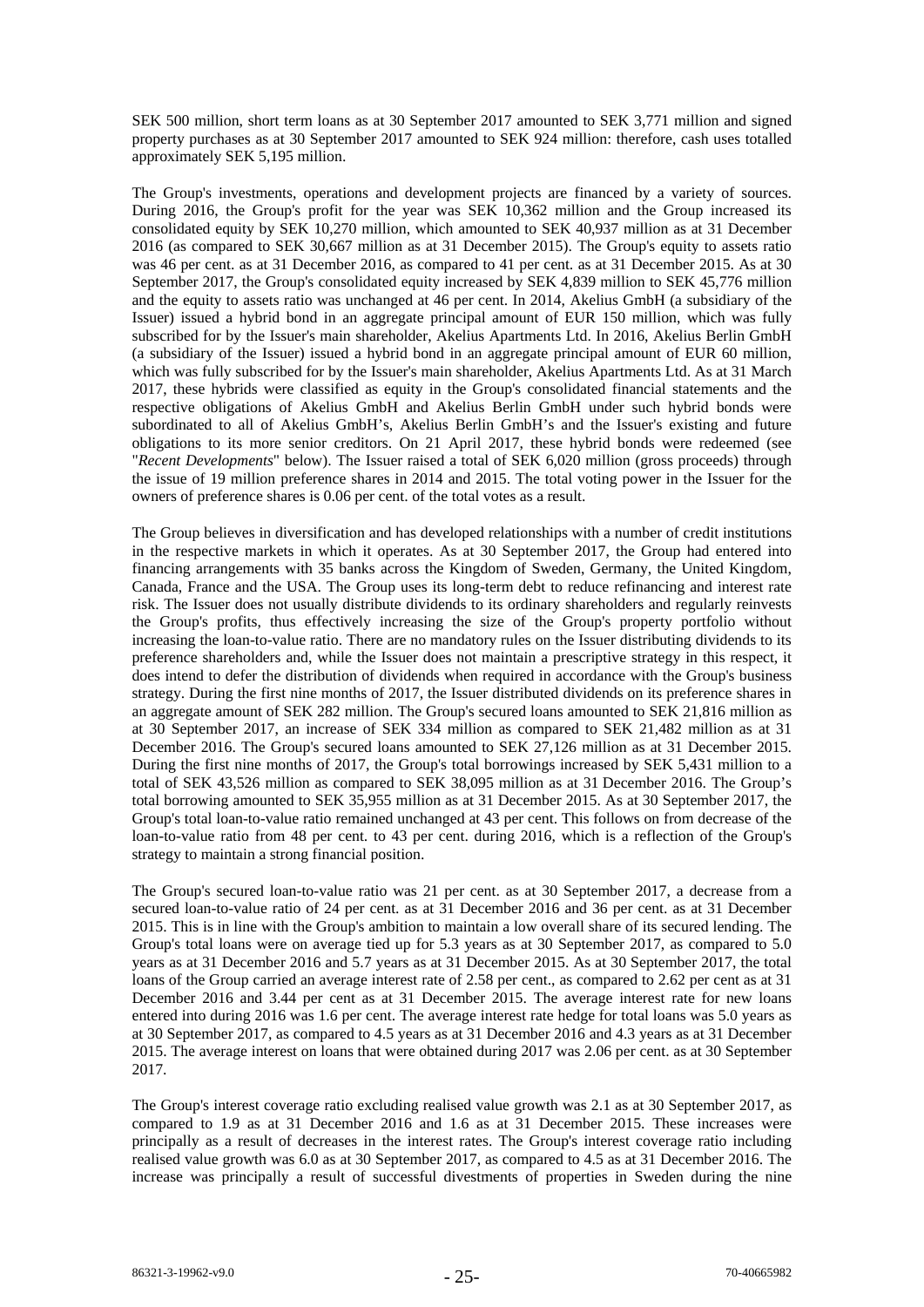months ending 30 September 2017 as compared to the full year 2016. The Group's interest coverage ratio including realised value growth was 3.0 as at 31 December 2015. As at 30 September 2017, available funds in the form of cash and unutilised and available credit facilities totalled SEK 6,222 million, as compared to SEK 6,996 million as at 31 December 2016 and SEK 7,704 million as at 31 December 2015. This decrease was principally a result of major acquisitions during the year. As at 30 September 2017, the unleveraged share of the properties' fair value was SEK 75,300 million. As at the date of this Base Prospectus Supplement, the Issuer has issued eight unsecured bonds that remain outstanding, one of SEK 1,350 million (maturing in March 2018), one of SEK 1,400 million (maturing in March 2019), one of EUR 300 million (maturing in September 2020), one of EUR 600 million (maturing in January 2022), one of EUR 600 million (maturing in February 2025), one of GBP 300 million (maturing in August 2025), one of SEK 1,000 million (maturing in October 2021) and one of SEK 500 million (maturing in October 2021). The first two-mentioned bonds are listed on the regulated market of the NASDAQ OMX Stockholm AB and the six others are listed on the Main Securities Market of the Irish Stock Exchange.

## **Recent developments**

## *Third quarter developments*

After 30 September 2017, the Group acquired 395 apartments in London for GBP 73.2 million, or SEK 790 million.

#### *Second quarter developments*

The Group sold 61 properties, comprising 4,300 apartments in Helsingborg, Sweden and completion of this sale took place in September 2017. As of 30 June 2017, the disposal group consisted of assets of SEK 3,780 million. These consisted of SEK 3,775 million in investment properties and SEK 5 million in other assets. Liabilities amounted to SEK 562 million, consisting of a deferred tax liability of SEK 530 million and other liabilities of SEK 32 million.

After 30 June 2017, the Group acquired 128 apartments in Copenhagen, 168 apartments in Washington, 211 apartments in London and 198 apartments in Toronto. The total price of these acquisitions was SEK 2.2 billion.

#### *First quarter developments*

In April 2017, in accordance with the resolution of the Issuer's Annual General Meeting, the Issuer issued 134,810,000 ordinary shares in an amount of SEK 74.6 per share totalling SEK 10,057 million and the ordinary shares were subscribed for by the Issuer's existing ordinary shareholders (or a *pro rata* basis according to their current shareholding percentage). At the same time, the Issuer also paid a dividend on ordinary shares amounting to SEK 8,060 million. In addition, on the same date, the Issuer repurchased from Akelius Apartments Ltd. the EUR 150 million hybrid bond issued by Akelius GmbH and the EUR 60 million hybrid bond issued by Akelius Berlin GmbH. The hybrid bonds were accounted as equity as at 31 March 2017 for an amount of SEK 2,005 million. Based on this, the net effect of the ordinary share issue, dividend payment and hybrid repurchase is a reduction in the Group's consolidated equity of approximately SEK 8 million.

#### **Description of alternative performance measures**

This section provides further information relating to alternative performance measures ("**APMs**") for the purposes of the guidelines (the "**Guidelines**") published by the European Securities and Markets Authority ("**ESMA**"). Certain of the financial measures included in the "*Description of the Issuer and the Group*" above can be characterised as APMs and we set out below further clarifications as to the meaning of such measures (and any associated terms) and tables which illustrate the basis for their calculation and provide comparative data for such measures for previous financial periods.

## *Definitions*

| "Available-for-sale investments" | Consists of highly liquid, fixed-income and money-market<br>investments, bonds and shares.                                |
|----------------------------------|---------------------------------------------------------------------------------------------------------------------------|
| "EBITDA"                         | Net operating income plus central administrative expenses, other<br>income and expenses with add back of depreciation and |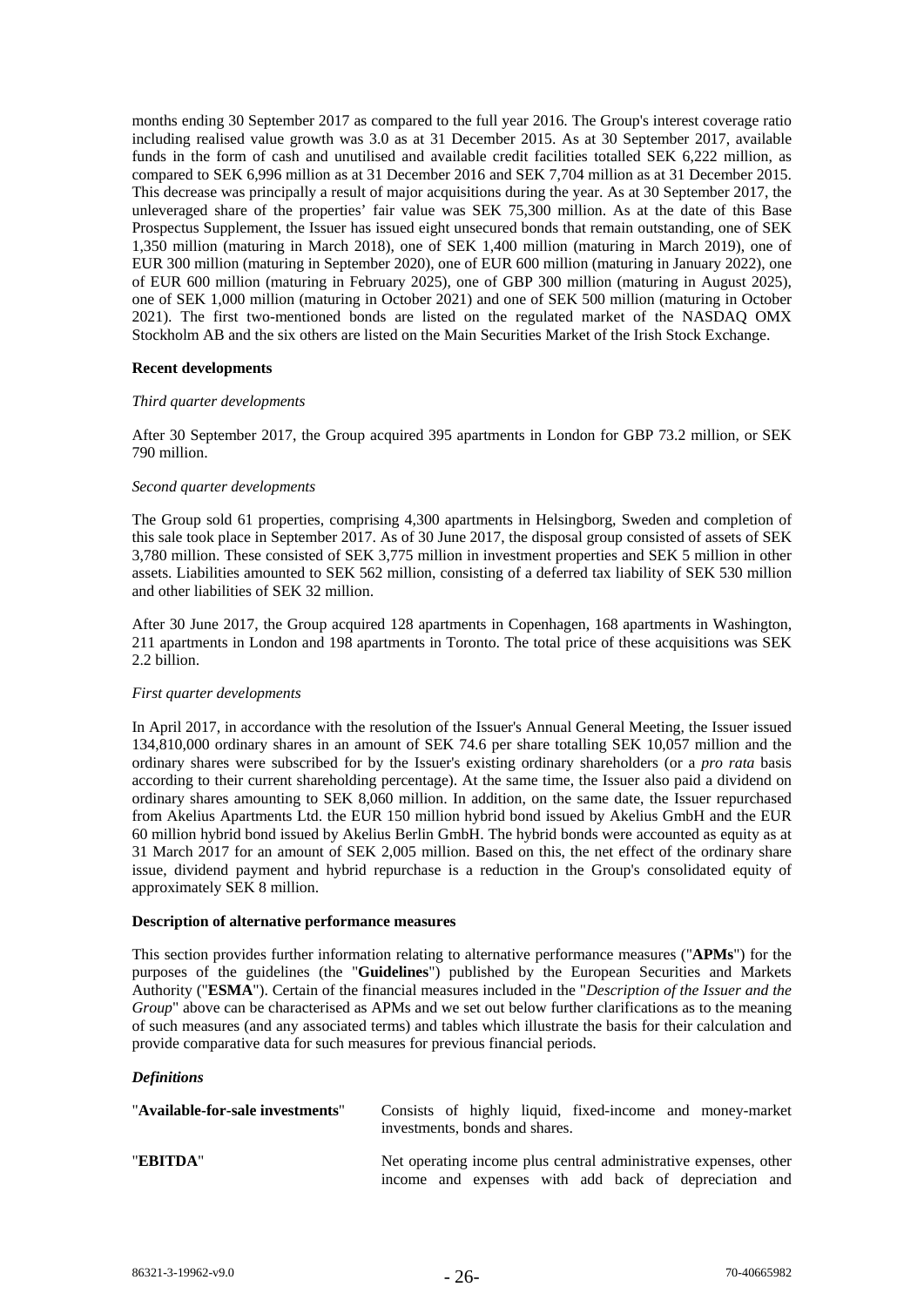|                                                               | impairment charges and operating exchange rate differences.                                                                                                                                                                                                                                                                         |
|---------------------------------------------------------------|-------------------------------------------------------------------------------------------------------------------------------------------------------------------------------------------------------------------------------------------------------------------------------------------------------------------------------------|
|                                                               | This measure is used to illustrate the Group's current cash flow<br>capacity from property management.                                                                                                                                                                                                                              |
| "Equity-to-assets ratio"                                      | The ratio of (i) total equity to (ii) total assets.                                                                                                                                                                                                                                                                                 |
|                                                               | This measure highlights the Group's financial stability.                                                                                                                                                                                                                                                                            |
| "Interest coverage ratio, including<br>realised value growth" | The ratio of (i) net operating income plus central administrative<br>expenses, other income and expenses (operating exchange rate<br>differences are excluded for the whole year 2016), other financial<br>income and expenses, realised value growth with add back of<br>depreciation and impairment charges to (ii) net interest. |
|                                                               | This measure is used to illustrate the Group's sensitivity to<br>interest rate changes.                                                                                                                                                                                                                                             |
| "Interest coverage ratio, excluding<br>realised value growth" | The ratio of (i) net operating income plus central administrative<br>expenses, other income and expenses (operating exchange rate<br>differences are excluded for the year 2016), other financial<br>income and expenses with add back of depreciation and<br>impairment charges to (ii) net interest.                              |
|                                                               | This measure is used to illustrate the Group's sensitivity to<br>interest rate changes.                                                                                                                                                                                                                                             |
| "Loan-to-value, total loans"                                  | The result of the following calculation: (i) net debt <i>divided by</i> (ii)<br>total assets minus cash, pledged cash and liquid assets.                                                                                                                                                                                            |
|                                                               | This measure is used to illustrate the Group's financial risk.                                                                                                                                                                                                                                                                      |
| "Loan-to-value, secured loans"                                | The result of the following calculation: (i) net debt reduced by<br>unsecured interest bearing debt <i>divided by</i> (ii) total assets minus<br>cash, pledged cash and liquid assets.                                                                                                                                              |
|                                                               | This measure is used to illustrate the Group's financial risk.                                                                                                                                                                                                                                                                      |
| "Net Debt"                                                    | The result of the following calculation: (i) interest bearing debts<br>minus (ii) cash, pledged cash and liquid assets.                                                                                                                                                                                                             |
|                                                               | This measure is used to illustrate the Group's financial risk.                                                                                                                                                                                                                                                                      |
| "Net operating income growth for<br>comparable portfolio"     | The growth during the year of rental income less property costs<br>for the properties owned during the periods being compared. This<br>means that the properties acquired or sold during any of the<br>periods being compared are excluded.                                                                                         |
|                                                               | This measure is used to illustrate the growth of the Group's<br>ongoing earnings capacity from property management.                                                                                                                                                                                                                 |
|                                                               | Please see pages 12 to 13 above for a table indicating the basis<br>for calculating this measure.                                                                                                                                                                                                                                   |
| "Profit before tax and revaluation"                           | EBITDA less net interest expenses and less other financial<br>income and expenses.                                                                                                                                                                                                                                                  |
|                                                               | This measure is used to illustrate the Group's current cash flow<br>capacity from property management adjusted for interest charges.                                                                                                                                                                                                |
| "Realised value growth"                                       | The proceeds from the sale of investment properties minus<br>acquisition costs, accumulated investments and costs of sale.                                                                                                                                                                                                          |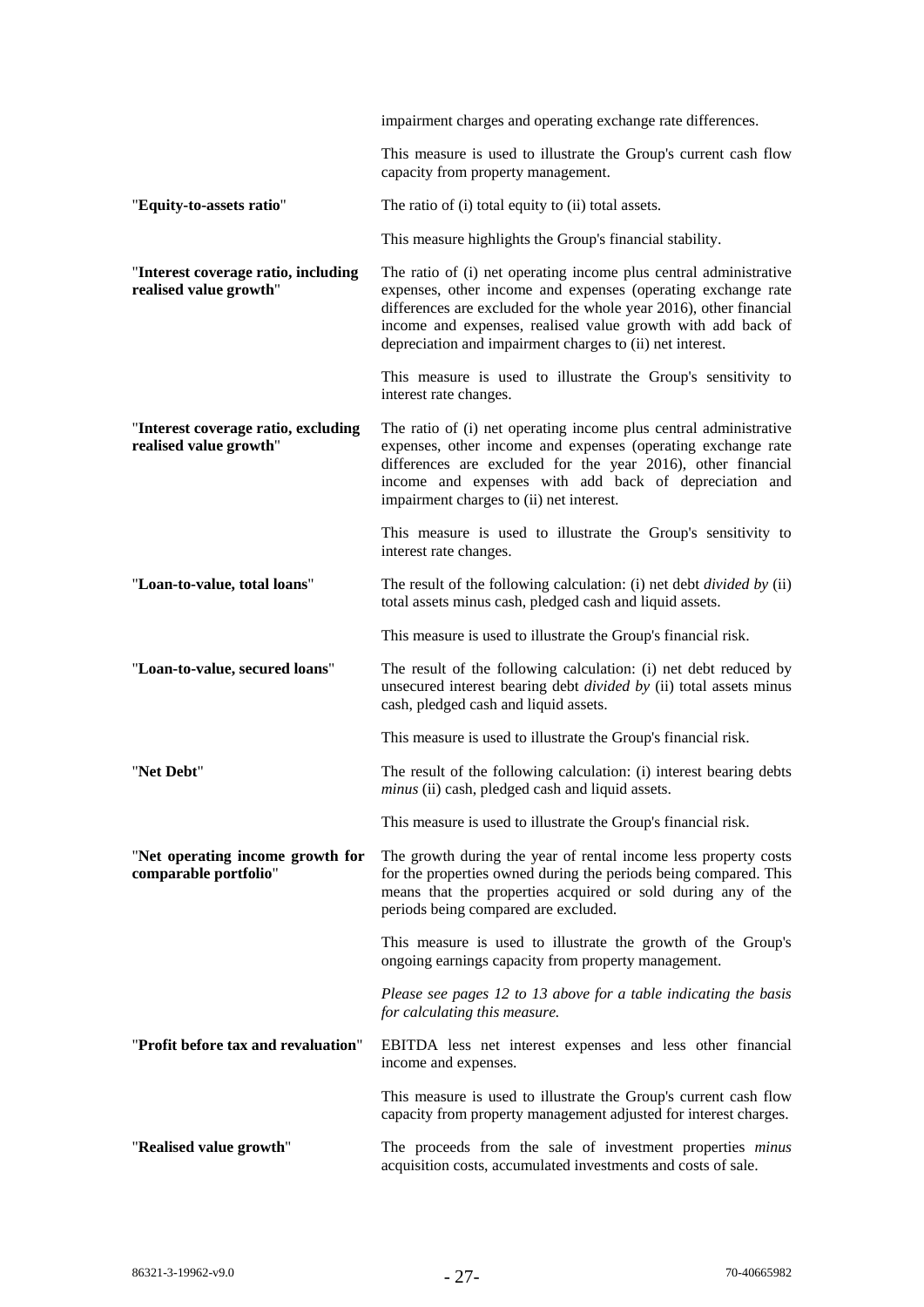This measure analyses the realised value growth of properties sold.

# "**Rental income growth for comparable portfolio**"

The growth during the year of rental income for the properties owned during the periods being compared. This means that the properties acquired or sold during any of the periods being compared are excluded.

This measure is used to illustrate the growth of the Group's ongoing turnover capacity from property management.

*Please see pages 12 to 13 above for a table indicating the basis for calculating this measure.*

#### *Illustrative tables*

#### *Realised value growth*

|                                     | <b>January - September</b> |          |          |          |        |          |  |  |
|-------------------------------------|----------------------------|----------|----------|----------|--------|----------|--|--|
|                                     | 2017                       | 2016     | 2016     | 2015     | 2014   | 2013     |  |  |
|                                     | (SEK million)              |          |          |          |        |          |  |  |
| Proceed from the sale of investment |                            |          |          |          |        |          |  |  |
|                                     | 7.039                      | 8.715    | 9.061    | 5.755    | 1.084  | 1.801    |  |  |
|                                     | -59                        | $-78$    | $-109$   | $-121$   | $-20$  | $-36$    |  |  |
|                                     | $-2.736$                   | $-4.615$ | $-4.775$ | $-3.126$ | -666   | $-1.248$ |  |  |
| Accumulated property investments    | $-1.109$                   | $-1.266$ | $-1.301$ | $-696$   | $-207$ | $-182$   |  |  |
|                                     | 3.135                      | 2.756    | 2.876    | 1.812    | 191    | 335      |  |  |

#### *Interest coverage ratio*

|                                          | <b>January September</b> |       | January – December |          |          |          |
|------------------------------------------|--------------------------|-------|--------------------|----------|----------|----------|
|                                          | 2017                     | 2016  | 2016               | 2015     | 2014     | 2013     |
|                                          | (SEK million)            |       |                    |          |          |          |
|                                          | 1,792                    | 1,772 | 2,311              | 2,175    | 1,882    | 1,579    |
|                                          | $-124$                   | $-92$ | $-134$             | $-112$   | $-54$    | $-54$    |
| Other income and expenses                | 6                        | 10    | 16                 | $-1$     |          | $-49$    |
| Less depreciation and impairment         | 14                       | 10    | 15                 | 10       | 8        | 32       |
|                                          | 1.688                    | 1,700 | 2,208              | 2,072    | 1,841    | 1,507    |
|                                          | $-804$                   | -882  | $-1,135$           | $-1.273$ | $-1,184$ | $-1,195$ |
| Other financial income and expenses      | $-26$                    | $-24$ | $-33$              | $-31$    | $-39$    | $-54$    |
| <b>Profit before tax and revaluation</b> | 858                      | 794   | 1.040              | 768      | 618      | 258      |
|                                          | 3,135                    | 2,756 | 2,876              | 1,812    | 191      | 335      |
| Interest coverage ratio including        |                          |       |                    |          |          |          |
|                                          | 6.0                      | 5.0   | 4.5                | 3.03     | 1.68     | 1.49     |
| Interest coverage ratio excluding        |                          |       |                    |          |          |          |
|                                          | 2.1                      | 1.9   | 1.9                | 1.60     | 1.52     | 1.21     |

## *Total assets minus cash, pledged cash and liquid assets*

|                                       | 30 September  |        | 31 December |         |        |        |
|---------------------------------------|---------------|--------|-------------|---------|--------|--------|
|                                       | 2017          | 2016   | 2016        | 2015    | 2014   | 2013   |
|                                       | (SEK million) |        |             |         |        |        |
|                                       | 99.256        | 80.336 | 88.438      | 74.024  | 58.789 | 45.692 |
|                                       | $-1,100$      | $-140$ | $-137$      | $-238$  | $-278$ | $-59$  |
|                                       | -51           | $-30$  | $-16$       | $-3.58$ | $-108$ | $-116$ |
| Total assets minus cash, pledged cash | 98,105        | 80,166 | 88,285      | 73,428  | 58,403 | 45.517 |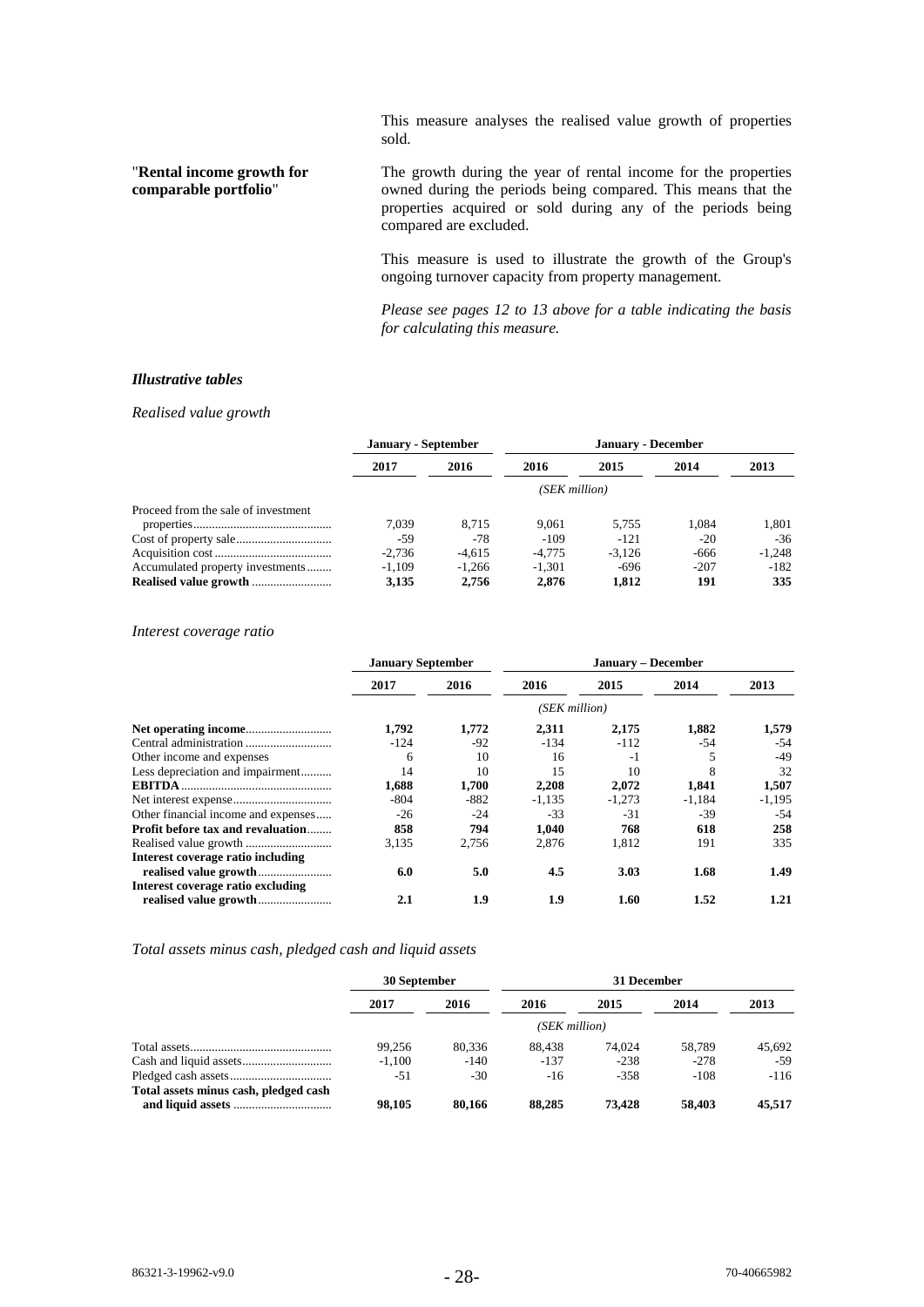#### *Loan to value*

|                                       | 30 September  |           | 31 December |          |          |          |
|---------------------------------------|---------------|-----------|-------------|----------|----------|----------|
|                                       | 2017          | 2016      | 2016        | 2015     | 2014     | 2013     |
|                                       | (SEK million) |           |             |          |          |          |
| Total interest bearing liabilities    | 43,526        | 34,389    | 38,095      | 35,955   | 30,336   | 25,520   |
|                                       | $-1,100$      | $-140$    | $-137$      | $-238$   | $-278$   | -59      |
|                                       | -51           | -30       | $-16$       | $-358$   | $-108$   | $-116$   |
|                                       | 42,375        | 34,219    | 37,942      | 35,359   | 29,950   | 25,345   |
| Loan to value                         |               |           |             |          |          |          |
|                                       | 42,375        | 34,219    | 37,942      | 35,359   | 29,950   | 25,345   |
| Total assets minus cash, pledged cash |               |           |             |          |          |          |
|                                       | 98.105        | 80.166    | 88.285      | 73.428   | 58.403   | 45,517   |
|                                       | 43%           | 43%       | 43%         | 48%      | 51%      | 56%      |
|                                       | 42,375        | 34,219    | 37,942      | 35,359   | 29,950   | 25,345   |
|                                       | $-21.710$     | $-10,593$ | $-16,613$   | $-8,829$ | $-2,670$ | $-3,049$ |
| Secured debt excl cash and pledged    |               |           |             |          |          |          |
|                                       | 20,665        | 23,626    | 21,329      | 26,530   | 27,280   | 22,296   |
| Total assets minus cash, pledged cash |               |           |             |          |          |          |
|                                       | 98,105        | 80,166    | 88,285      | 73,428   | 58,403   | 45,517   |
| Loan to value, secured loans          | 21%           | 29%       | 24%         | 36%      | 47%      | 49%      |

*Adjusted Profit Before Taxes* 

|                                                                        | October 2016-<br>September 2017 | <b>Jan-Dec 2016</b> |  |
|------------------------------------------------------------------------|---------------------------------|---------------------|--|
|                                                                        | (SEK million)                   |                     |  |
|                                                                        | 12.426                          | 13.320              |  |
|                                                                        | 18                              | 14                  |  |
| Impairments                                                            |                                 | $\Omega$            |  |
|                                                                        | 90                              | 109                 |  |
|                                                                        | 1.059                           | 1.138               |  |
|                                                                        | $-11.238$                       | $-12.715$           |  |
| Exchange rate differences that are included in the profit before taxes |                                 | -9                  |  |
|                                                                        | $-190$                          | 322                 |  |
|                                                                        |                                 |                     |  |
|                                                                        | 2.171                           | 2,180               |  |
|                                                                        | 1.059                           | 1.138               |  |
|                                                                        | 2.05                            | 1.92                |  |

#### **Credit rating**

The long-term obligations of the Issuer are rated BBB by Standard & Poor's Credit Market Services Europe Limited ("**S&P**"). S&P is established in the European Union and registered under Regulation (EC) No 1060/2009, as amended.

#### **Board of Directors, management and auditors**

The business address for all members of the Board and the management of the Issuer is: Akelius Residential Property AB, Svärdvägen 3A, P.O. Box 104, SE-182 12 Danderyd, Kingdom of Sweden. The Board currently consists of five members. The Board has also established, among others, a business committee, a finance committee and an audit committee. The role of the business committee is to approve property transactions not exceeding SEK 1,000 million and the role of the finance committee is to approve financial decisions not exceeding SEK 1,000 million. The obligations of the audit committee to monitor the Issuer's financial reporting are required by law. The Issuer's internal auditor, appointed by the Board, has a broad role in overseeing and auditing the Group's work streams, its development projects, IT, information security, accounting procedures and accounting systems. Information on the members of the Board and the management, including significant assignments outside the Issuer which are relevant for the Issuer, is set out below.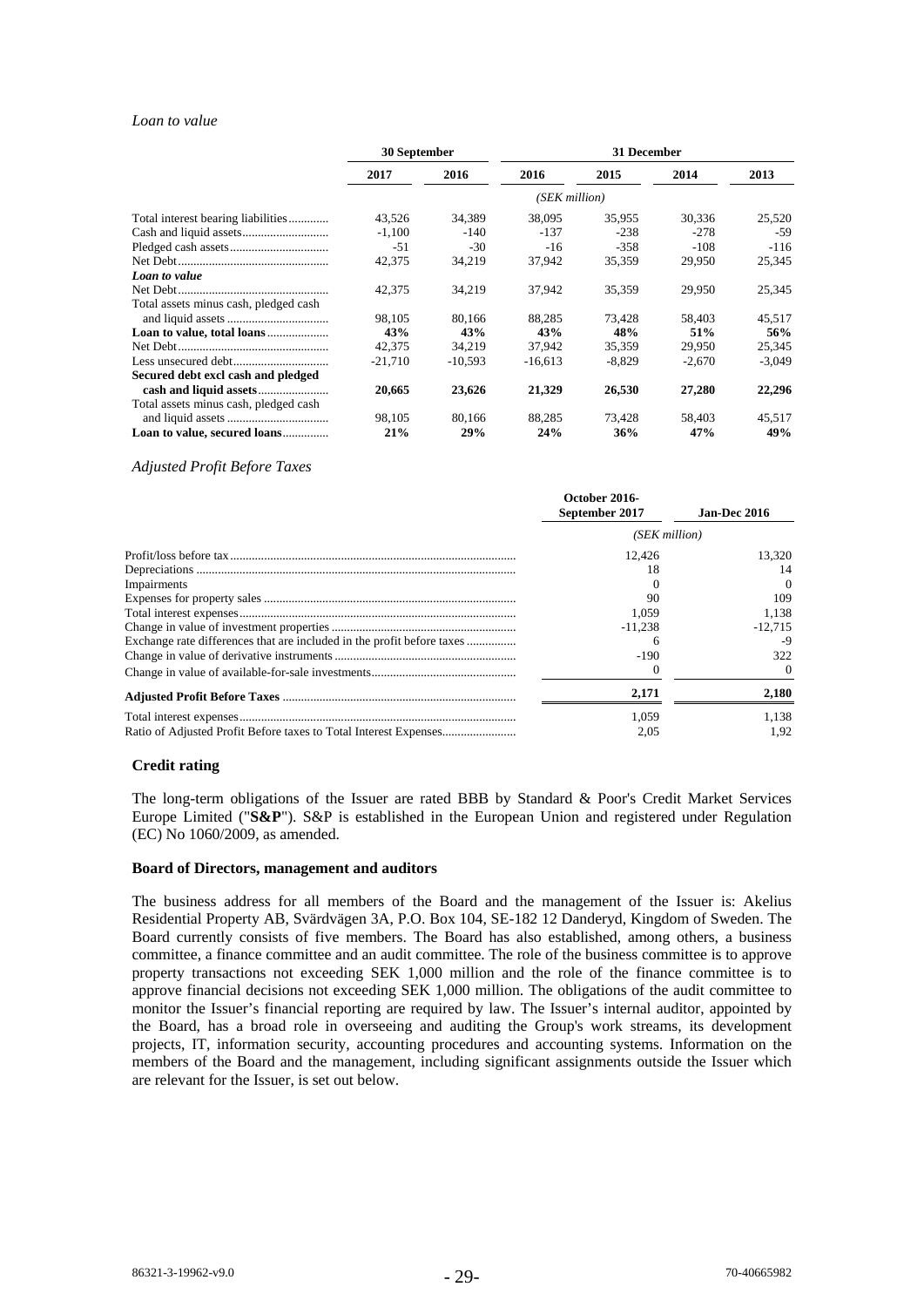## **Board of Directors**

## *Leif Norburg, chairman of the Board*

Leif Norburg is currently chairman of the Board of Directors of Akelius Apartments Ltd, Arbetshälsa Gruppen Sverige AB, Kungsporten Utveckling AB, Kungsporten Trygghetsboende AB, Påverka Nu Sverige AB and Stiftelsen Nyström & Norburg i Gnosjö. Leif Norburg is a member of the Board of Directors, owner and managing director of Lunor Konsult AB and deputy member of the Board of Directors of Arbetshälsa i Sverige AB and Peter Norburg Förvaltning AB.

## *Pål Ahlsén, member of the Board*

Pål Ahlsén is chief executive officer of the Issuer. Pål Ahlsén also is the chairman of the Board of Directors of Akelius Lägenheter Aktiebolag, Akelius Fastigheter i Haninge AB and Akelius France Holding. Pål Ahlsén also is a member or the Board of Directors of Akelius US LLC, Akelius Real Estate Management LLC and Akelius Systems AB. Pål Ahlsén is also a deputy member of the Board of Directors of Tobias Frick Fastighet AB.

## *Igor Rogulj, member of the Board*

Igor Rogulj is currently a council member of Akelius Foundation, member of the Board of Directors of Akelius Apartments Ltd, Torpet Sweden Ltd and Xange Holding Ltd as well as a partner in Vukovic+Rogulj Gesellschaft von Architekten mbH.

## *Anders Lindskog, member of the Board*

Anders Lindskog is the owner and managing director of Anders Lindskog Byggkonsult AB. Anders Lindskog is also currently being engaged as Project Manager at Frank Projektpartner AB.

## *Lars Åhrman*

Lars Åhrman is the owner and managing director of Åhrman Consulting AB. Lars Åhrman is also chairman of the Board of Directors of Anna Ahrenbergs foundation, Karin and John Drumms foundation, Signhild Ekmans foundation, Ernst Wallins foundation, Eleonore Dicksons foundation and Karin Karlings Scholarship foundation. Lars Åhrman is member of the Board of Directors of Douglas and Caroline Kennedys foundation, Emil and Maria Palms foundation, Per-Olof Ahls foundation and John and Britt Wennerströms foundation and deputy member of the Board of Directors of Foundation for Stroke Research.

#### **Management**

## *Pål Ahlsén, Chief Executive Officer of the Group*

Pål Ahlsén is chief executive officer of the Issuer. Pål Ahlsén also is the chairman of the Board of Directors of Akelius Lägenheter Aktiebolag, Akelius Fastigheter i Haninge AB and Akelius France Holding. Pål Ahlsén also is a member or the Board of Directors of Akelius US LLC, Akelius Real Estate Management LLC and Akelius Systems AB. Pål Ahlsén is also a deputy member of the Board of Directors of Tobias Frick Fastighet AB.

### *Leiv Synnes, Chief Financial Officer*

Leiv Synnes is currently a member and/or chairman of the Board of the Directors of the majority of the subsidiaries of the Issuer and a member of the Board of Directors and chairman of both Akelius Systems AB and Akelius Språkkurs AB.

## *Lars Lindfors, Group Vice President*

Lars Lindfors is the Group manager for the following departments: Architecture and Design, Construction, Customer, Procurement, Property, Logistics, Staff and University. Lars Lindfors is a member of the Board of Directors in all Swedish and Danish Akelius-companies and in Akelius Språkkurs AB.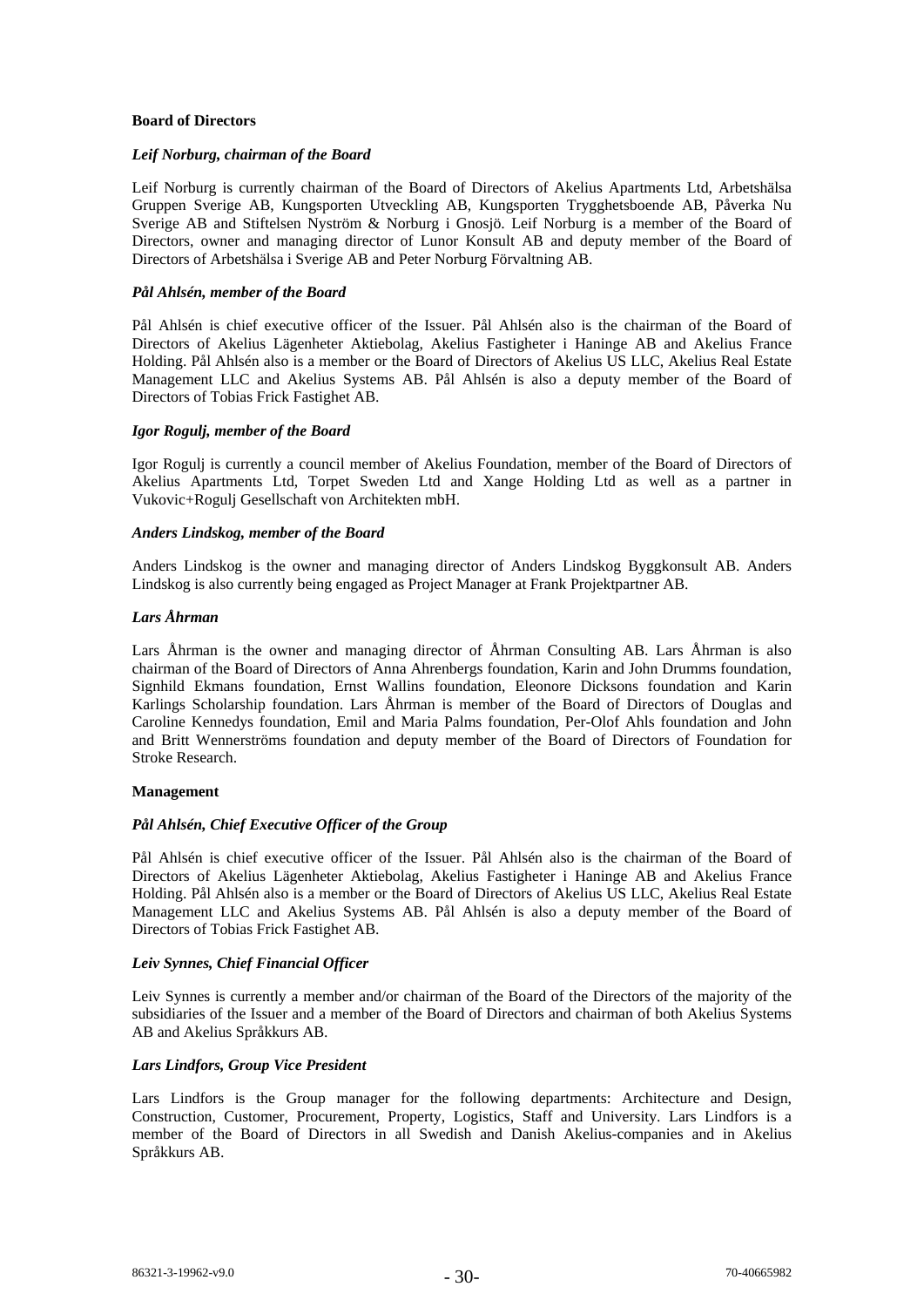## *Andreas Wallén, Head of the Group's IT and Administration*

Andreas Wallén does not hold any significant assignments outside of the Issuer which are relevant for the Issuer.

### *Pär Hakeman, Head of Operations Germany*

Pär Hakeman is currently a member of the Board of Directors of Akelius GmbH and all its German subsidiaries. From 1 January 2018 Pär Hakeman will assume the role of Dean of Akelius University.

## *Peter Ullmark, Head of Operations Scandinavia*

Peter Ullmark is currently the managing director of Akelius Lägenheter AB, Akelius Holding Bolig Aps and all its Danish subsidiaries.

#### *Ralf Spann, Head of Operations USA*

Ralf Spann is currently the managing director in all Akelius US subsidiaries of the Issuer. Ralf is also Vice President for all German Akelius entities. From 1 January 2018 Ralf Spann will assume the role of Head of operations Europe.

## *Shelly Lee, Head of Operations Canada*

Shelly Lee is currently a member of the Board of Directors of Akelius Real Estate Management Ltd and all its Canadian subsidiaries. From 1 January 2018 Shelly Lee will assume the role of Head of operations North America.

#### *Andrew Speller, Head of Operations the United Kingdom*

Andrew Speller is currently a member of the Board of Directors of Akelius Residential Ltd and all its English subsidiaries. From 1 January 2018 Andrew Speller will assume the role of City Manager London.

## *Bertrand Lahitte, Head of Operations France*

Bertrand Lahitte is currently a member of the Board of Directors of Akelius France Management SAS and all French property subsidiaries. From 1 January 2018 Bertrand Lahitte will assume the role of City Manager Paris.

#### **Conflicts of interests**

To the Issuer's knowledge, there are no potential conflicts of interest between any duties owed to the Issuer by the members of the Board or the management of the Issuer and their private interests and/or other duties.

Although the Issuer is not currently aware of any potential conflicts of interest, it cannot be excluded that conflicts of interest may come to arise between companies in which members of the Board and members of the management have duties, as described above, and the Issuer.

#### **Auditors**

The Issuer's auditor, Öhrlings PricewaterhouseCoopers AB, was reappointed at the annual general meeting held on 11 April 2017. The current auditor-in-charge is Helena Ehrenborg who was appointed on 11 April 2017 and replaced the previous auditor-in-charge Stina Carlson. Helena Ehrenborg and Stina Carlson are members of the institute for the accountancy profession in the Kingdom of Sweden - FAR *(*Sw: *Föreningen Auktoriserade Revisorer*). The business address for Helena Ehrenborg is Öhrlings PricewaterhouseCoopers AB, Torsgatan 21, SE-113 97 Stockholm, Kingdom of Sweden.

Unless otherwise explicitly stated, no information contained in this Base Prospectus Supplement has been audited or reviewed by the Issuer's auditors.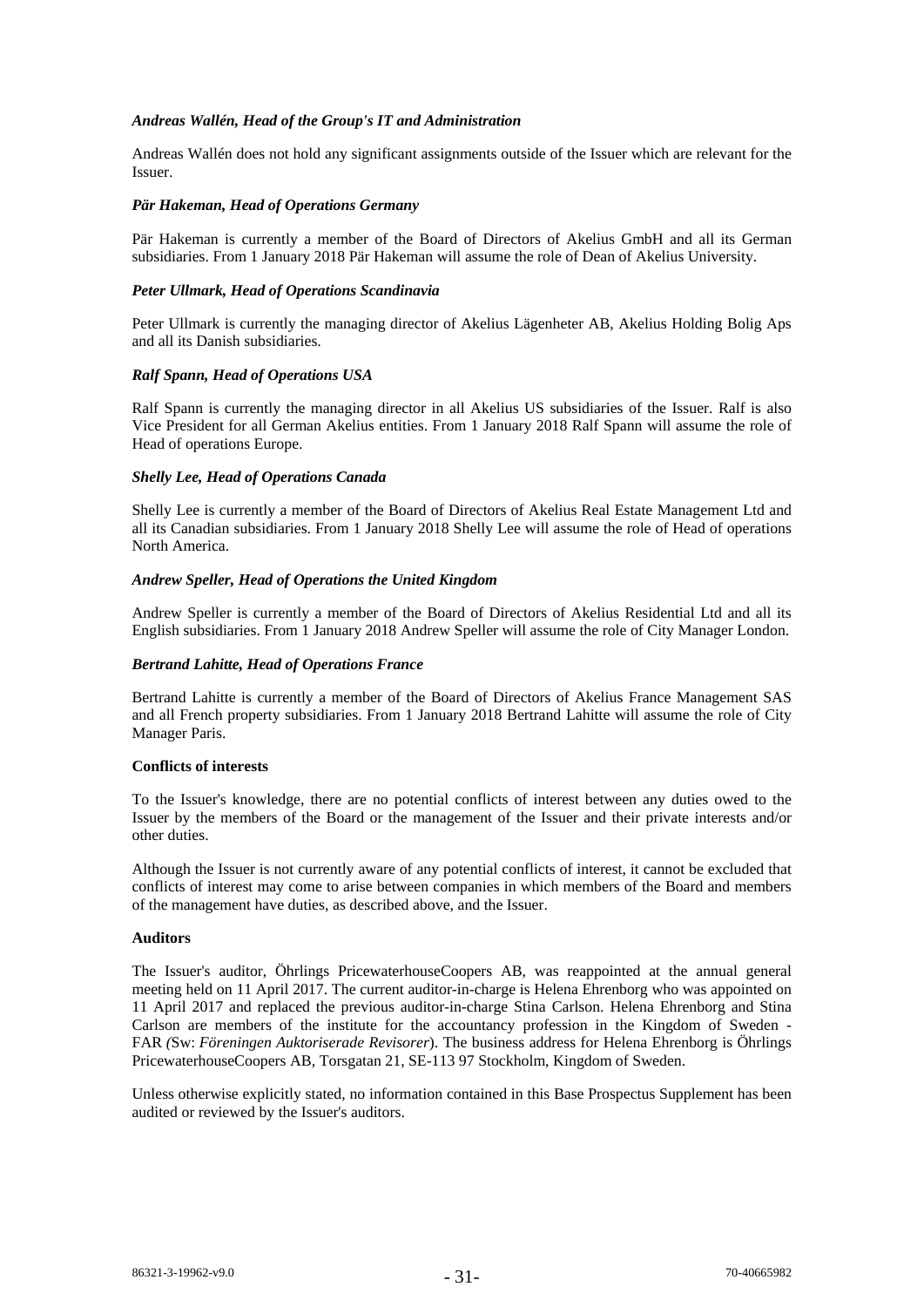# **Financial interests**

Several members of the Board and management of the Issuer have a financial interest in the Issuer through their holdings of preference shares in the Issuer."